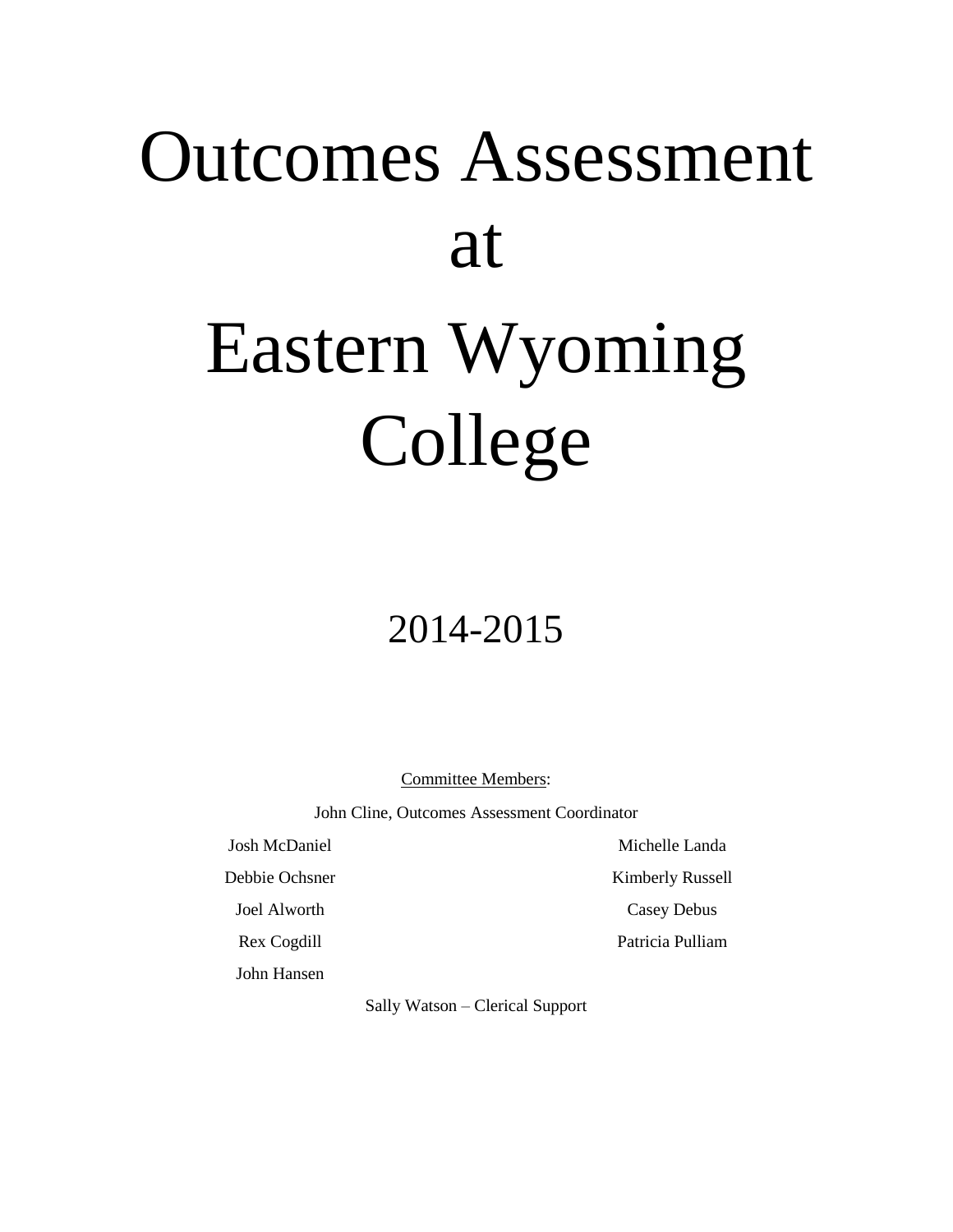## **TABLE OF CONTENTS**

| Academic Achievement of New Transfer Students by Hours Transferred - |  |
|----------------------------------------------------------------------|--|
|                                                                      |  |
|                                                                      |  |
|                                                                      |  |
|                                                                      |  |
|                                                                      |  |
|                                                                      |  |
|                                                                      |  |
|                                                                      |  |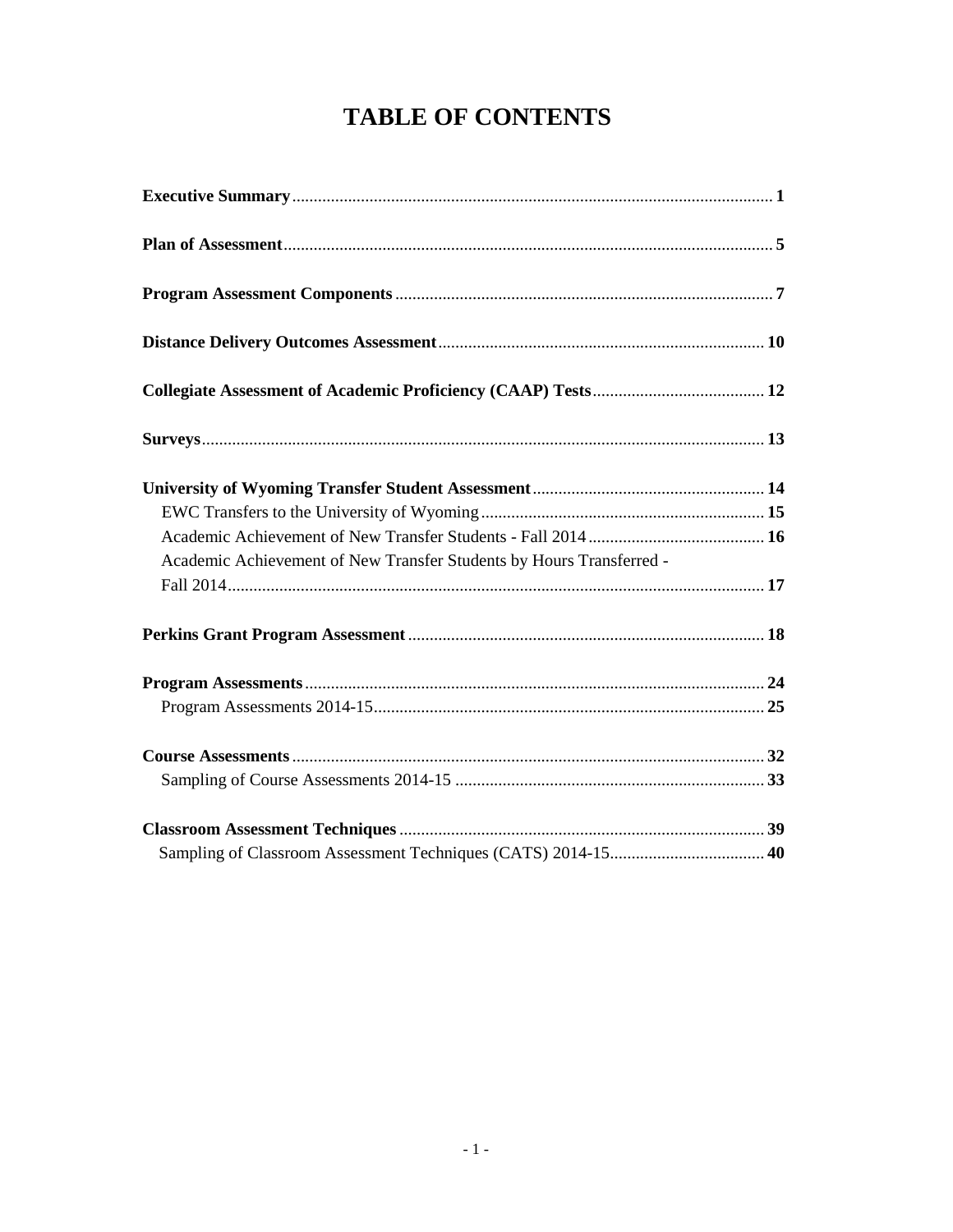## **Executive Summary**

The purpose of assessment is to improve student learning, instructor effectiveness and to reaffirm institutional integrity. Success in higher learning and teaching is measurable through assessment and is required for accreditation.

Assessment at Eastern Wyoming College is critical for completing the college mission and refers to the efforts to obtain information about how and what students are learning, the quality of faculty and their programs.

In order to fulfill the College's vision, Eastern Wyoming College is committed to implementing a comprehensive assessment plan of activities that measures institutional data and can produce clear evidence, instructor effectiveness, and institutional integrity. The following report summarizes the outcomes of those activities for 2014-2015.

#### **Program Reviews**

Program reviews are conducted on a rotating three-year basis. These reports are written by faculty members with recommendations from the appropriate division chair and the Vice President for Learning. During 2014-2015, program reviews were completed for Interdisciplinary Studies, Cosmetology, Agriculture cluster, Certified Nursing Assistant, Math cluster, English, Foreign Language, Education cluster, Art, Criminal Justice, and Veterinary Technology programs. These all received Board approval in the July 2015 meeting of the Board of Trustees.

#### **Multiple Assessments**

Assessment outcomes at Eastern Wyoming College are measured at the classroom, course, program, distance delivery, and institutional levels. For reliability and validity, the measures included both qualitative and quantitative measures in the form of testing, surveys, and interviews. These results are public and meant to highlight strengths, weaknesses, progress, shortcomings (if any), and to provide feedback which leads to program improvement.

#### **Student Learning Outcomes Measures include:**

#### **General Education Requirements Assessments**

The general education required assessment for graduating AA and AS degree students is the CAAP test. 84 students participated in the Spring 2015 CAAP. Students were tested in the following areas including writing skills, math, reading, critical thinking, and science. Results showed that 73 of the 84 students scored slightly higher than the national mean in the different subject areas. It is recommended that EWC continue to work on improvement in all areas and that the results be used as an ongoing longitudinal assessment for the institution's transfer programs.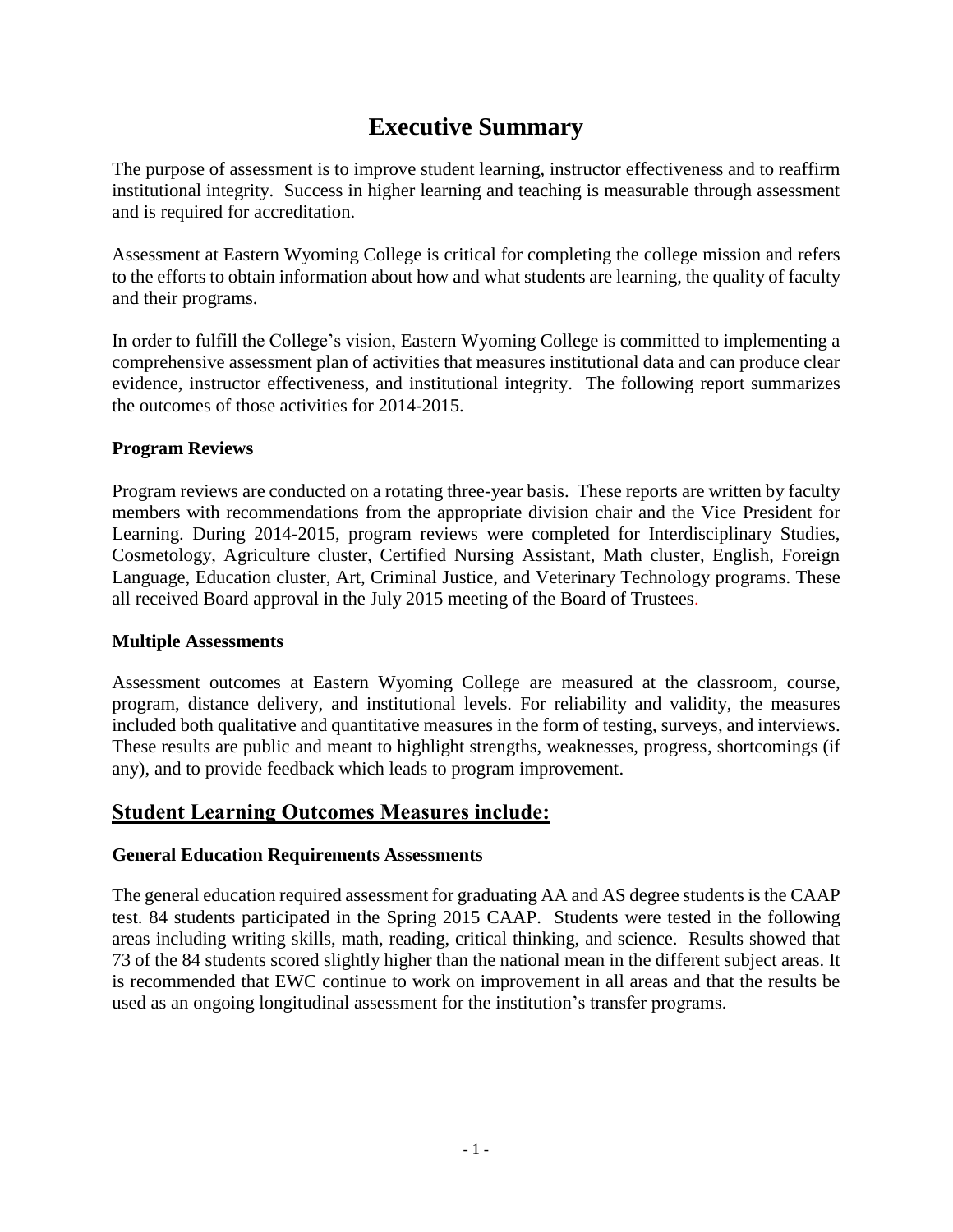#### **Perkins Grant Evaluation and Assessment**

The goal of the Perkins Grant is to provide students with experiences and educational equipment from all aspects of an industry or profession, and make opportunities available for technical faculty to obtain professional development. Recommendations from individual program advisory groups guide program updates, changes and enhancements based on community and industry requirements. Allocations to the following programs are described within the report: Agriculture, Corrections, Early Childhood Education, Health Technology, Veterinary Technology, and Professional Development activities for CTE students and instructors. The Perkins Report also includes core indicator performance levels for CTE program students and participants.

#### **University of Wyoming Transfer Students**

Traditionally, statistics show that students who complete their AA or AS degree at a community college are much more likely to be successful at the University of Wyoming compared to those who transfer prior to earning a degree. The most recent data indicates that Eastern Wyoming College transfer students to the University of Wyoming are performing almost as well as University of Wyoming students. The number of transfer students to the University of Wyoming is slightly down from previous years.

#### **Program Assessments**

Program Assessments evaluate how students perform on the various required activities embedded in the overall Outcomes Assessment Plan. Goals and objectives are established for each college program. Student achievement is measured through various required program activities as directed by the faculty members.

#### **Recommendations and Findings Based on Assessment**:

- Welding and Joining Technology: Faculty in this program determined that low attendance is affecting the success of the students as they take their plate and pipe tests.
- Pre-Nursing: EWC's pre-professional program courses provide students with the necessary knowledge base and skills to proceed to their chosen professional programs.
- Social Science: The creation of the integrated Social Science degree program was a positive move. The program will therefore continue without significant revision at this time.
- Art: The art faculty is currently working on a digital design emphasis to fill in some gaps within the program.
- Business Administration/Accounting: The retention of core information is a challenge for students in these programs. A decline in retention has also been noted.

#### **Course Assessments**

Course level assessments are analyzed for their role in meeting those goals and objectives within a program. Embodied in the courses are the five core competencies as defined by the faculty and staff of Eastern Wyoming College—communications skills, analytical and quantitative reasoning, technology skills, social awareness and information literacy. Beginning in the Fall of 2016, these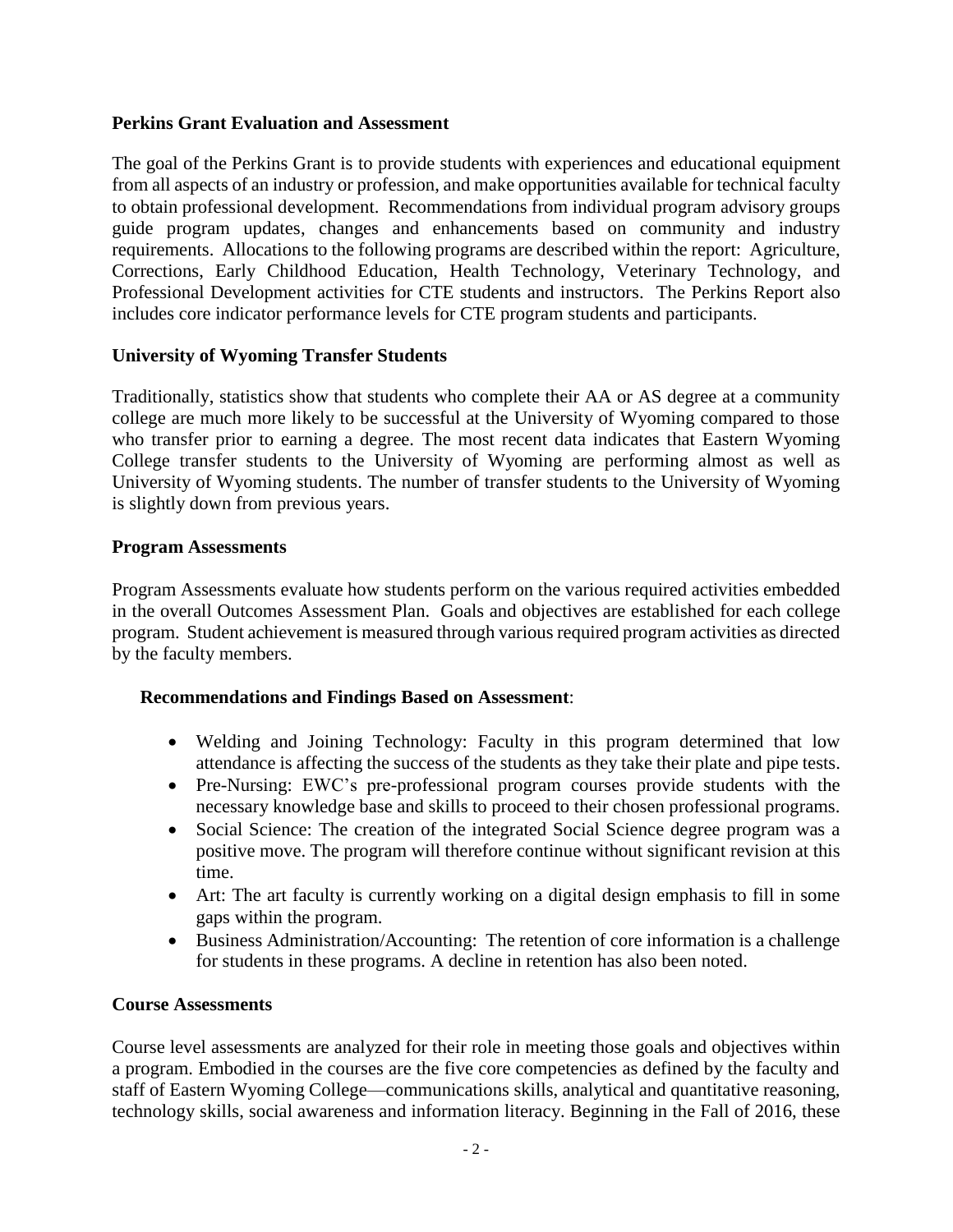core competencies will change in keeping with recent changes in the General Education Requirements. The new competencies, which will appear in the catalog under the title "Expected Student Outcomes," will be as follows: Communication, Quantitative, Constitution, Lab Science, Arts and Humanities, Social and Cultural Awareness.

On a yearly basis, faculty members identify the way core competencies are being met for a selected course of their choice. Courses are reviewed on a rotating basis so all courses are reviewed on a three-year cycle. All new, re-designed and newly developed courses are approved or not approved by the Curriculum & Learning Council, whose members consist of faculty, staff, and administration, based in part on the course tie-in to the core competencies. A sampling of course assessments are included in this report.

#### **Classroom Assessments**

Classroom level assessments include results from instructors using instruments to assess student learning in the classroom, learner attitudes, values, and self-awareness, or learner reactions to instruction. The purpose of these various and defined techniques is to improve student learning opportunities.

The use of multiple classroom assessment techniques (CAT) ties learning to course objectives or core competencies. The report shows the variety of CATs being used by faculty members.

#### **Conclusions, Accomplishments, and Goals**

The report demonstrates that assessment activities at EWC are an important part of the educational process. Assessment is tied to the institution's mission, vision and goals. Assessment consists of multiple measures including both direct and indirect activities. The assessment plan is updated annually by the Outcomes Assessment Committee and can be found online at: http://www.ewc.wy.edu/faculty/outcomes.

Eastern Wyoming College's assessment program is a learning circuit (measuring student learning). Success under this approach documents achievement of identified goals for learning and student success outcomes. Assessment activities are designed to measure such achievement. As such, assessment activities are conducted, results are reviewed and disseminated, and changes made in the classrooms, programs, the strategic planning and budgeting process, and in the overall college based on these assessment results.

The Assessment Cycle is a continuous process of analysis of mission, development of goals and objectives, identification of measures of learning outcomes, assessing, collecting and interpreting data, disseminating useful information, proposing changes, and instituting, monitoring, and evaluating those changes.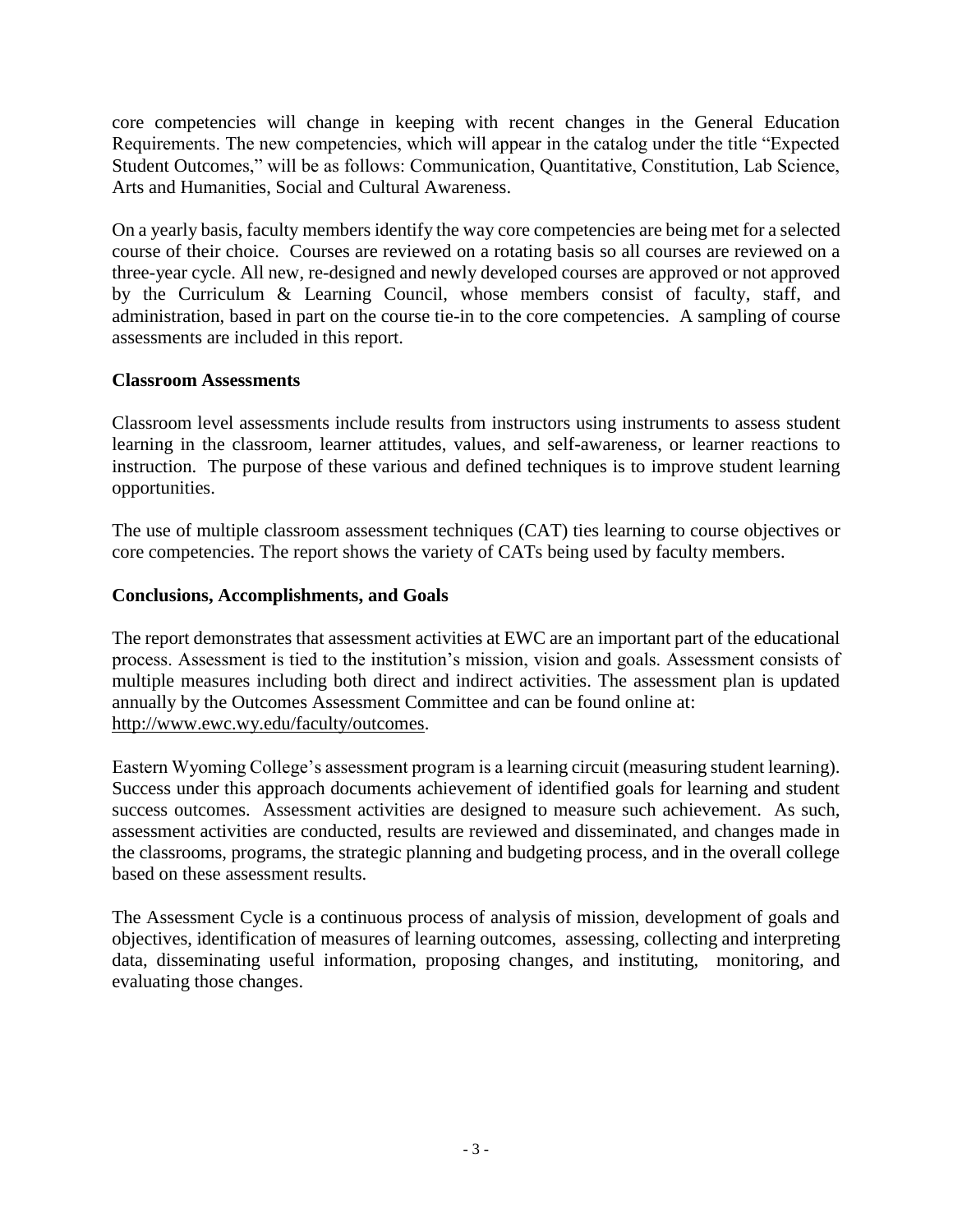#### **Goals:**

- Continue providing information and Classroom Assessment Techniques (CATs) training to distance educators, adjuncts, and new faculty.
- Continue finding ways to complete the assessment loop and communicating outcomes to constituents.
- Request transfer data from other receiving institutions.
- Continue working on improvement in all CAAP areas and maintaining levels above the national average.
- Work closely with faculty and the Curriculum & Learning Council in reviewing and analyzing general education recommendations for change.
- $\bullet$

#### **Accomplishments:**

- Outcomes Assessment has been included as an important aspect of EWC's recent involvement in the Higher Learning Commission's Persistence and Completion Academy. John Cline, Outcomes Assessment Coordinator, and Kim Russell, Director of Institutional Research, both served on the Persistence and Completion Academy team.
- There has been a smooth transition as Kate Steinbock has resigned from her position as Outcomes Assessment Coordinator.
- In response to results from the recent SENSE survey, faculty have discussed ways in which we can improve reading skills in the respective disciplines.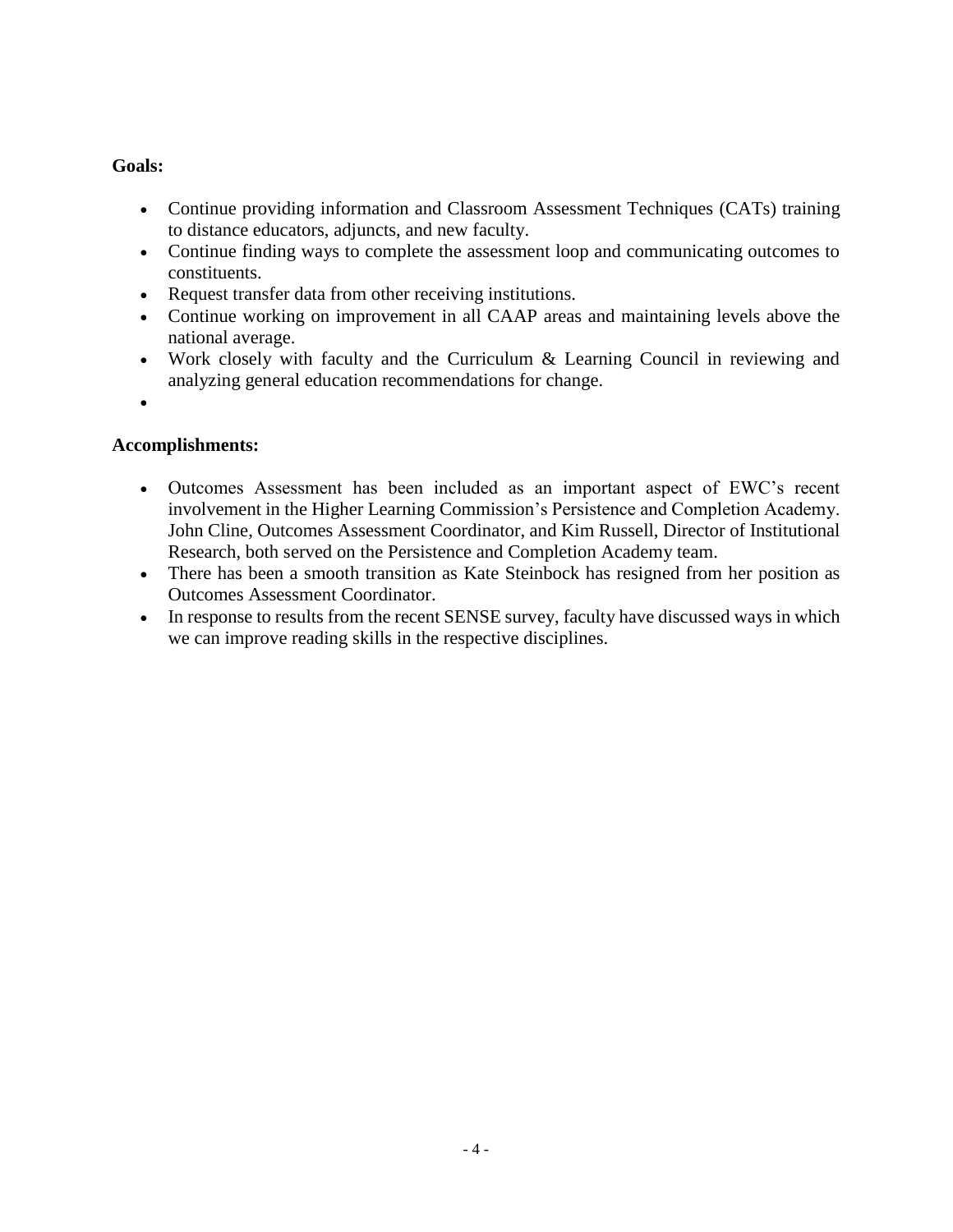## **Plan of Assessment**

Results from each of the components listed below are distributed to the following:

- Outcomes Assessment Committee
- Leadership Team
- Curriculum & Learning Council
- Division Chairs—Division Members
- Board of Trustees
- EWC Web Site

| <b>Component</b>                                                                                     | <b>Responsibility</b>                                                                                                                                                                                                                                                                                               | <b>Time Schedule</b>                                 | <b>Population/Program</b>                                                                                                                                                                      | <b>Use of Results</b>                                                                                                                                            |
|------------------------------------------------------------------------------------------------------|---------------------------------------------------------------------------------------------------------------------------------------------------------------------------------------------------------------------------------------------------------------------------------------------------------------------|------------------------------------------------------|------------------------------------------------------------------------------------------------------------------------------------------------------------------------------------------------|------------------------------------------------------------------------------------------------------------------------------------------------------------------|
| <b>COMPASS Placement</b><br>Tests (Math, English,<br>and Reading)                                    | Academic Testing<br>Center: Coordinator and<br><b>Outreach Coordinators</b>                                                                                                                                                                                                                                         | Prior to students'<br>enrollment                     | All associate degree<br>seeking students<br>Certificate and non-<br>degree seeking students<br>enrolling in math and<br>English<br>Prior college credit or<br>ACT scores may exempt<br>testing | To appropriately place<br>students in math, reading,<br>and English courses, and to<br>correlate with CAAP                                                       |
| University of Wyoming<br><b>Report on Transferring</b><br>Students from<br><b>Community Colleges</b> | Vice President for<br>Learning                                                                                                                                                                                                                                                                                      | Fall Deans'<br>Meeting,<br>September                 | All past EWC students<br>transferring to Univ. of<br>Wyoming and still in<br>attendance                                                                                                        | Cumulatively to be used as a<br>part-measure of institutional<br>effectiveness at preparing<br>students for transfer                                             |
| <b>CAAP</b> Exit Test for all<br>AA and AS students                                                  | Vice President for<br><b>Student Services:</b><br>identifying and notifying<br>students to be tested<br><b>Academic Testing</b><br>Center: Coordinator and<br><b>Outreach Coordinators</b><br>Vice President for<br>Learning, Division<br>Chairs, and faculty as<br>assigned: assessment of<br>data                 | Spring semester 3-<br>4 weeks prior to<br>graduation | AA & AS majors<br>(graduates)                                                                                                                                                                  | To assess effectiveness of<br>student learning in the<br>general education and core<br>competency areas.                                                         |
| <b>Graduate Survey</b>                                                                               | Director of Institutional<br>Research                                                                                                                                                                                                                                                                               | Odd years in<br>December                             | All EWC graduates from<br>the previous year                                                                                                                                                    | Assess student satisfaction<br>with EWC                                                                                                                          |
| Perkin's Grant<br>Evaluation and<br>Assessment                                                       | Perkins Coordinator:<br>disseminate results &<br>prepare final report for<br>WDE and WCC.<br>Vocational/Technical<br>Program Faculty<br>Members, Special<br>Populations Coordinator:<br>coordinate assessment<br>process.<br>Vice President for<br>Learning, Division<br>Chairs, and faculty:<br>assessment of data | Spring semester                                      | Students enrolled in all<br>vocational programs                                                                                                                                                | To assess vocational-<br>technical program<br>effectiveness for vocational<br>programs-also fulfills U.S.<br>and Wyoming Department<br>of Education requirements |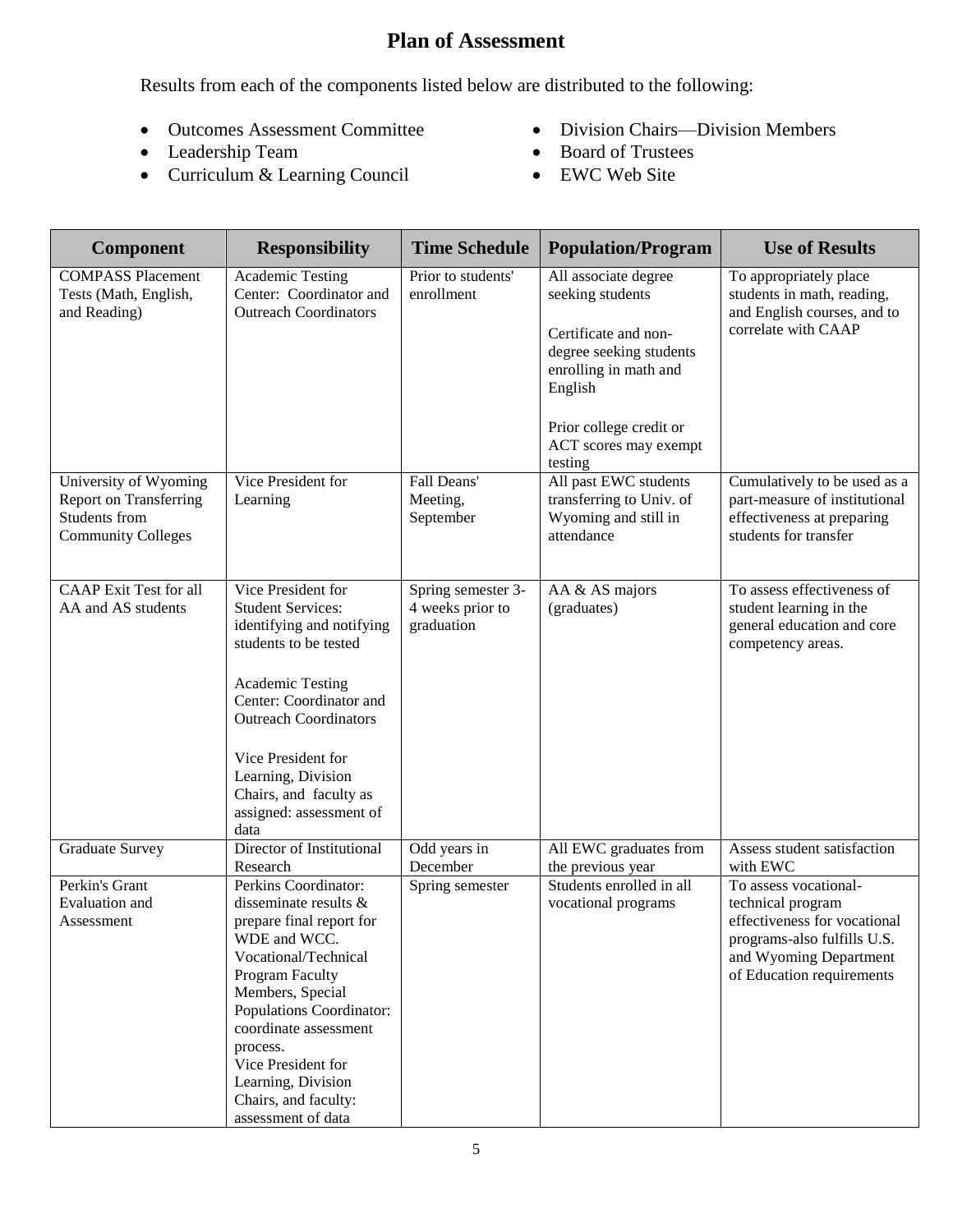| <b>Component</b>                              | <b>Responsibility</b>                 | <b>Time Schedule</b>    | <b>Population/Program</b>                | <b>Use of Results</b>                                 |
|-----------------------------------------------|---------------------------------------|-------------------------|------------------------------------------|-------------------------------------------------------|
| <b>Community College</b><br>Survey of Student | Director of Institutional<br>Research | Odd Spring<br>semesters | Random Sample of<br>students and faculty | Measure student assessment                            |
| Engagement (CCSSE)                            |                                       |                         |                                          | against CCSSE benchmarks<br>for successful engagement |
|                                               |                                       |                         |                                          | strategies                                            |
| Classroom Assessment                          | EWC instructors,                      | Each semester           | Students taking classes                  | Examine how learning is                               |
| Techniques (CATs)                             | adjunct, and concurrent               |                         | from EWC or through                      | taking place in the classroom                         |
|                                               | enrollment instructors                |                         | concurrent enrollment                    | and confirming current                                |
|                                               |                                       |                         |                                          | activities or encouraging a                           |
|                                               |                                       |                         |                                          | change in teaching strategies                         |
| <b>Course Assessment</b>                      | <b>EWC</b> instructors                | Each year               | One course chosen by                     | Examine how courses are                               |
|                                               |                                       |                         | instructor either semester               | fulfilling program goals and                          |
|                                               |                                       |                         |                                          | college goals                                         |
| Program Assessment                            | <b>EWC</b> instructors                | Each year               | Graduates participation in               | Examine needed program                                |
|                                               |                                       |                         | designated program                       | changes based on results of                           |
|                                               |                                       |                         | activity                                 | activity                                              |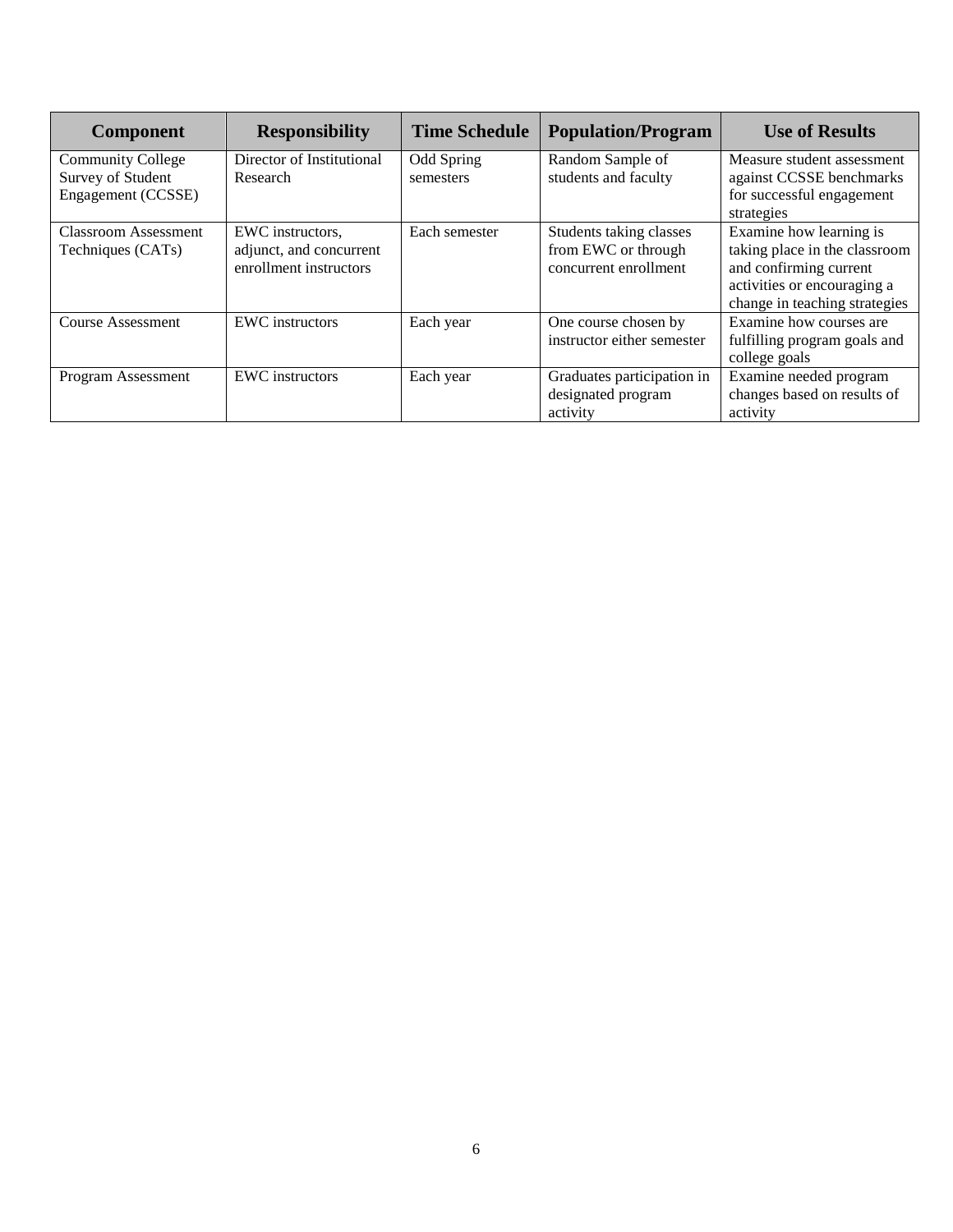#### **Program Assessment Components**

The following assessment components are taken by all graduating majors during the semester of graduation. Results from each of the components listed below are distributed to:

- Outcomes Assessment Committee
- Curriculum & Learning Council
- Program advisory committees

Results are used for:

- Documentation of Student Learning
- Curriculum Improvement
- Program Review
- Strategic Planning

| Program                                                           | <b>Degree</b> | Component                                           | <b>Responsibility</b>               |
|-------------------------------------------------------------------|---------------|-----------------------------------------------------|-------------------------------------|
| Accounting (ACCT)                                                 | <b>AS</b>     | Departmental Exam                                   | Jennifer Minks                      |
| <b>Agri-Business: Beef Production</b><br>(AGBP)                   | CD            | Exit Interview/Oral Exam                            | <b>Monte Stokes</b>                 |
| Agri-Business: Farm/Ranch Mgt.<br>(FRCH)                          | <b>AAS</b>    | Capstone Course: AGEC 2395 Rick Vonburg             | Kaitlyn Steben<br>Georgia Younglove |
| Agriculture: Agri-Business and<br>Sciences (AGBSS)                | <b>AS</b>     | Capstone Course: AGEC 2395 Rick Vonburg             | Kaitlyn Steben<br>Georgia Younglove |
| Agriculture: Rangeland Ecology and<br>Watershed Management (REWM) | <b>AS</b>     | Capstone Course: AGEC 2395 Chris Wenzel             |                                     |
| <b>Aquaculture Technician (AQTK)</b>                              | $\mathbf C$   | Departmental Exam                                   | Heidi Atwood                        |
| Art (ART)                                                         | AA            | Exhibition and/or Portfolio                         | John Cline                          |
| <b>Biology (BIOL)</b>                                             | <b>AS</b>     | Portfolio                                           | Chris Wenzel                        |
| <b>Biology: Environmental Science</b><br>(ENVR)                   | AS            |                                                     | Peggy Knittel                       |
| <b>Business Administration (BADM)</b>                             | <b>AS</b>     | Departmental Exam and Core<br>Competency Evaluation | Jennifer Minks                      |
| <b>Business Administration (BSAD)</b><br>(BSDL-Online)            | <b>AAS</b>    | Electronic Portfolio                                |                                     |
| <b>Business Education</b><br>(BSED)                               | AA            | Portfolio                                           | Jennifer Minks                      |
| <b>Business Office Technology (BOTK)</b>                          | <b>AAS</b>    | <b>Capstone Course: BADM</b><br>2395                | Patricia Pulliam                    |
| <b>Business Office Technology</b><br>(BOFTK)                      | CD            | <b>Web Page Design</b>                              |                                     |
| Business Records (BSRC)                                           | $\mathcal{C}$ | <b>Final Project</b>                                | Patricia Pulliam                    |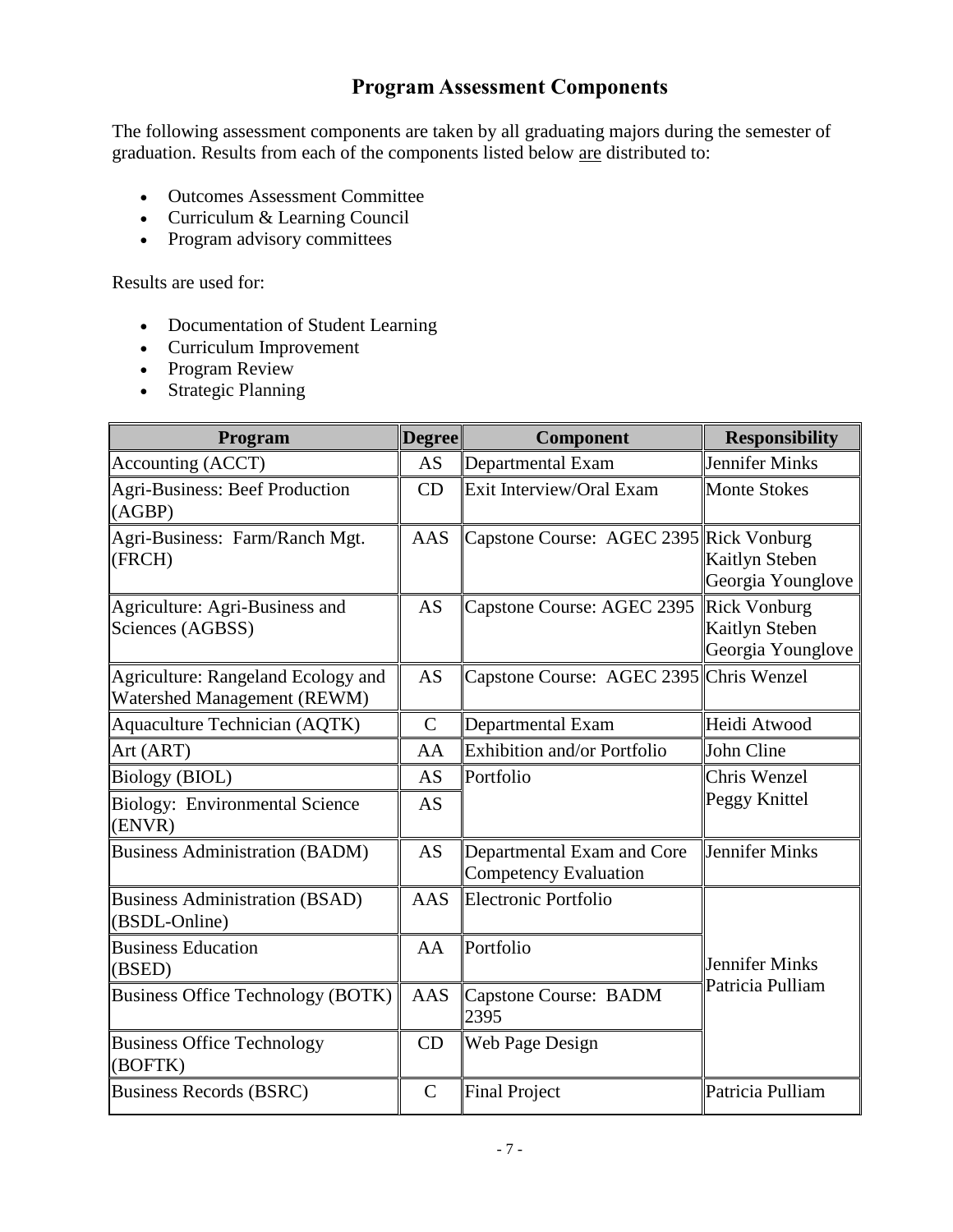| Program                                                                   | <b>Degree</b> | Component                                         | <b>Responsibility</b>                                 |  |  |
|---------------------------------------------------------------------------|---------------|---------------------------------------------------|-------------------------------------------------------|--|--|
| <b>Computer Applications (CAPS)</b>                                       | $\mathsf{C}$  | Portfolio                                         | <b>Rick Vonburg</b>                                   |  |  |
| Communication (COMM)                                                      | AA            | Capstone Course: CO/M 2395 John Hansen            |                                                       |  |  |
| Cosmetology (CSMO)                                                        | AAS           | CSMO 1575 and State Board<br>Exam                 |                                                       |  |  |
| Cosmetology: Hair Technician<br>$ $ (CSHT)                                | CD            | CSMO 1375 and State Board<br>Exam                 | Donna Charron                                         |  |  |
| Cosmetology: Nail Technician<br>(CSNT)                                    | $\mathcal{C}$ | CSMO 1175 and State Board<br>Exam                 | Amanda Fear                                           |  |  |
| Cosmetology: Skin Technician<br>$ $ (CSST)                                | CD            | CSMO 1275 and State Board<br>Exam                 |                                                       |  |  |
| Criminal Justice: Law Enforcement<br>Emphasis (CJLE) (CJDL-Online)        | AA            | Capstone Course: CRMJ 2895                        |                                                       |  |  |
| <b>Criminal Justice: Corrections</b><br>Emphasis (CJCR)                   | AA            | Capstone Course: CRMJ 2895                        | <b>Larry Curtis</b>                                   |  |  |
| <b>Criminal Justice: Corrections</b><br>Certificate (CJCC) (CJCDL-Online) | CD            | <b>Departmental Paper</b>                         |                                                       |  |  |
| Criminal Justice (CMJT)                                                   | AAS           | Capstone Course: CRMJ 2895                        |                                                       |  |  |
| Economics (ECON)                                                          | <b>AS</b>     | <b>Departmental Paper</b>                         | <b>Rick Vonburg</b>                                   |  |  |
| <b>Education: Child Development</b><br>Certificate (ECC) (ECDL-Online)    | $\mathsf{C}$  | Capstone Course: EDUC 2800<br>including Portfolio | <b>Catherine Steinbock</b>                            |  |  |
| <b>Education: Early Childhood</b><br>Education (EDEC) (EDL-Online)        | AA            | Capstone Course: EDUC 2800                        |                                                       |  |  |
| <b>Education: Elementary Education</b><br>(ELED)                          | AA            | Capstone Course: EDUC 2800                        | Muriel de Ganahl                                      |  |  |
| <b>Education: Secondary Education</b><br>$ $ (SCED)                       | AA            | Capstone Course: EDUC 2800                        |                                                       |  |  |
| English (ENGL)                                                            | AA            | Choice of Research Project,<br>Journal, or Essay  | John Nesbitt<br><b>Kelly Strampe</b>                  |  |  |
| <b>ESL/EFL Teaching Certificate</b><br>Program (ESFL)                     | $\mathsf{C}$  | Portfolio                                         | Diane McQueen                                         |  |  |
| Entrepreneurship (ENTR)                                                   | CD            | <b>Business Plan Project</b>                      | <b>Rick Vonburg</b>                                   |  |  |
| Interdisciplinary Studies (INST)<br>(INDL-Online)                         |               | AA/AS  Capstone Course: HMDV<br>2000              | Instructor in<br>Designated<br><b>Assessment Area</b> |  |  |
| Language (Foreign) (LANG)                                                 | AA            | Choice of Research Project,<br>Journal or Essay   | John Nesbitt                                          |  |  |
| Mathematics: Arts and Science<br>(MATH)                                   | AS            | Departmental Exam                                 | <b>Bob Creagar</b><br>Ray DeWitt                      |  |  |
| Mathematics: Secondary Education<br>(MTED)                                | AA            | Departmental Exam                                 | <b>Josh McDaniel</b><br><b>Robert Schmalzried</b>     |  |  |
| Music: Applied Music (MUSC)                                               | AA            |                                                   | Michael DeMers                                        |  |  |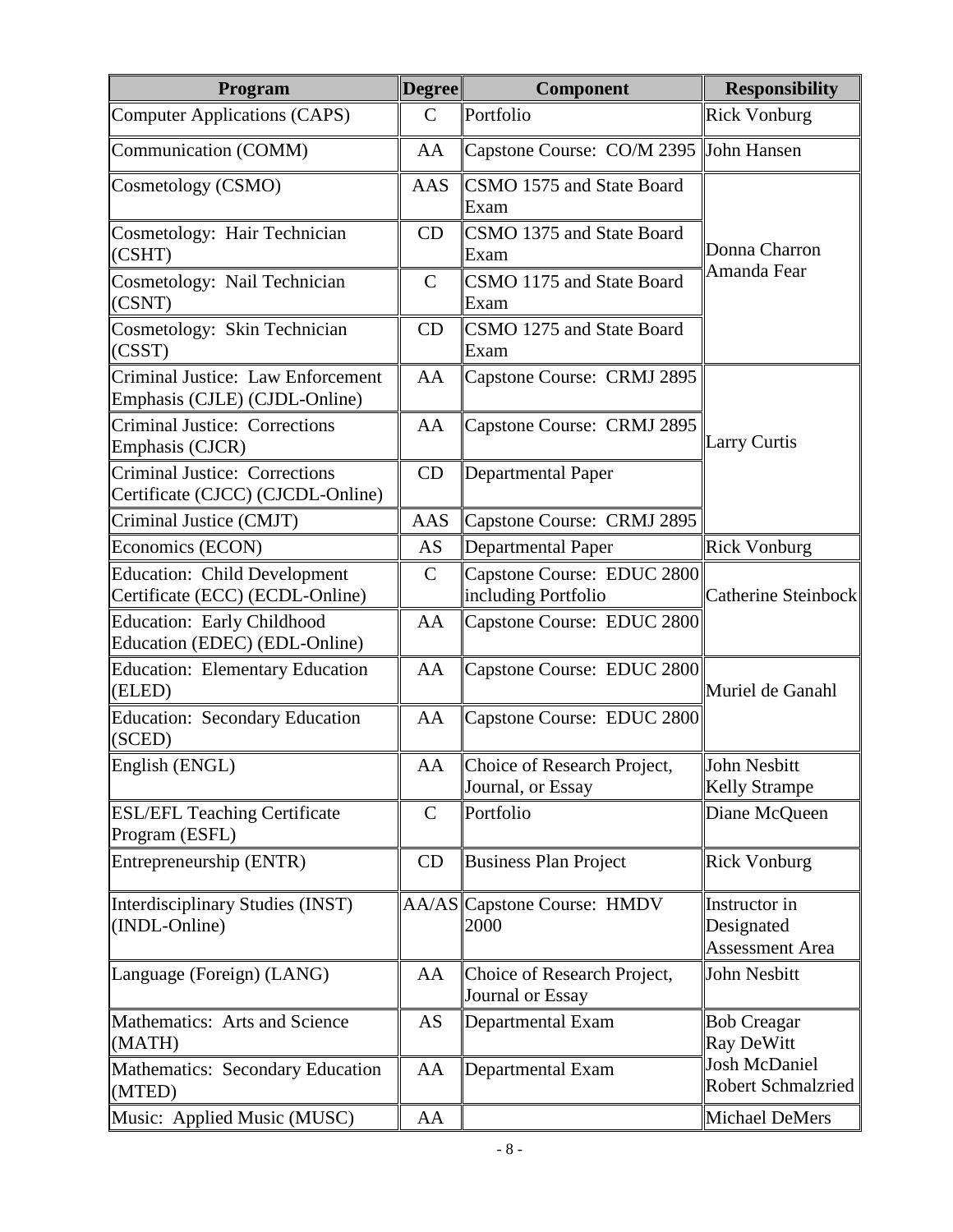| Program                                                        | <b>Degree</b>                              | <b>Component</b>                                                       | <b>Responsibility</b>                              |  |  |
|----------------------------------------------------------------|--------------------------------------------|------------------------------------------------------------------------|----------------------------------------------------|--|--|
| Music Education (MUSED)                                        | AA                                         | Performance Recital with<br><b>Outside Critique</b>                    |                                                    |  |  |
| Physical Education, Health and<br>Recreation (PEAC)            | AA                                         | Capstone Course: PEPR 2395                                             | Jan Lilletvedt                                     |  |  |
| Preprofessional: Pre-Dentistry<br>(PDEN)                       | AS                                         | Portfolio/Rubrics Analysis                                             | <b>Bob Creagar</b><br>Peggy Knittel                |  |  |
| Preprofessional: Pre-Medicine<br>(PMED)                        | <b>AS</b>                                  | <b>Based Assessment</b>                                                | Lorna Pehl<br>Chris Wenzel                         |  |  |
| Preprofessional: Pre-Veterinary<br>Medicine (PVET)             | AS<br>Rubrics Analysis Based<br>Assessment |                                                                        |                                                    |  |  |
| Preprofessional: Pre-Medical<br>Technology (MEDTK)             | AS                                         | Portfolio/Rubrics Analysis                                             | <b>Bob Creagar</b>                                 |  |  |
| Preprofessional: Pre-Nursing<br>(PNSG)                         | <b>AS</b>                                  | <b>Based Assessment</b>                                                | Peggy Knittel<br>Lorna Pehl                        |  |  |
| Preprofessional: Pre-Pharmacy<br>(PHAR)                        | <b>AS</b>                                  |                                                                        | Chris Wenzel                                       |  |  |
| Social Science (SOSC)                                          | AA                                         | Capstone Course: SOSC 2395                                             | Ellen Creagar<br>Heidi Edmunds<br>Debbie Ochsner   |  |  |
| Statistics (STAT)                                              | AS                                         | Departmental Exam                                                      | <b>Rick Vonburg</b>                                |  |  |
| Veterinary Technology (VTTK)                                   | <b>AAS</b>                                 | Capstone Course: VTTK<br>2750, Written and Oral<br>Comprehensive Exams | Edwin Bittner<br>Jamie Michael<br>Colleen Mitchell |  |  |
| Veterinary Aide (VTAD)                                         | CD                                         | Written and Oral<br>Comprehensive Exams                                | Cristi Semmler<br>Susan Walker                     |  |  |
| Welding & Joining Technology<br>(WJTK)                         | AAS<br>CD                                  | National Competency Test                                               | Joel Alworth<br>Tim Anderson                       |  |  |
| Welding & Joining Technology:<br>Machine Tool Technology (MTT) | CD                                         | Project                                                                | Lynn Bedient<br><b>Stan Nicolls</b>                |  |  |
| Welding & Joining Technology:<br>Plate Welding (WELD)          | $\mathbf C$                                | Departmental Exam                                                      | Lynn Bedient                                       |  |  |
| Wildlife & Fisheries Biology $&$<br>Management (WILD)          | AS                                         | Departmental Exam                                                      | Chris Wenzel                                       |  |  |

#### **Degree Codes**

- $AA =$  Associate of Arts
- $AS =$  Associate of Science
- AAS = Associate of Applied Science
- $CD =$  Certificate, 1-year
- $C =$  Certificate, less than 1-year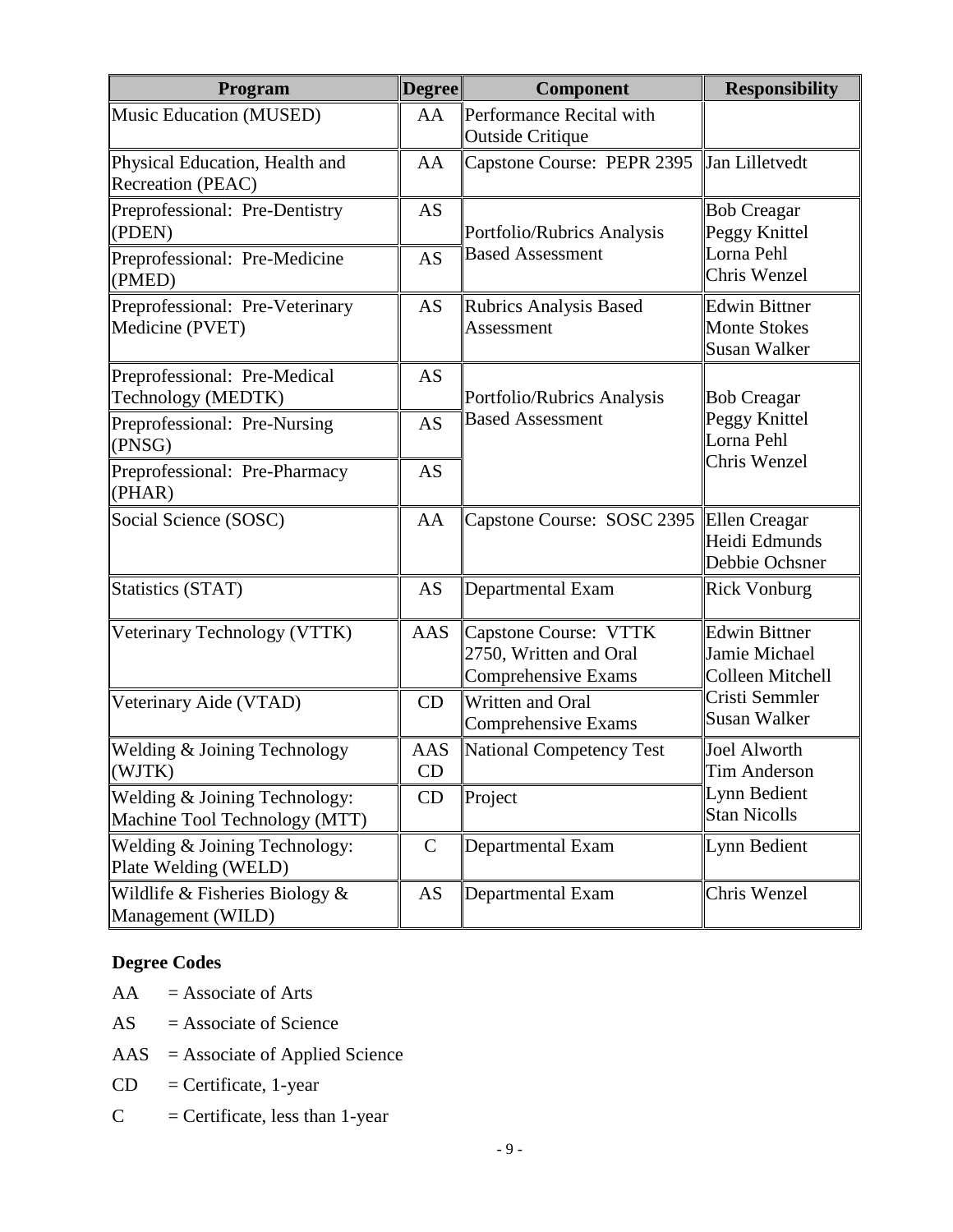#### **Distance Delivery Outcomes Assessment**

**Student Assessments** that are completed on campus will also be completed for the Programs offered by Distance Delivery. These assessments include the following:

- COMPASS Placement Tests (Math, English, and Reading)
- Withdrawing Student Survey
- University of Wyoming Report on Transferring Students from Community Colleges
- CAAP Exit Test for all AA and AS students
- Graduate Survey
- Classroom Assessment Techniques (CATs)
- Course Assessment
- Program Assessment

Summary of results from each of the components listed above are distributed to the following users:

- Outcomes Assessment Committee
- Curriculum & Learning Council
- Distance Learning Committee
- Program Advisory Committees
- Faculty

Results are used for:

- Documentation of Student Learning
- Curriculum Improvement
- Program Review
- Strategic Planning

#### **Program Assessment Activities for Distance Delivery**

Individual program assessment components are taken by all graduating majors during the semester of graduation.

- Agriculture Business & Science AS Capstone Course
- Art AA Portfolio and Exhibition
- Business Administration AAS Portfolio Development in Capstone Course
- Criminal Justice AA & Corrections Certificate Capstone Course
- Interdisciplinary Studies, AA Capstone Course
- Interdisciplinary Studies, AS Capstone Course
- Early Childhood AA & Child Development Certificate Portfolio and Capstone Course
- Math & Science Portfolio with Rubrics Based Assessment
- Welding & Joining Technology AAS, Certificate AWS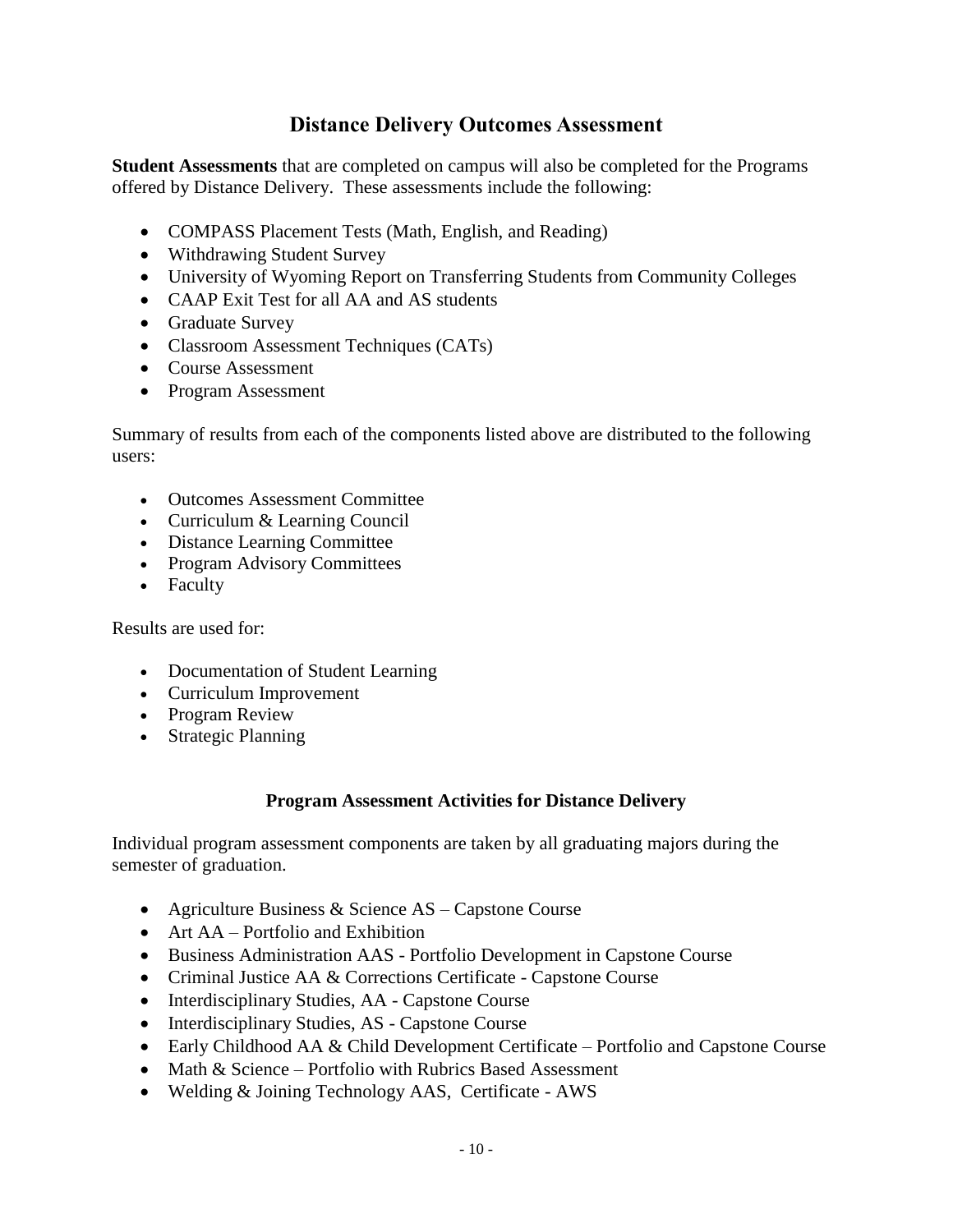Distance Learning for 2014-2015

Number of students enrolled is actual, raw headcount per class (could be individual student duplications across multiple classes).

Classes Offered = 143 (defined by combining sections 40/90 as one class, and in some cases 40, 41, 42, 90, 91, 92 as one class)

- Fall 2014 65
- Spring 2015 61
- Summer 2015 17

In the table below, "Retention" should be interpreted as the percentage of students who enrolled in the class and completed it. "Success" is the percentage of students completing the class who earned grades of A, B, C, or S.

| <b>Totals for Year 2014-2015</b>   | 1535   | <b>236</b> | 1299   | 84.63% | 1128  | 86.84% |
|------------------------------------|--------|------------|--------|--------|-------|--------|
| <b>Averages for Year 2014-2015</b> | 10.8   | 1.3        | 9.5    | 89.38% | 9.1   | 84.95% |
| <b>Total Campus Enrollment</b>     | 5,569  | 480        | 5,089  | 91.38% | 4,012 | 78.84% |
| <b>Total Outreach Enrollment</b>   | 1,698  | 83         | 1,615  | 95.11% | 1,497 | 92.69% |
| <b>Total Concurrent</b>            |        |            |        |        |       |        |
| <b>Enrollment</b>                  | 3,291  | 61         | 3,230  | 98.15% | 3,137 | 97.12% |
| <b>Total Enrollment</b>            | 12,093 | 860        | 11,233 |        | 9,774 |        |
| <b>Percentage via Distance</b>     | 13%    | 27%        | 12%    |        | 12%   |        |

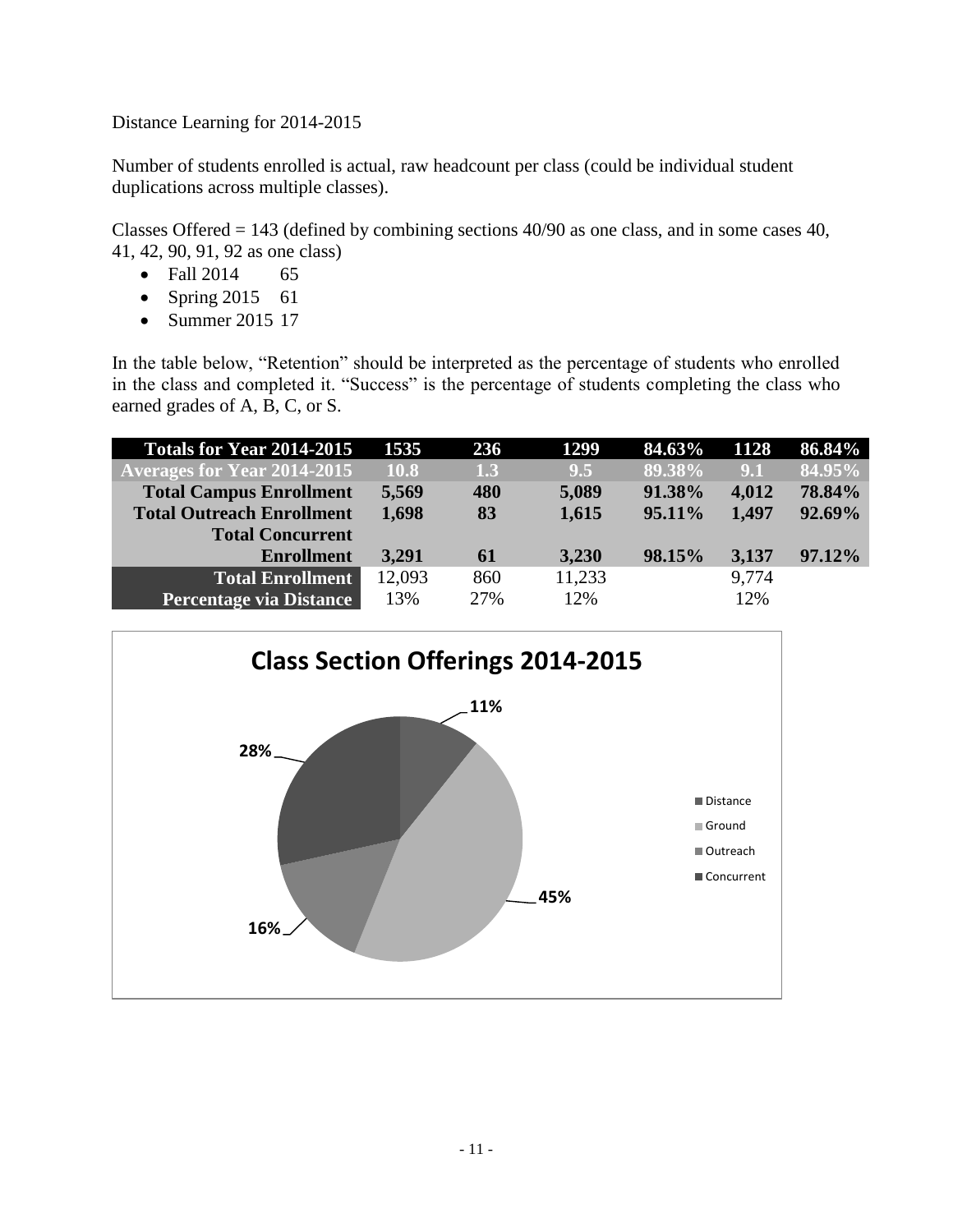#### **Collegiate Assessment of Academic Proficiency (CAAP) Tests**

The average of Eastern Wyoming College's 84 AA and AS Spring 2015 graduates was higher than the national average on the CAAP Test in writing skills, mathematics, and science. They were lower than national average in reading and critical thinking. There were 73 out of the 84 students (87% of those tested) from the Spring 2015 graduates who scored higher than the national mean in one or more of the above-named subject areas. In Spring 2014, that percent was 87%, Spring of 2013 was 89%, Spring of 2012 was 91%, and Spring 2011 was 93% of those tested scoring higher than the national mean in one or more of the subject areas.





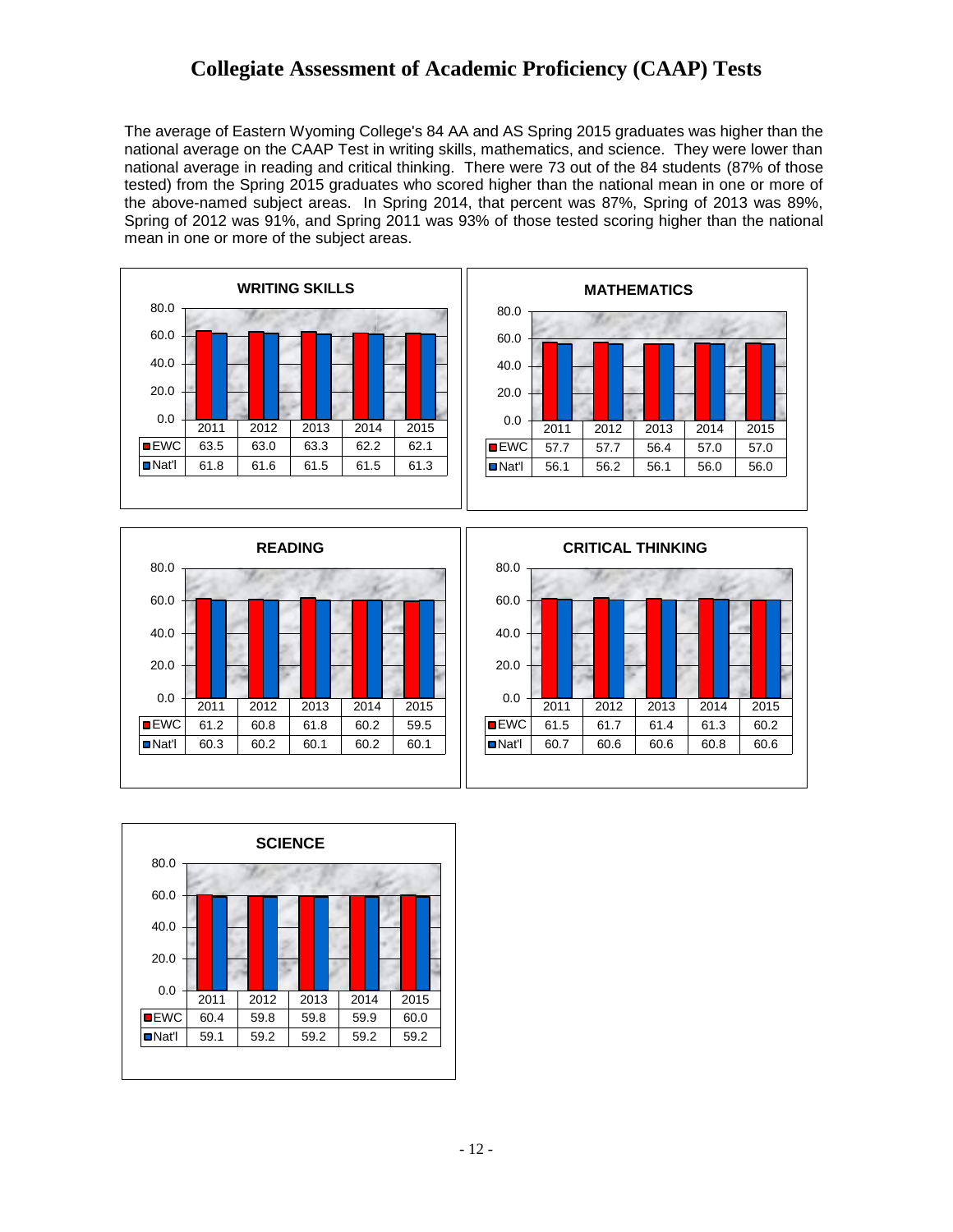## **Surveys**

The seven Wyoming community colleges distribute two common surveys to students including the Community College Survey of Student Engagement (CCSSE) and the graduate student survey. The graduate surveys are administered in the fall of odd years. The CCSSE is administered in the spring of odd years. The CCSSE survey was conducted in Spring 2015. Results of the survey included comparisons of EWC students with the national average and small colleges within the following five benchmarks. Eastern Wyoming College is on average 1.9% below the 2015 CCSSE Cohort. The items below marked with ↑ are items that the college scored highest on. The items marked with ↓ are items that the college scored lowest on.

#### *Active and Collaborative Learning*

- ↑ Asked questions in class or contributed to class discussions
- ↓ Made a class presentation
- *Student Effort*
	- ↓ Prepared two or more drafts of a paper or assignment before turning it in
	- ↓ Worked on a paper or project that required integrating ideas or information from various sources

#### *Academic Challenge*

- ↓ Synthesizing and organizing ideas, information, or experiences in new ways
- ↓ Number of written papers and reports of any length

#### *Student-Faculty Interaction*

- ↑ Talked about career plans with an instructor or advisor
- ↑ Discussed ideas from your readings or classes with instructors outside of class ↑ Worked with instructors on activities other than coursework

#### *Support for Learners*

↑ Frequency: Academic advising/planning

In three of the five categories, EWC scored closely to the CCSSE Cohort mean. Student Effort scored 6.4% below the mean and Student Effort scored 4.9 below the mean.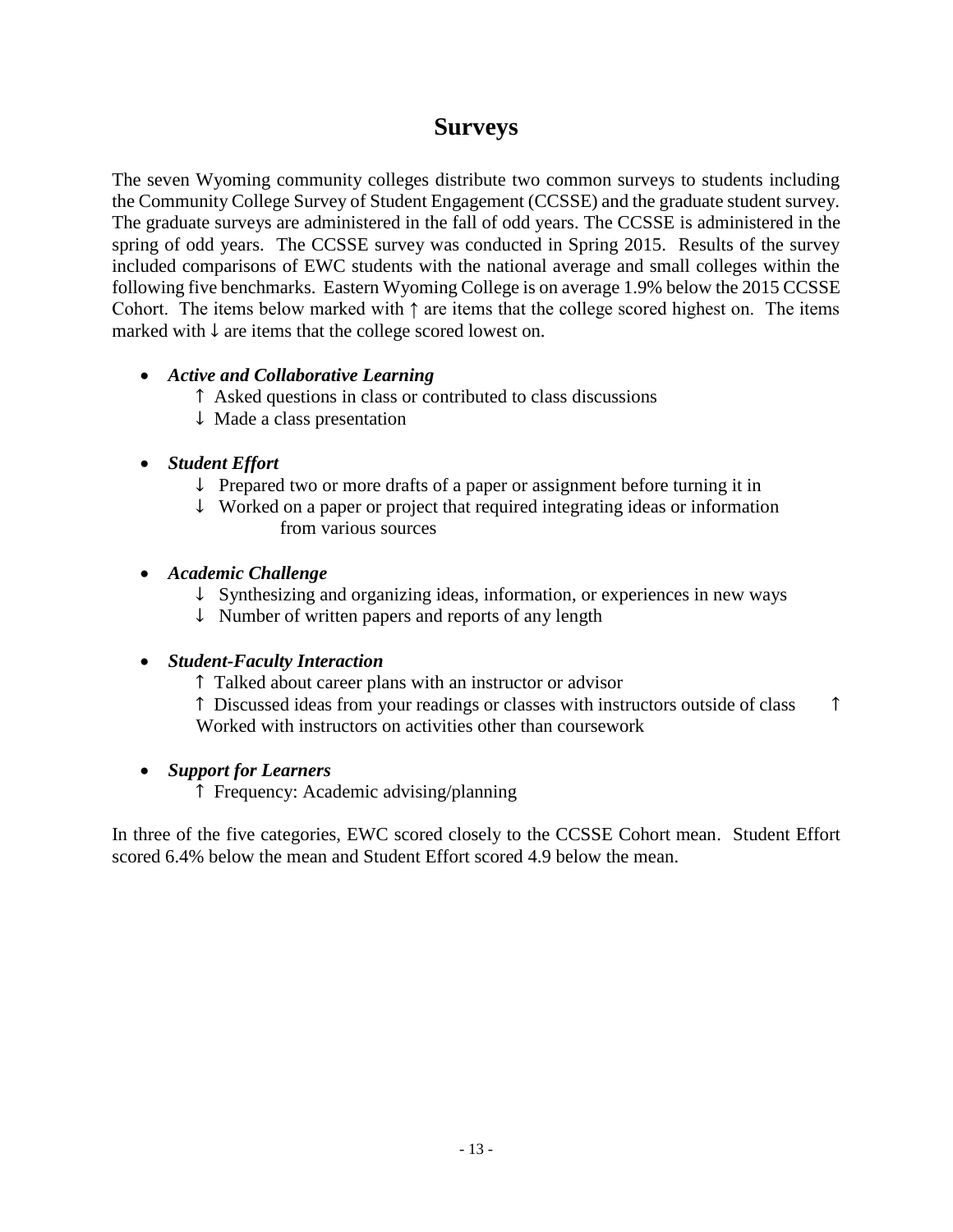## **University of Wyoming Transfer Student Assessment**

Our students transferring to the University of Wyoming continue to perform almost as well as UW Undergrads and better than all Transfers. The data from the University of Wyoming shows that 32 students from EWC attended UW as transfer students in 2014-2015. This is down 5 students from the year before and below the five-year average of transfer students by 6 students. Most of EWC's transfer students matriculated into the College Arts and Sciences (11), followed by Undeclared &Other (6), Agriculture and Natural Sciences (4), Education (4), and Business (2). EWC transfer students have an overall UW GPA of 2.6 on a 4-point scale compared to all UW undergraduates of 2.94, and all UW transfer students of 2.72.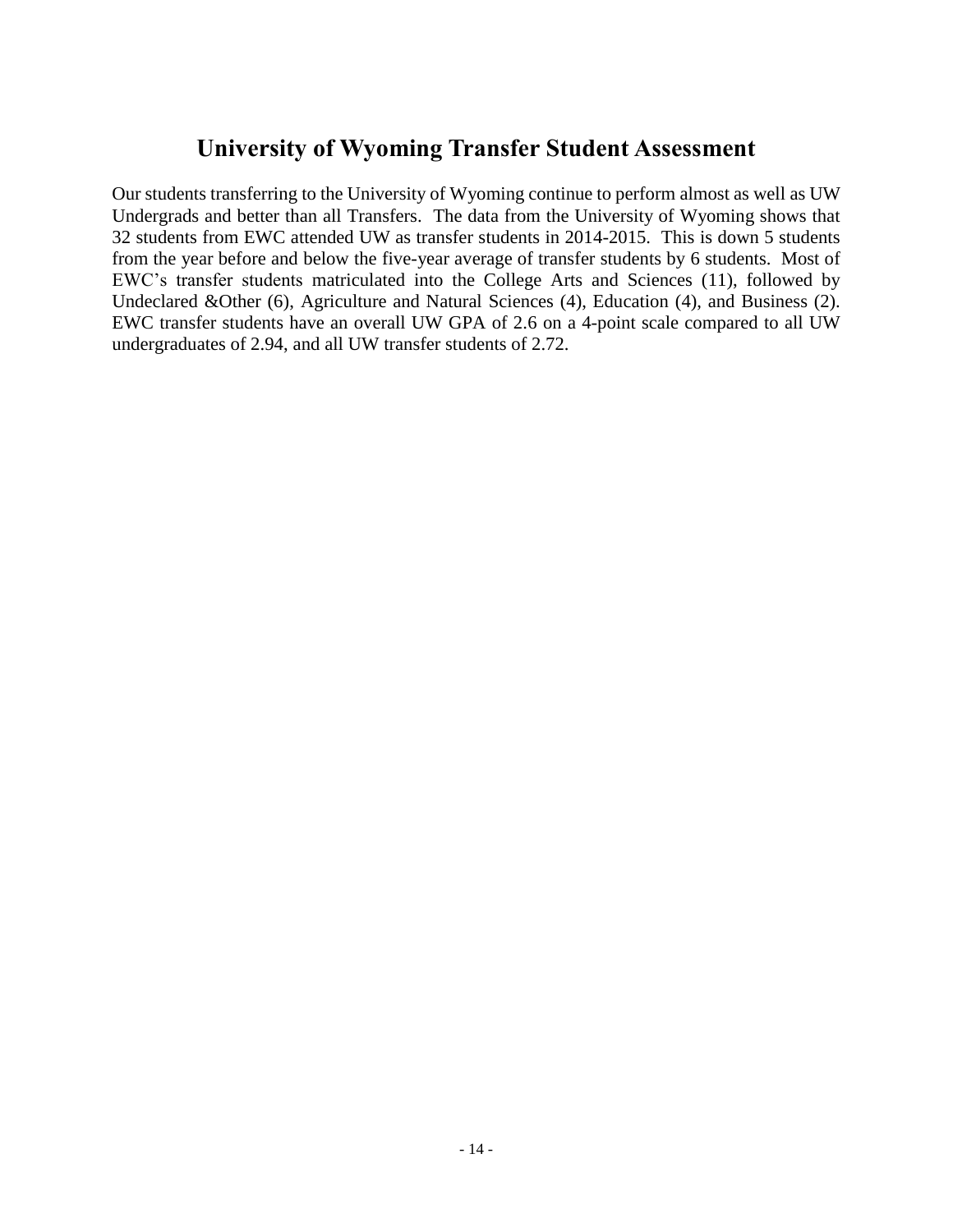

#### **Eastern Wyoming College Transfers to UW Colleges Fall Semesters\* 2010 – 2014**.

| UW                                       | <b>Fall</b> | Fall | Fall | Fall | <b>Fall</b> | 5 Year   |
|------------------------------------------|-------------|------|------|------|-------------|----------|
| College                                  | 2010        | 2011 | 2012 | 2013 | 2014        | % Change |
| Agriculture & Natural Resources          |             |      |      |      |             | -75%     |
| Arts & Sciences                          |             |      |      | 11   |             | 20%      |
| Business                                 |             |      |      |      |             | $-33%$   |
| Education                                |             |      |      |      |             | $-33%$   |
| <b>Engineering &amp; Applied Science</b> |             |      |      |      |             | $-50%$   |
| <b>Health Sciences</b>                   |             |      |      |      |             | 50%      |
| Undeclared & Other*                      |             |      |      |      |             |          |
| <b>Total</b>                             | 23          | 36   | 32   | 32   | 20          | $-1300$  |

\*Other includes Energy Resource Science majors beginning in 2009.

The majority of students transferred to the Arts and Sciences. Source: Fall 2014 – 2015 New Transfer Students Report, University Twenty EWC students transferred to UW for Fall 2014. An additional twelve students transferred in the Spring 2015 semester. of Wyoming Office of Institutional Analysis.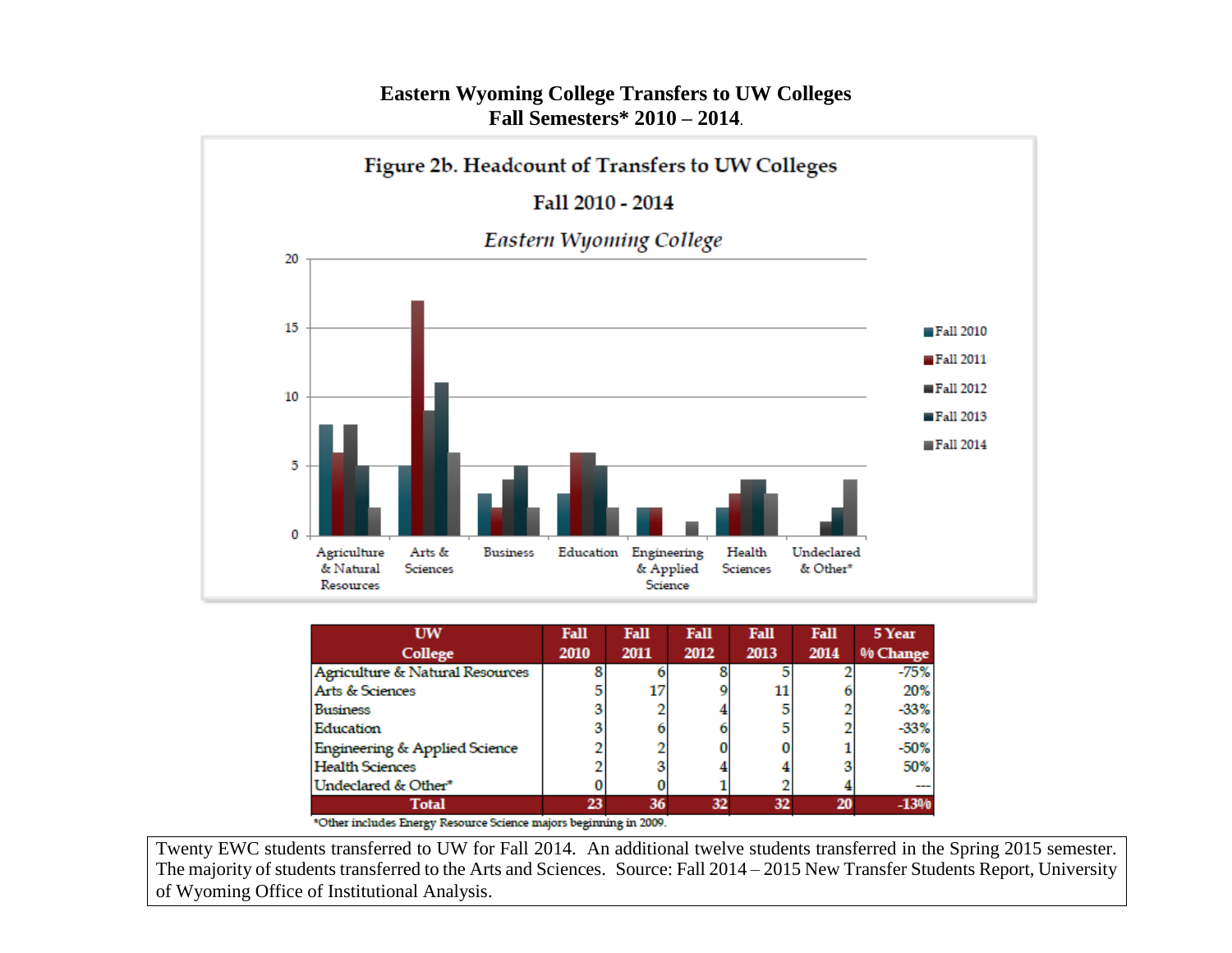#### **Academic Achievement of New Transfer Students\* - Fall 2014 Grade Point Averages and Enrollments in University of Wyoming Colleges**

| <b>UW College</b>               | <b>Eastern Wyoming College</b><br><b>Transfers</b> |                   | <b>Wyoming Transfers</b> |                   | <b>Out-of-State Transfers</b> |                   | <b>All Transfers</b> |                   | UW Undergrads |                        |
|---------------------------------|----------------------------------------------------|-------------------|--------------------------|-------------------|-------------------------------|-------------------|----------------------|-------------------|---------------|------------------------|
|                                 | #                                                  | UW 1st<br>Sem GPA | #                        | UW 1st<br>Sem GPA |                               | UW 1st<br>Sem GPA | #                    | UW 1st<br>Sem GPA | Ħ             | UW Fall '14<br>Sem GPA |
| Agriculture & Natural Resources | 2                                                  | **                | 48                       | 2.45              | 40                            | 2.61              | 88                   | 2.52              | 883           | 2.90                   |
| Arts & Sciences                 | 6                                                  | 2.37              | 225                      | 2.83              | 89                            | 2.72              | 314                  | 2.79              | 3,295         | 2.95                   |
| <b>Business</b>                 | 2                                                  | **                | 61                       | 2.67              | 43                            | 2.77              | 104                  | 2.71              | 1,076         | 2.97                   |
| Education                       | 2                                                  | $***$             | 67                       | 3.36              | 19                            | 3.29              | 86                   | 3.34              | 730           | 3.48                   |
| Engineering & Applied Science   |                                                    | **                | 54                       | 2.25              | 135                           | 2.39              | 189                  | 2.35              | 1,644         | 2.71                   |
| <b>Health Sciences</b>          | з                                                  | 3.47              | 136                      | 3.10              | 64                            | 2.79              | 200                  | 3.00              | 1,483         | 3.21                   |
| Undeclared & Other*             | 4                                                  | 2.85              | 44                       | 1.93              | 28                            | 2.50              | 72                   | 2.21              | 799           | 2.45                   |
| <b>Total</b>                    | 20                                                 | 2.60              | 635                      | 2.80              | 418                           | 2.62              | 1,053                | 2.72              | 9,910         | 2.94                   |

#### *Eastern Wyoming College*

\*Other includes Energy Resource Science majors.

\*\*GPA is not displayed for populations less than three.

EWC students who transfer to UW have been well prepared for the ensuing coursework. The first semester grade point average (GPA) of EWC transfer students is 2.60. Source: Fall 2014 – 2015 New Transfer Students Report, University of Wyoming Office of Institutional Analysis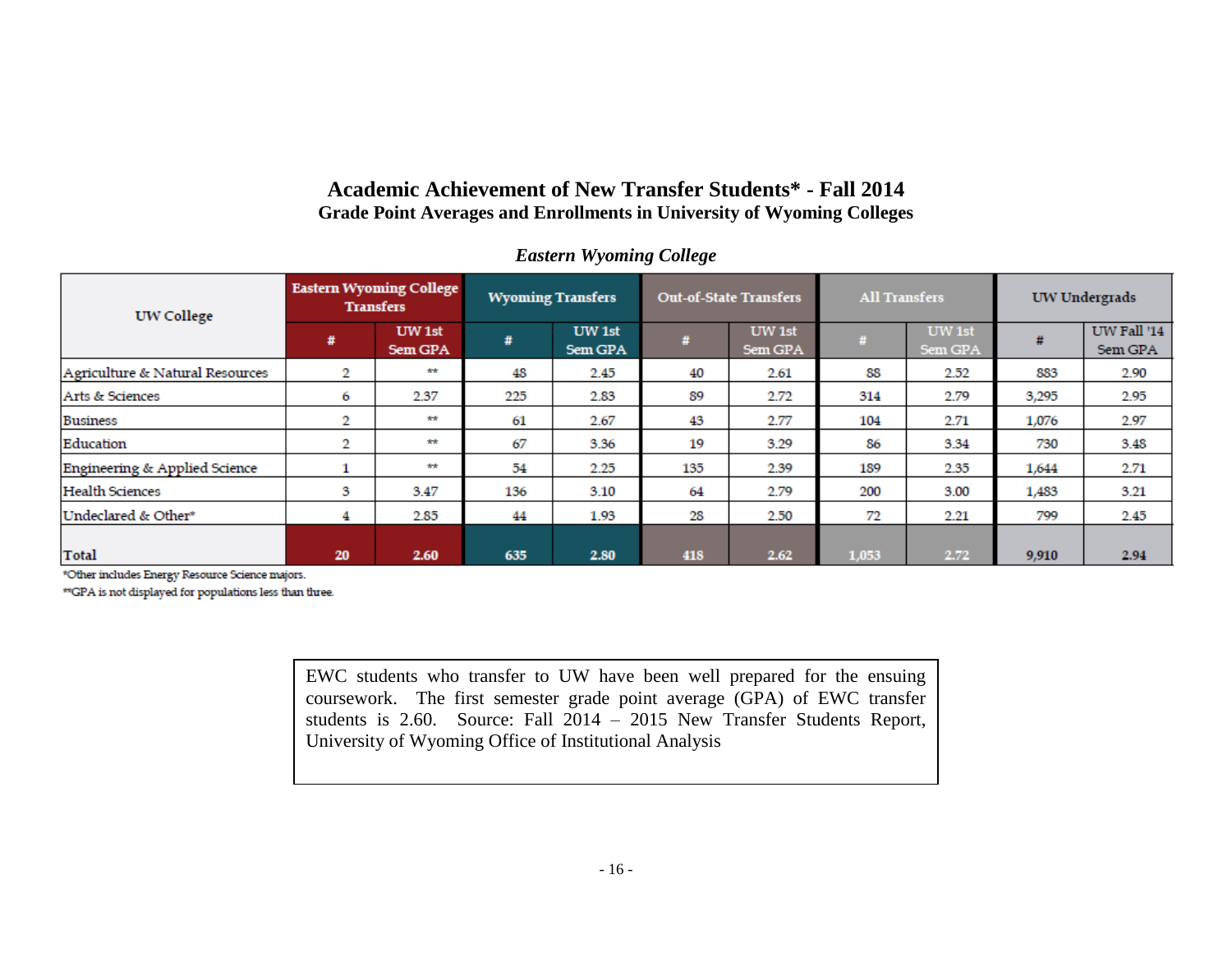#### **Academic Achievement of New Transfer Students by Hours Transferred - Fall 2013?? Or Fall 2014 Comparison of Community College and UW Grade Point Averages**

| <b>Transferred</b>        |    | <b>Eastern Wyoming</b><br><b>College Transfers</b> |                          | <b>Wyoming Transfers</b> |                         | <b>Out-of-State Transfers</b> |     |                         | <b>All Transfers</b> |       |                           | All UW<br>Undergraduates |       |                        |
|---------------------------|----|----------------------------------------------------|--------------------------|--------------------------|-------------------------|-------------------------------|-----|-------------------------|----------------------|-------|---------------------------|--------------------------|-------|------------------------|
| Credit Hours*             | #  | <b>Transfer</b><br>GPA*                            | UW 1st<br><b>Sem GPA</b> | #                        | <b>Transfer</b><br>GPA* | UW 1st<br><b>Sem GPA</b>      | #   | <b>Transfer</b><br>GPA* | UW 1st<br>Sem GPA    |       | <b>Transfer</b><br>$GPA*$ | UW 1st<br>Sem GPA        | #     | UW Fall '14<br>Sem GPA |
| $0 \leq Hours \leq 30$    | 4  | 3.07                                               | 2.64                     | 51                       | 3.05                    | 2.25                          | 111 | 3.02                    | 2.63                 | 162   | 3.03                      | 2.51                     | 3,514 | 2.73                   |
| $30 \leq$ Hours $\leq 60$ | 8  | 3.20                                               | 2.57                     | 145                      | 3.11                    | 2.68                          | 132 | 2.97                    | 2.45                 | 277   | 3.05                      | 2.57                     | 2,659 | 2.93                   |
| $60 \leq$ Hours $\leq 90$ | 5  | 2.80                                               | 2.29                     | 325                      | 3.26                    | 2.88                          | 113 | 3.08                    | 2.70                 | 438   | 3.21                      | 2.83                     | 1,778 | 3.04                   |
| $90 \leq$ Hours           | з  | 3.51                                               | 3.29                     | 114                      | 3.24                    | 2.97                          | 62  | 2.94                    | 2.82                 | 176   | 3.13                      | 2.91                     | 1,959 | 3.19                   |
| <b>Totals</b>             | 20 | 3.15                                               | 2.60                     | 635                      | 3.23                    | 2.80                          | 418 | 3.00                    | 2.62                 | 1,053 | 3.15                      | 2.72                     | 9,910 | 2.94                   |

#### *Eastern Wyoming College*

\*Transferred Credit Hours and Transfer GPA are totaled from all transfer work, not only transfer work from individual community colleges.

\*\*GPA is not displayed for populations less than three.

Only hours for grade are included.

The overall GPA for EWC (2.60) is lower than all Wyoming Community College transfer students (2.80) and all transfer students (2.72). Source: Fall 2014 – 2015 New Transfer Students Report, University of Wyoming Office of Institutional Analysis.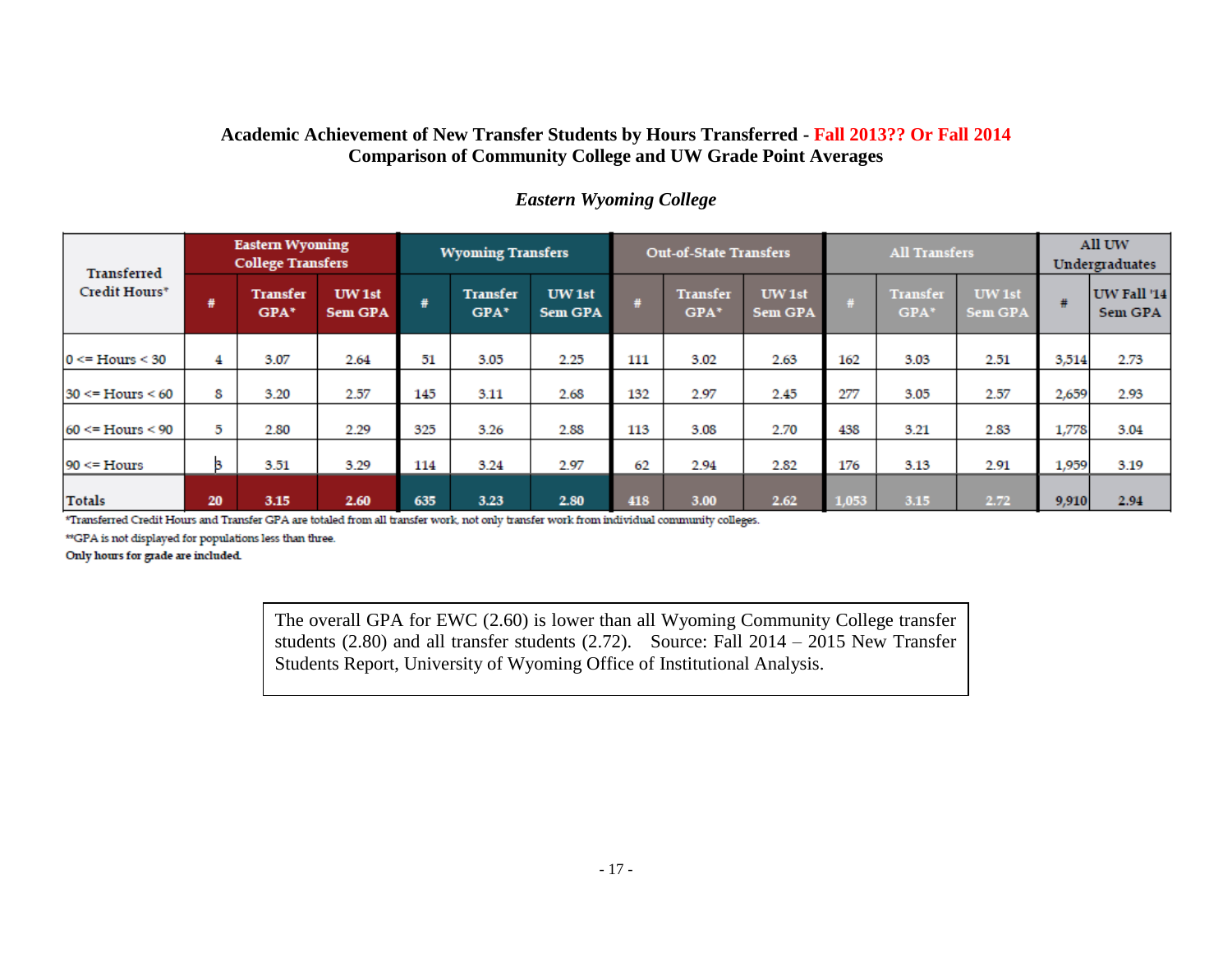#### **2014-2015 Perkins Grant Program Assessment**

#### **Executive Summary**

Perkins grant funding for Eastern Wyoming College is an integral part of sustaining, modernizing, and expanding our Career and Technical Education programs. EWC received \$72,668 for the 2014-2015 Perkins funding cycle. Career and Technical Educations programs at Eastern Wyoming College included: Agriculture, Business and Technology, Cosmetology, Criminal Justice, Child Development (formerly Early Childhood Education), Entrepreneurship, Health Technology, Machine Tooling, Welding, and Veterinary Technology. The EWC programs that benefited through program support with classroom assets and supply purchases included: Agriculture, Criminal Justice-Corrections, Child Development, Health Technology, and Veterinary Technology. Programs which benefitted from Perkins funding for Professional included: Agriculture, Business and Technology, Cosmetology, and Welding. The professional development activities included American Welding Society (AWS) training and certification for EWC's new welding instructor; Fabtech training for an additional welding instructor; Wyoming SkillsUSA Conference registrations for advisors and students; course training for a cosmetology instructor; and registration and travel expenses for EWC attendees to the Annual Wyoming Association for Career and Technical Education (WACTE) Conference in Cheyenne. Career and Technical Education Program concentrators and participants for the 2014-2015 Perkins funding cycle were surveyed for demographical and statistical purposes as well as to identify special populations.

Additional activities for CTE programs included a Technology Day in Fall 2014 and a Job Expo in Spring 2015. Technology Day involved high school students interested in CTE programs the chance to tour the facilities and get a hands-on sample of classroom activities. The Job Expo gave college students the opportunity to visit with business and industries looking to hire. Fiftyone businesses interviewed candidates including students and community members. The businesses include representatives from law enforcement, food service, mining, veterinarian clinics, health care, education, veteran services, communication, distribution, and trades. The expo attracted over 200 job seekers during the event. Perkins funding was utilized for postage associated with the Job Expo. An additional activity this year included a Perkins Monitoring Visit which was conducted in October 2014 for the 2013-2014 year. Three areas were identified for improvement including the formation of an overall Perkins Advisory Committee; agendas, minutes, and sign-in sheets recording at least two meetings per year for both the overall Perkins Advisory Committee and the Technical Program Advisory Committee meetings; and appropriate documentation for the Perkins Coordinator. These expenditures and activities reflect Eastern Wyoming College's commitment to the continuing improvement of Career and Technical Education Programs, and to providing equitable access to all students, including special populations and non-traditional students.

#### **Activities of the Advisory Committee /Project Partners**

The Perkins Advisory Committee membership was expanded this year to include two members from each of the program Technical Advisory Committees including a program faculty member and a business/industry representative. In addition, committee members were identified from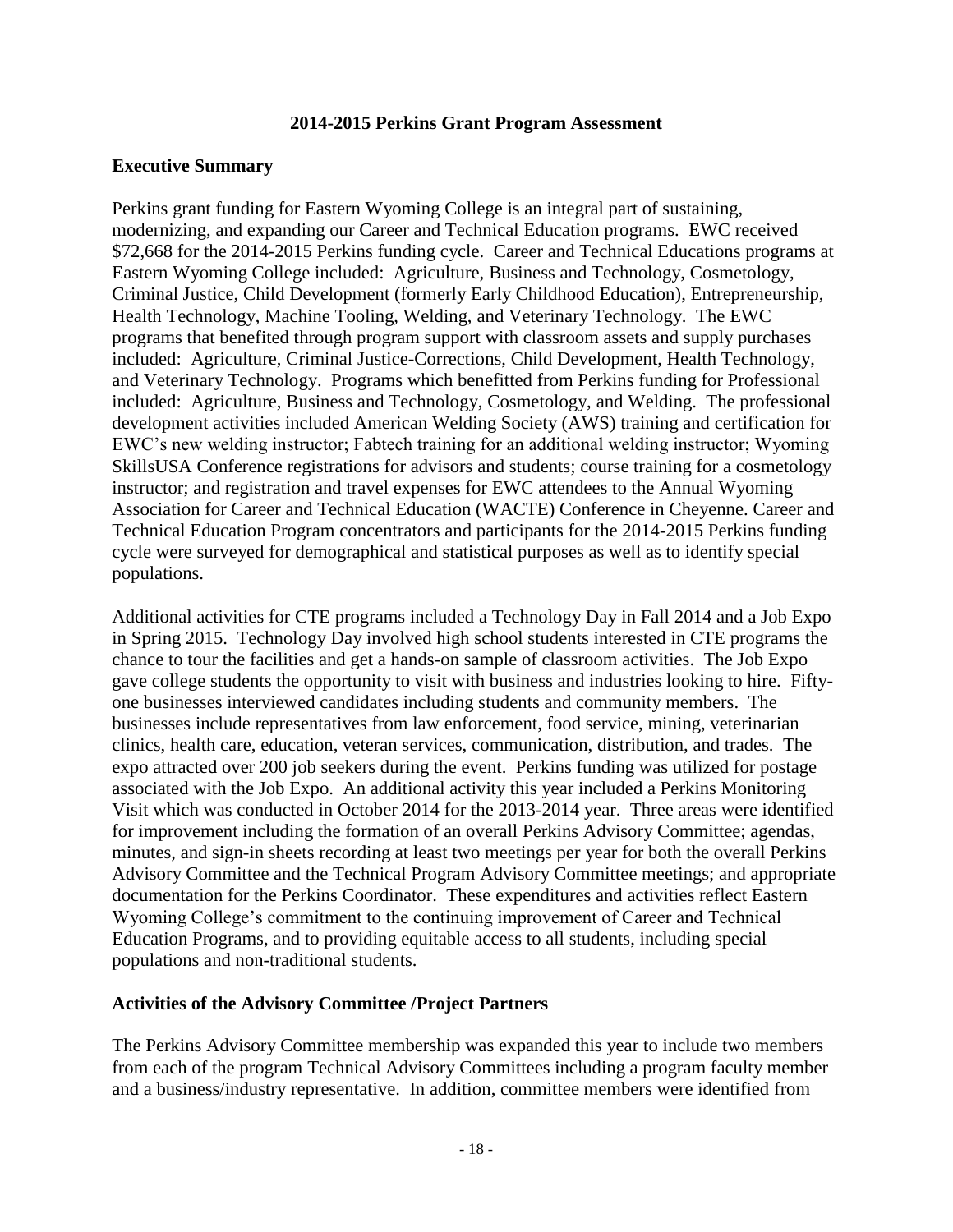other areas of interest including the local Department of Workforce Services, the EWC Adult Education Department, the EWC Testing and Career Center. The expansion of the committee members was in response to the audit finding in October 2014. The Perkins Advisory Committee reviewed the parameters of the 2014-2015 allocated Perkins funding to align Perkins activities with institutional goals, industry needs, and curriculum needs. The committee also developed the yearly business and industry survey which was conducted in the spring. Working with the local chamber of commerce, the survey was available on the Chamber Chat, the EWC website, and sent to all the Perkins Advisory and Technical Advisory business and industry committee members. The committee also discussed Perkins requirements and the direction of Perkins activities for the future that would be meaningful to the programs and continually advanced and updated program curriculum to stay in line with industry standards. The Perkins Coordinator, in cooperation with the advisory group members, monitored Perkins activities to ensure compliance with grant requirements.

In addition to the Perkins Advisory Committee, individual technical program advisory groups met to discuss specific needs of programs. All CTE programs at EWC have an advisory group. Advisory groups include Agriculture, Business and Technology, Cosmetology, Criminal Justice, Health Technology, Early Childhood Education, Welding/Machine Tooling, and Veterinary Technology. Advisory members consist of EWC faculty, EWC students, business and industry representatives, and experts in the field. Member recommendations guide program updates, changes, and enhancements based on community and industry requirements. The 2014-2015 grant request reflected program and industry needs as communicated to the Perkins Coordinator from the program advisory groups and career and technical faculty members.

#### **Project Results and Accomplishments**

Throughout the year, technical program faculty members and students are encouraged to attend professional trainings, college courses, and professional conferences which will improve themselves in their prospective fields. Below we have described the expenditures and improvements made to each technical program benefitting from the 2014-2015 Perkins funding cycle:

**Agriculture –** The Agriculture program (Farm/Ranch Management & Beef Production) purchased classroom assets including a water system meter and heaters to finish the lab setting in the high tunnels; a drying oven to utilize production from the Soils and Crop courses; and a storage unit, classroom supplies, and a Breedin' Betsy for beef production courses. These updates give students the opportunity to increase their skills by providing hands-on lab experiences.

**Corrections** – The Criminal Justice program used Perkins funding to purchase evidence collection kits to provide students with hands-on lab experiences in criminal justice courses.

**Early Childhood Education –** The Early Childhood Education program purchased an array of classroom manipulatives to give students hands-on access to educational materials used in the program.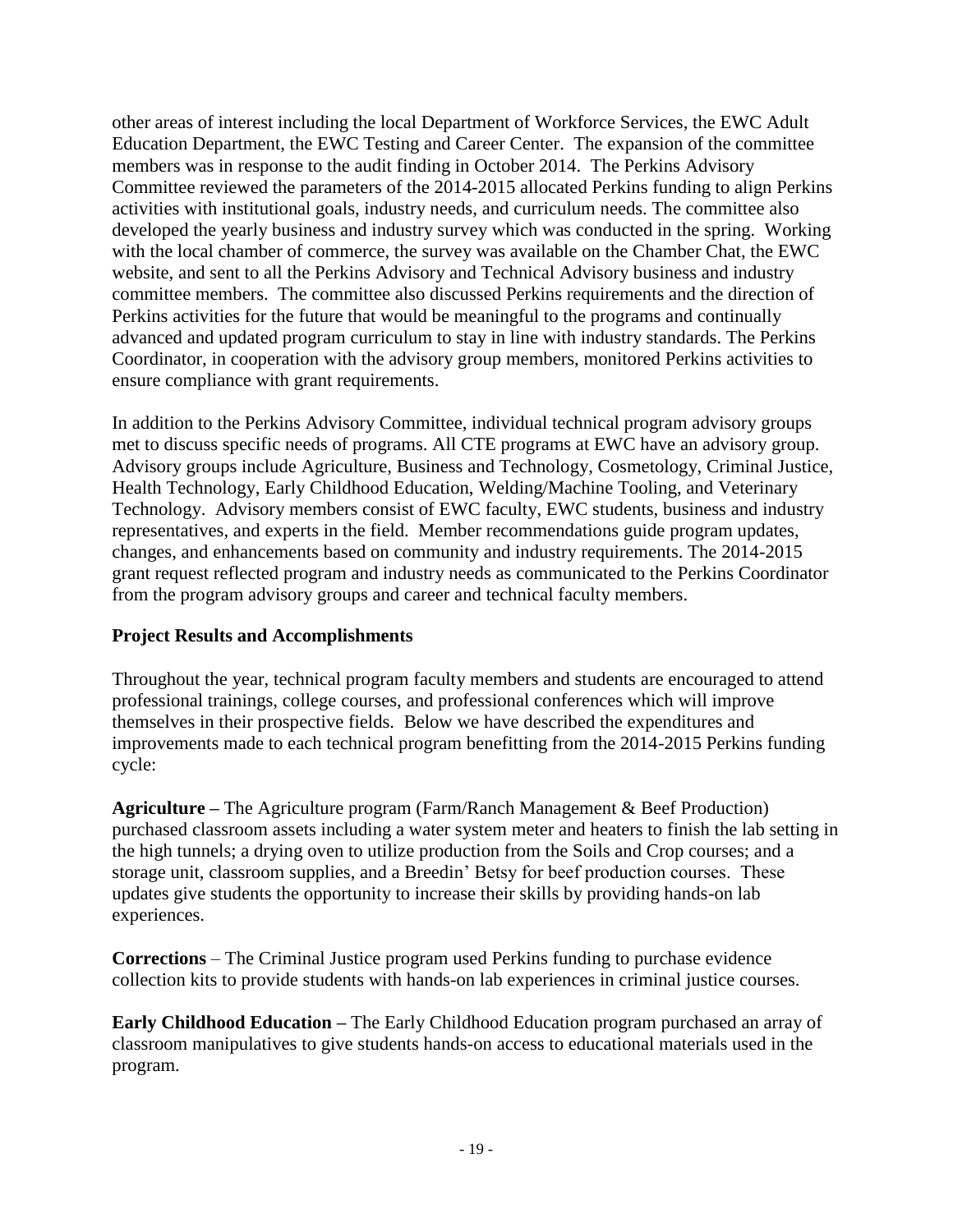**Health Technology –** The Health Technology programs (Nurse Assistant [CNA], Certified Nursing Assistant II, and Medication Assistant-Certified) were expanded to be taught at Douglas, Newcastle, Sundance, and Wheatland. In order to teach these courses at the sites, classroom assets including training manikins, patient lifts, and other classroom assets along with classroom supplies were purchased for each site to provide students with a hands-on learning environment in order to prepare them to take state exams for certification.

**Veterinary Technology** – The EWC Veterinary Technology program used Perkins dollars to purchase an updated surgical light, surgical supplies, a mobile chicken coop (Egg Cart'n), feed storage, and natural feeders. These purchases were used to provide students with hands-on experiences during labs and vet tech courses.

**Professional Development** – Perkins funding is used for a variety of professional development activities. Benefitted programs for the 2014-2015 Perkins funding cycle for professional development included: Agriculture, Business and Technology, Welding, and support staff for special populations.

One instructor from Agriculture and one instructor from Business and Technology attended the E-volution Conference in Laramie, WY. This conference helps instructors discover and share innovative ways of using technology to enhance teaching and learning. Perkins funding was used for travel expenses for this event.

The Cosmetology program used Perkins funds for travel expenses to send a cosmetology instructor for further training in a new coloring technique (greenwashing) which will enhance the program curriculum.

EWC's new welding instructor was sent to the Hobart school for training and AWS certification as a certified welding educator and inspector. Perkins funding was used for registration, exam fees, and travel expenses. These certifications will ensure students are being taught the most current industry standards for welding. An additional welding instructor attended the 2014 FabTech Expo conference and training. Attendance at the expo provided the instructor with the opportunity to see and train on the latest technology used in the welding industry, and to network with suppliers and fellow welding instructors from across the country. Perkins funding was used for registration and travel expenses.

Perkins funds were used for the registration costs for EWC students and technical program student advisors to attend the Wyoming SkillsUSA conference which was open to all students. Perkins funds were also used to pay registrations and hotel for two technical program student advisors to attend the National SkillsUSA Conference. Students and faculty benefitted from networking with their counterparts regionally and nationally.

Registration and travel expenses to the WACTE Conference in Cheyenne were provided using Perkins funding for five EWC career and technical education program faculty members, as well as a member of special populations support staff. Activities such as WACTE provide EWC faculty members training in program specific areas and networking with other career and technical education program faculty for ideas and innovative ways to improve their teaching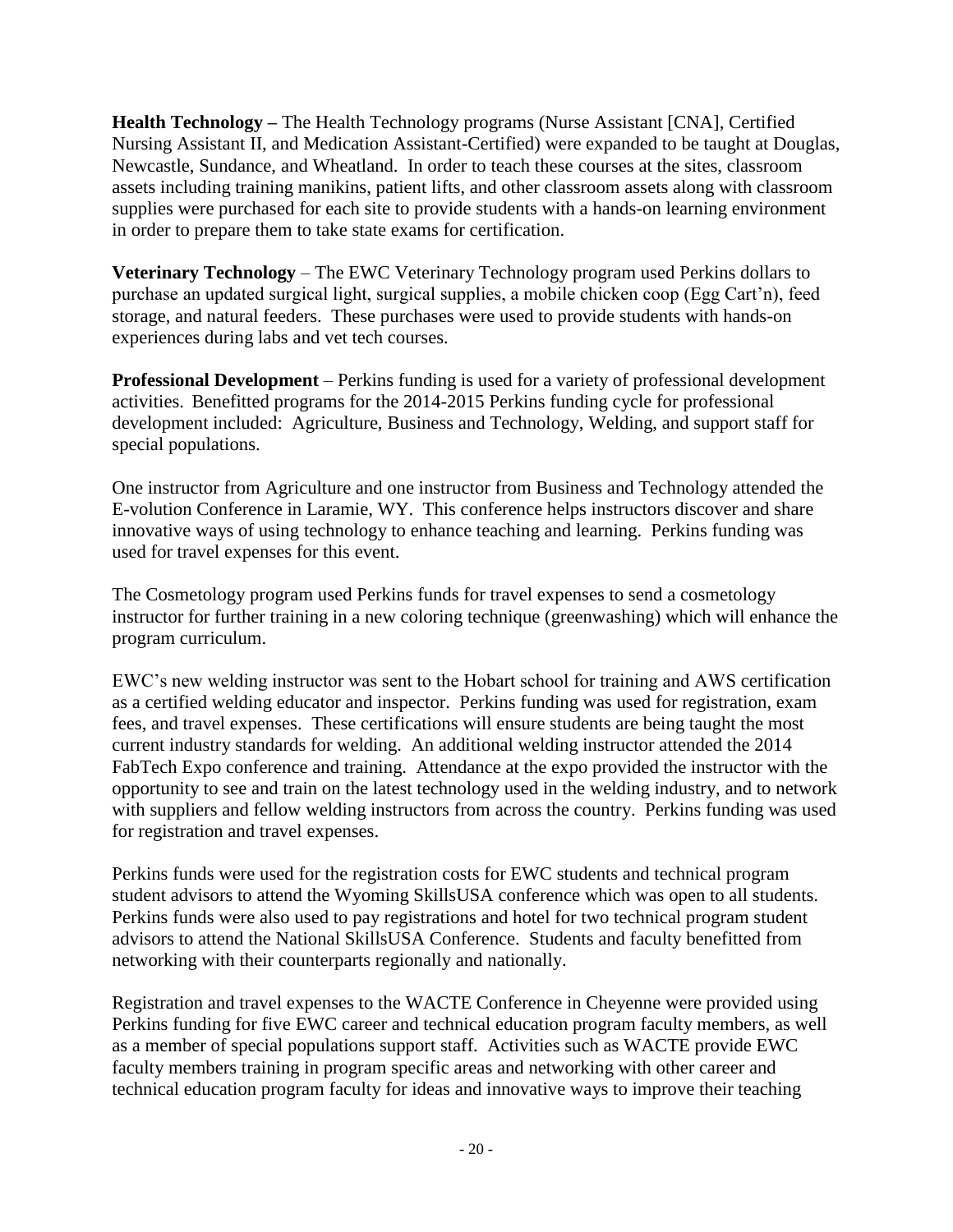skills. The WACTE Conference also provides a chance for college faculty to network with middle and high school instructors since these people have influence on high school students' directions.

| <b>Indicator</b>                               | <b>Negotiated Local Target Level</b><br>for<br>Program Year 2014-2015 | 90% Threshold | Actual 2014-2015 (90%<br>threshold)<br><b>Performance Level</b> |
|------------------------------------------------|-----------------------------------------------------------------------|---------------|-----------------------------------------------------------------|
| 1P1<br><b>Technical Skill Attainment</b>       | 45.00%                                                                | 40.50%        | 39.31%                                                          |
| 2P1<br>Credential, Certificate, or<br>Degree   | 45.00%                                                                | 40.50%        | 39.31%                                                          |
| 3P1<br><b>Student Retention or</b><br>Transfer | 75.00%                                                                | 67.50%        | 81.95%                                                          |
| 4P1<br><b>Student Placement</b>                | 85.00%                                                                | 76.50%        | 81.82%                                                          |
| 5P1<br>Nontraditional<br>Participation         | 33.78%                                                                | 30.40%        | 30.53%                                                          |
| 5P <sub>2</sub><br>Nontraditional Completion   | 12.50%                                                                | 11.25%        | 11.24%                                                          |

#### 1P1: Technical Skill Attainment

EWC negotiated a local target level of 45.00% for the 1P1 core indicator. EWC did not meet the target level or the 90% threshold while performing at a 39.31%. EWC will continue working to improve graduation rates for all EWC students.

#### 2P1: Credential, Certificate, or Degree

The 2P1 core indicator reported the same data information as the 1P1 core indicator with EWC performing at 39.31%; therefore, EWC did not meet the local target level or the 90% threshold. EWC will continue working on initiatives to improve graduation rates for all EWC students.

#### 3P1: Student Retention or Transfer

EWC's performance level for 3P1 was 81.95% which met and exceeded the local target level of 75.00%. Faculty and advisors work closely with all EWC students on retention initiatives which include courses such as College Studies and Studies Skills along with programs for at-risk students such as the Bridge Program. Peer tutoring is also available to all students.

#### 4P1: Student Placement

EWC achieved a performance level of 81.82% for the 4P1 indicator which did not meet the local target level of 85.00%, but did exceed the 90% threshold of 76.50%. EWC has added a career component to the EWC Testing Center which will not only provide career guidance but also sponsor a job listing bulletin board on campus along with an electronic job posting web page for outreach students.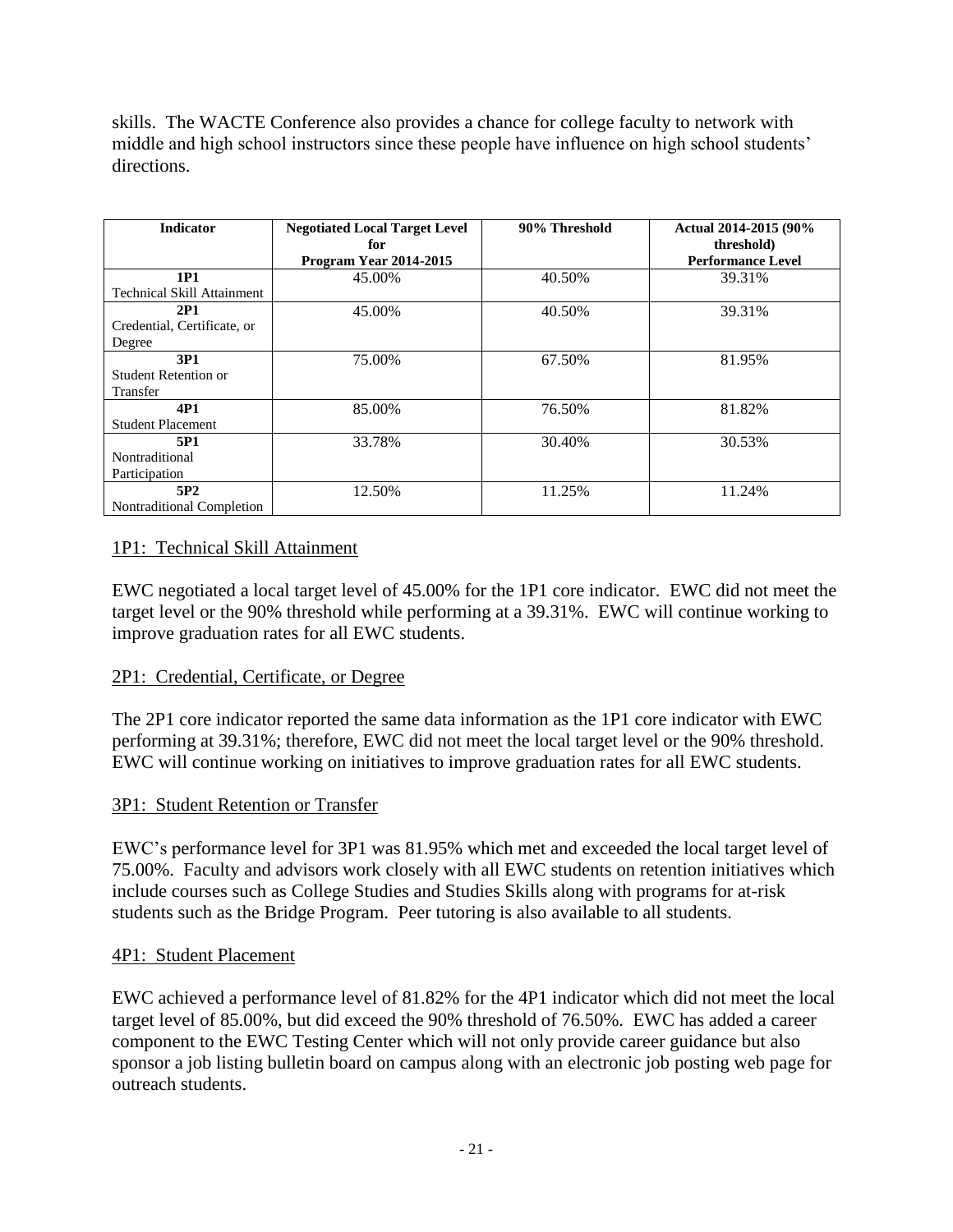#### 5P1: Nontraditional Participation

EWC's level of performance for the 5P1 indicator was 30.53% which was above the 90% threshold of 30.40%. The negotiated target level for this performance indicator was 33.78%.

#### 5P2: Nontraditional Completion

EWC's level of performance for indicator 5P2 was 11.24% which was just barely under the 90% threshold of 11.25%. The targeted percentage was negotiated at 12.50%. EWC offers many education workshops, presentations, and cultural events to all EWC students throughout the semester. The EWC special populations' coordinator makes a special effort to encourage nontraditional students to attend these special workshops.

#### **Sustainability and Recommendations for the Future**

EWC will continue improving the CTE programs and offerings utilizing the 2015-2016 program year goals which were determined by the Perkins Advisory Committee and the Technical Programs Advisory Groups including the following:

- Agriculture programs (Farm/Ranch Management and Beef Production) will have funding to provide classroom technology and materials for hands-on and skill building lab experiences.
- Criminal Justice programming will receive funding that will allow the programs to purchase teaching aids and materials.
- Child Development will have funding to obtain additional teaching aids and materials.
- The Health Technology courses including Certified Nursing Assistant, Certified Nursing Assistant II, and Medication Aide will have funding to purchase additional classroom technology and supplies to expand these courses throughout the EWC service area.
- The Cosmetology program will receive funding to help update and improve their programs.
- Veterinary Technology will be benefitted by being able to continue to supply their program with newer technology and updated equipment to provide an outstanding program.
- The Welding program will receive funding for classroom supplies and materials to expand the welding programs to the new Douglas Branch Campus. An industry survey will be developed and conducted in Converse County, WY to determine if an additional certificate in Pipe Welding should be pursued.
- Funding for Professional Development for the 2014-2015 funding cycle will be available. These funds will be used to benefit as many CTE instructors and students as possible. Anticipated expenses in the Professional Development area will be for conferences, trainings, certification testing, and skills testing and improvement. EWC will also utilize professional development funds to begin preparing for the addition of a barbering program by sending a cosmetology instructor to a barbering school for additional training and state certification in barbering instruction.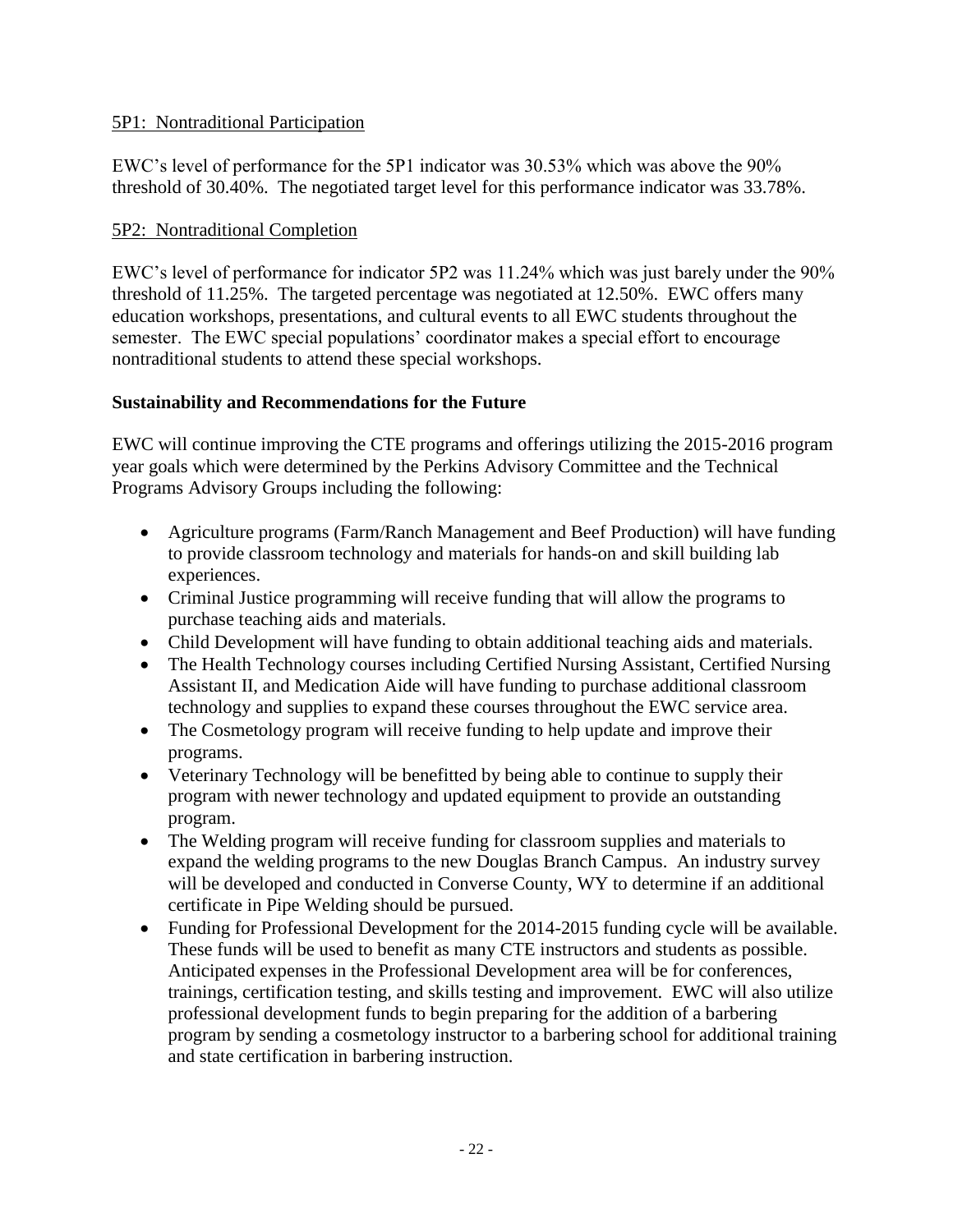- Support for Special Populations will include funding for a support staff member for Perkins activities along with a modest amount for administration costs (copying surveys, stamps, and envelopes).
- All advisory groups will continue meeting a minimum of two times per year to provide guidance and recommendations for Perkins activities. The groups will provide documented evidence of advisory meetings including meeting agendas, minutes, and sign-in sheets to the Perkins Coordinator.
- EWC will submit the appropriate documentation for the EWC Perkins Coordinator activities including time and effort logs.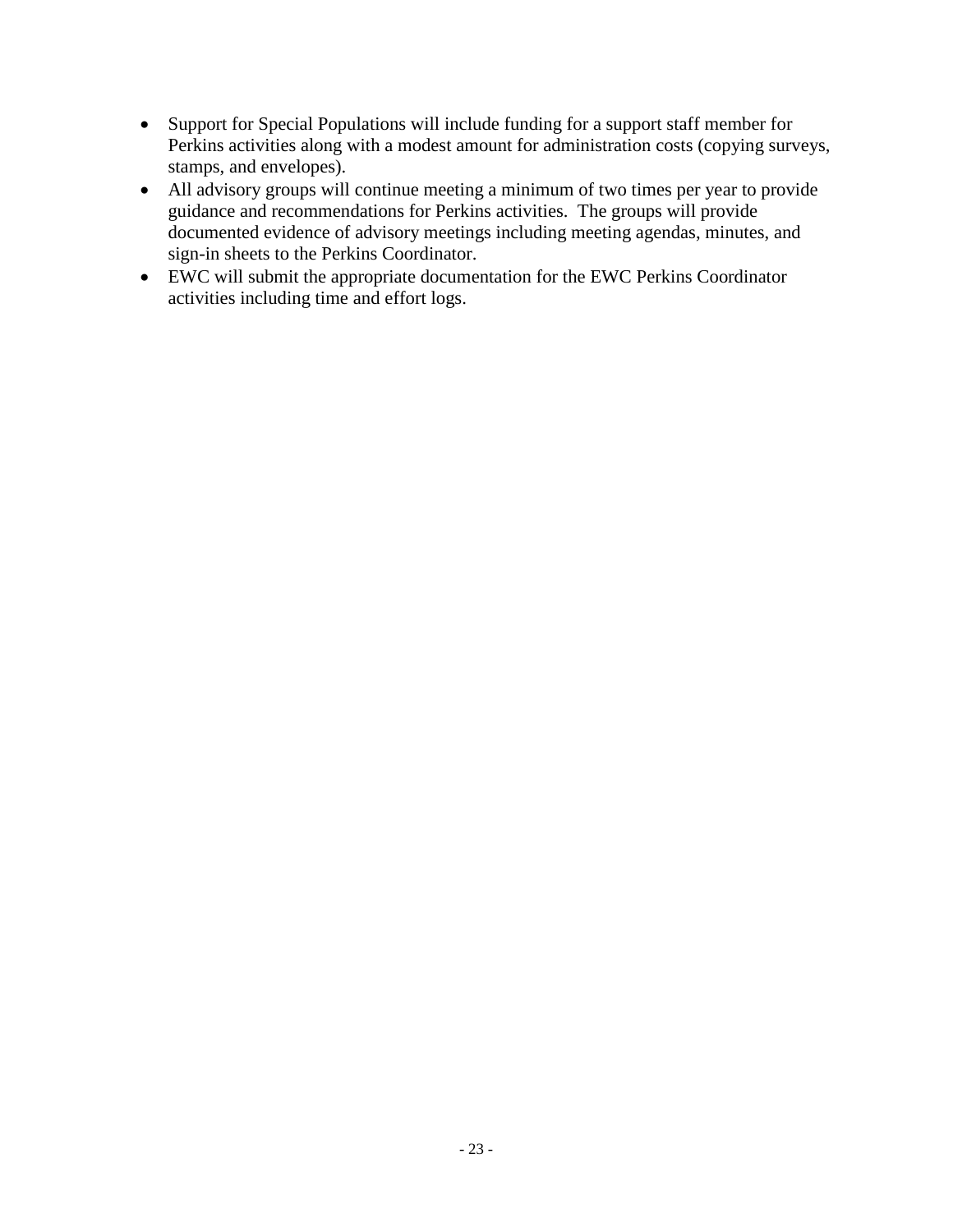#### **Program Assessments 2014-2015**

All programs are designed to meet the mission, goals, and objectives of Eastern Wyoming College. Faculty members, in consultation with the outcomes assessment committee, are responsible for designing program goals and objectives which will lead to the accomplishment of the college mission.

As students graduate from EWC, they complete an outcome assessment activity designed to measure achievement of the program goals and objectives, as well as defined student learning outcomes. These activities vary among the programs and include such items as written exams, capstone courses, portfolios, and interviews. All are an attempt to measure student learning. Faculty use the results to add, affirm, or alter their programs and courses based on those discoveries.

The program assessment report begins with results and comments relative to the 5 core competencies of communication skills, analytical and quantitative reasoning, technology skills, social awareness, and information literacy. These areas emphasize skills and knowledge reflective of a college education, regardless of the major area of study and are known as the college's general education requirements.

The program assessment then reports results and comments relative to the program specific requirements.

Finally, program recommendations such as program changes, budget needs, indication of change in assessment activity, or implications for operational planning changes are presented.

This instrument is also used in the preparation of a program review every third year.

#### **Reporting instrument**

Faculty members are asked to respond to the following items.

- 1. Name of Program
- 2. Names of EWC Faculty/Staff who participated
- 3. Name, Description, and Objective of Activity
- 4. Dates of Activity (please include the year)
- 5. Names of Students who participated
- 6. Results and Comments Relative to the 5 Core Competencies (Communication Skills, Analytical and Quantitative Reasoning, Technology Skills, Social Awareness, and Information Literacy)
- 7. Results and Comments Relative to Program Requirements.
- 8. Program Recommendations (may include needed program changes, budget needs, indication of change in assessment activity, or implications for strategic plan changes).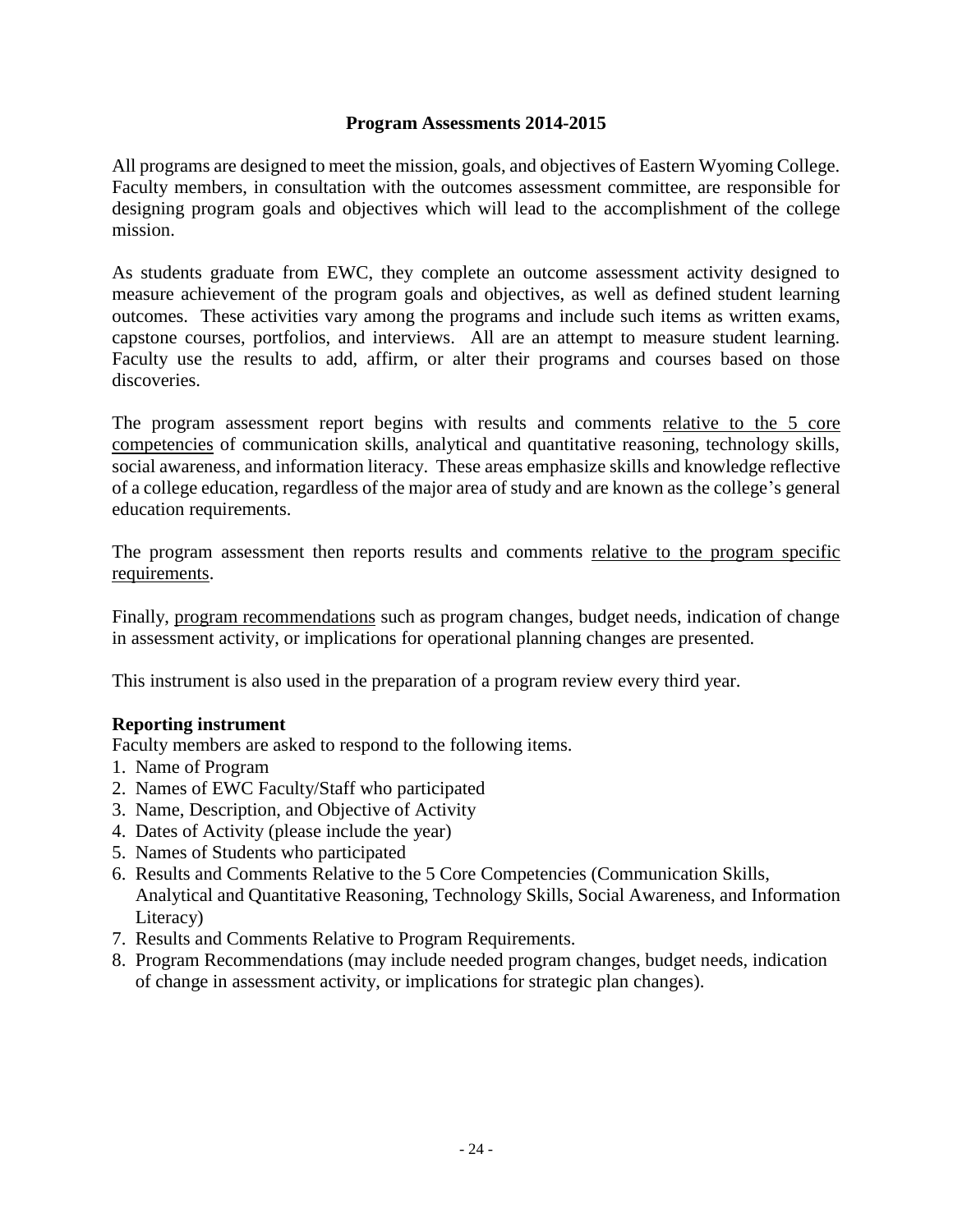| Program                                                                                                                               | <b>Description</b>                                         | $110$ $\epsilon$ and $1100$ coolinearly $201$<br><b>Findings</b>                                                                                                                                                                                                                                                                                                                                                                                                                                                           | <b>Findings</b>                                                                                                                                                                 | <b>Recommendations</b>                                                                                                                                                                                                                                                                                                                                                                                                                                                                                                                                                                                                                                                                                                                                                                                                                                                                                                                                                                    |
|---------------------------------------------------------------------------------------------------------------------------------------|------------------------------------------------------------|----------------------------------------------------------------------------------------------------------------------------------------------------------------------------------------------------------------------------------------------------------------------------------------------------------------------------------------------------------------------------------------------------------------------------------------------------------------------------------------------------------------------------|---------------------------------------------------------------------------------------------------------------------------------------------------------------------------------|-------------------------------------------------------------------------------------------------------------------------------------------------------------------------------------------------------------------------------------------------------------------------------------------------------------------------------------------------------------------------------------------------------------------------------------------------------------------------------------------------------------------------------------------------------------------------------------------------------------------------------------------------------------------------------------------------------------------------------------------------------------------------------------------------------------------------------------------------------------------------------------------------------------------------------------------------------------------------------------------|
| Faculty                                                                                                                               |                                                            | <b>Relative to Core</b><br><b>Competencies</b>                                                                                                                                                                                                                                                                                                                                                                                                                                                                             | <b>Relative to</b><br>Program                                                                                                                                                   |                                                                                                                                                                                                                                                                                                                                                                                                                                                                                                                                                                                                                                                                                                                                                                                                                                                                                                                                                                                           |
|                                                                                                                                       |                                                            |                                                                                                                                                                                                                                                                                                                                                                                                                                                                                                                            | <b>Requirements</b>                                                                                                                                                             |                                                                                                                                                                                                                                                                                                                                                                                                                                                                                                                                                                                                                                                                                                                                                                                                                                                                                                                                                                                           |
| Welding and<br>Joining<br>$Technology -$<br>Degree<br><b>Joel Alworth</b><br>Lynn Bedient<br>Tim Anderson<br><b>Stan Nicolls</b>      | AWS-plate test,<br>ASME-pipe<br>test, EWC<br>written test. | All students took<br>and passes at least<br>Tech Writing,<br>Tech Math, a<br>computer class<br>and a Political<br>Science course                                                                                                                                                                                                                                                                                                                                                                                           | All Students took<br>and passed AWs<br>Plate Test All<br>students took<br>ASME pipe test 3<br>students failed<br>Eastern Wyoming<br>College written<br>test average was<br>70%. | Students with lower scores had<br>poor attendance records<br>Encourage test to be taken<br>seriously Possible revision of<br>test to shorten the length but<br>keep relevant information Give<br>students who pass test an AWS<br>certification card.                                                                                                                                                                                                                                                                                                                                                                                                                                                                                                                                                                                                                                                                                                                                     |
| Welding and<br>Joining<br>$Technology -$<br>Certificate<br>Lynn Bedient<br><b>Joel Alworth</b><br><b>Stan Nicolls</b><br>Tim Anderson | Project                                                    | None certificate<br>program                                                                                                                                                                                                                                                                                                                                                                                                                                                                                                | Written Average<br>on Test was a<br>72% All students<br>took the 3/8"<br>limited thickness<br>plate test and<br>passed.                                                         | Low scores were related to<br>lower attendance.                                                                                                                                                                                                                                                                                                                                                                                                                                                                                                                                                                                                                                                                                                                                                                                                                                                                                                                                           |
| Pre-Nursing<br>Peggy Knittel<br><b>Bob Creagar</b><br>Chris Wenzel<br>Lorna Pehl                                                      | Portfolio/Rubrics<br>Analysis-based<br>Assessment          | Three of the four<br>students assessed<br>scored<br>"competent to<br>excellent" in the<br>General<br>Education<br>competency areas<br>using our rubrics.<br>The student who<br>scored<br>"competent to<br>needs work" in<br>Communication<br>Skills and Social<br>Awareness is the<br>student with the<br>lowest overall<br>GPA of these<br>four.<br>Analysis of<br>CAAP scores for<br>last year's nine<br>graduates showed<br>our students<br>generally scoring<br>well above the<br>national averages<br>in the areas of | <b>Students</b><br>generally scored<br>"excellent to<br>competent" in<br><b>Science Content</b><br>and Skills using<br>our rubrics.                                             | 1) Concerning the Assessment:<br>This year we revised<br>our<br>General Education Competency<br>rubrics, and found the revision to<br>be a better format for scoring our<br>students. We added the category<br>"Preparedness for a Professional<br>School Program" (based on<br>overall GPA and willingness to<br>work hard) to provide students<br>feedback on whether we believe<br>they are likely to gain admission<br>to a Professional Program.<br>We again included comments<br>(such as "We believe you have<br>the ability and knowledge base to<br>succeed in a nursing program"<br>or "We recommend that you<br>work on improving your GPA<br>before applying to Vet School")<br>along with the score report letters<br>to help our students better<br>understand<br>their<br>level<br>of<br>preparedness/competitiveness<br>for admission to professional<br>programs.<br>The Science instructors continue<br>to hold that CAAP testing may<br>not be providing us any better |

#### **Program Assessments 2014-2015**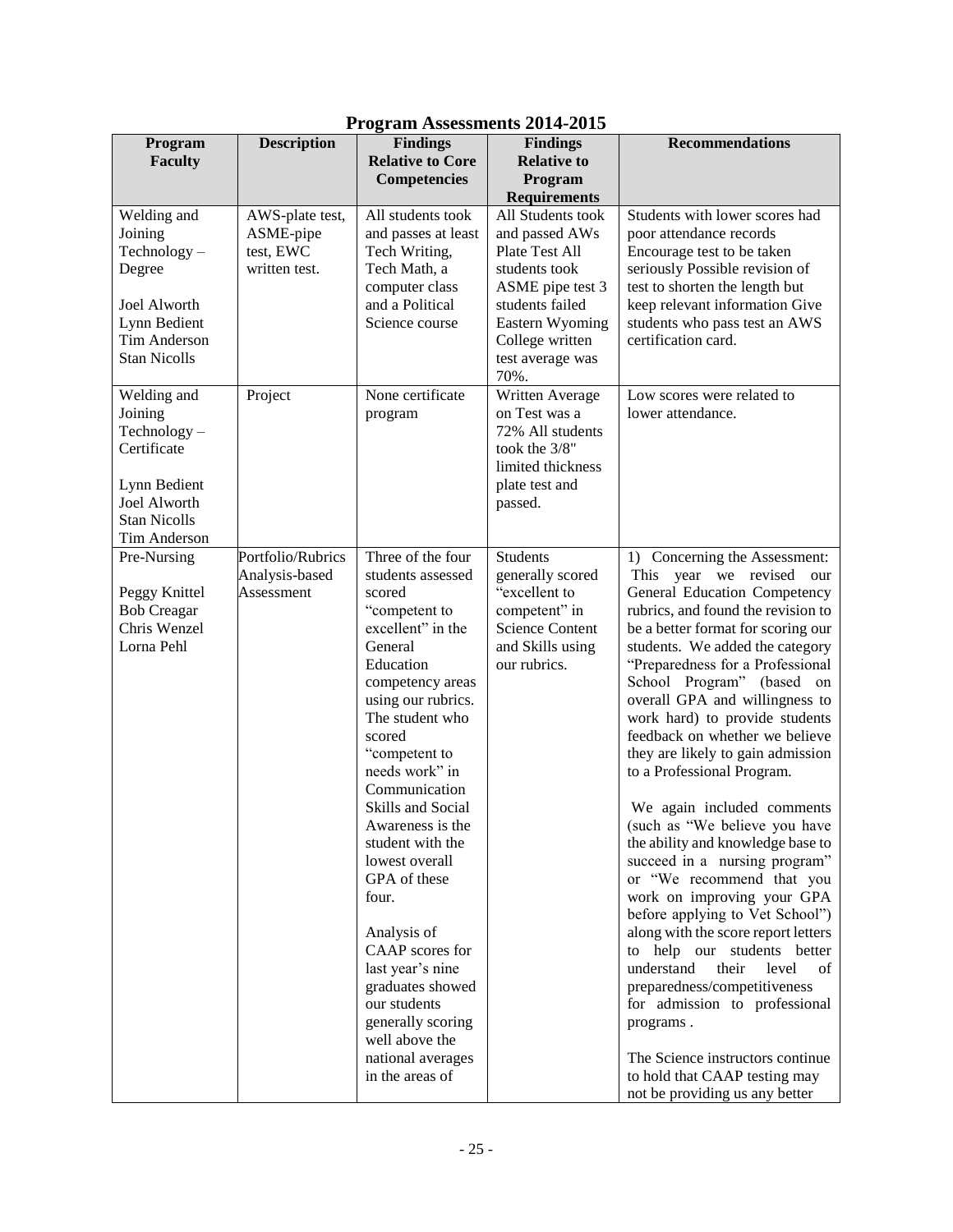|  | general    | assessment of our students'         |
|--|------------|-------------------------------------|
|  | education. | competencies in the General         |
|  |            | Education areas than our rubrics    |
|  |            | scoring provides us. Students       |
|  |            |                                     |
|  |            | very much dislike taking the        |
|  |            | tests and resent putting in the     |
|  |            | four to five hours required for     |
|  |            | the testing at the busy end of      |
|  |            | their final semester.               |
|  |            |                                     |
|  |            |                                     |
|  |            | At the end of each individual       |
|  |            | test section, students are asked    |
|  |            | to indicate the amount of effort    |
|  |            | they put into each test (as "tried  |
|  |            | my best," "gave moderate            |
|  |            |                                     |
|  |            | effort," or "gave little effort."). |
|  |            | One of our academically best        |
|  |            | students indicated she had given    |
|  |            | little effort on three of the tests |
|  |            | (and still scored higher than       |
|  |            | most students nationally            |
|  |            | (78%, 75%, and 64%). Our            |
|  |            |                                     |
|  |            | students who scored the lowest      |
|  |            | in Science "trying their best"      |
|  |            | $(36\%, 36\%)$ were among our       |
|  |            | academically less capable           |
|  |            | students.                           |
|  |            |                                     |
|  |            |                                     |
|  |            | Overall, 7 of the 45 scores         |
|  |            | earned by last year's nine          |
|  |            | graduates were below the 50th       |
|  |            | percentile nationally, and not      |
|  |            | surprisingly, those seven scores    |
|  |            | were earned by the three            |
|  |            | students who were our               |
|  |            |                                     |
|  |            | academically least capable          |
|  |            | students.                           |
|  |            |                                     |
|  |            | We don't believe the CAAP           |
|  |            | tests are showing us anything       |
|  |            | we aren't learning by our own       |
|  |            | assessment tools.                   |
|  |            |                                     |
|  |            |                                     |
|  |            | We would recommend that the         |
|  |            | college stop using CAAP testing     |
|  |            | (or at least exempt the pre-        |
|  |            | professional students from          |
|  |            | taking the CAAP exam). The          |
|  |            |                                     |
|  |            | students' successful completion     |
|  |            | of EWC's general education          |
|  |            | courses coupled with the Pre-       |
|  |            | Professional faculty's rubrics      |
|  |            | assessment of these                 |
|  |            | competencies provides an            |
|  |            |                                     |
|  |            | adequate picture of general         |
|  |            | education competencies.             |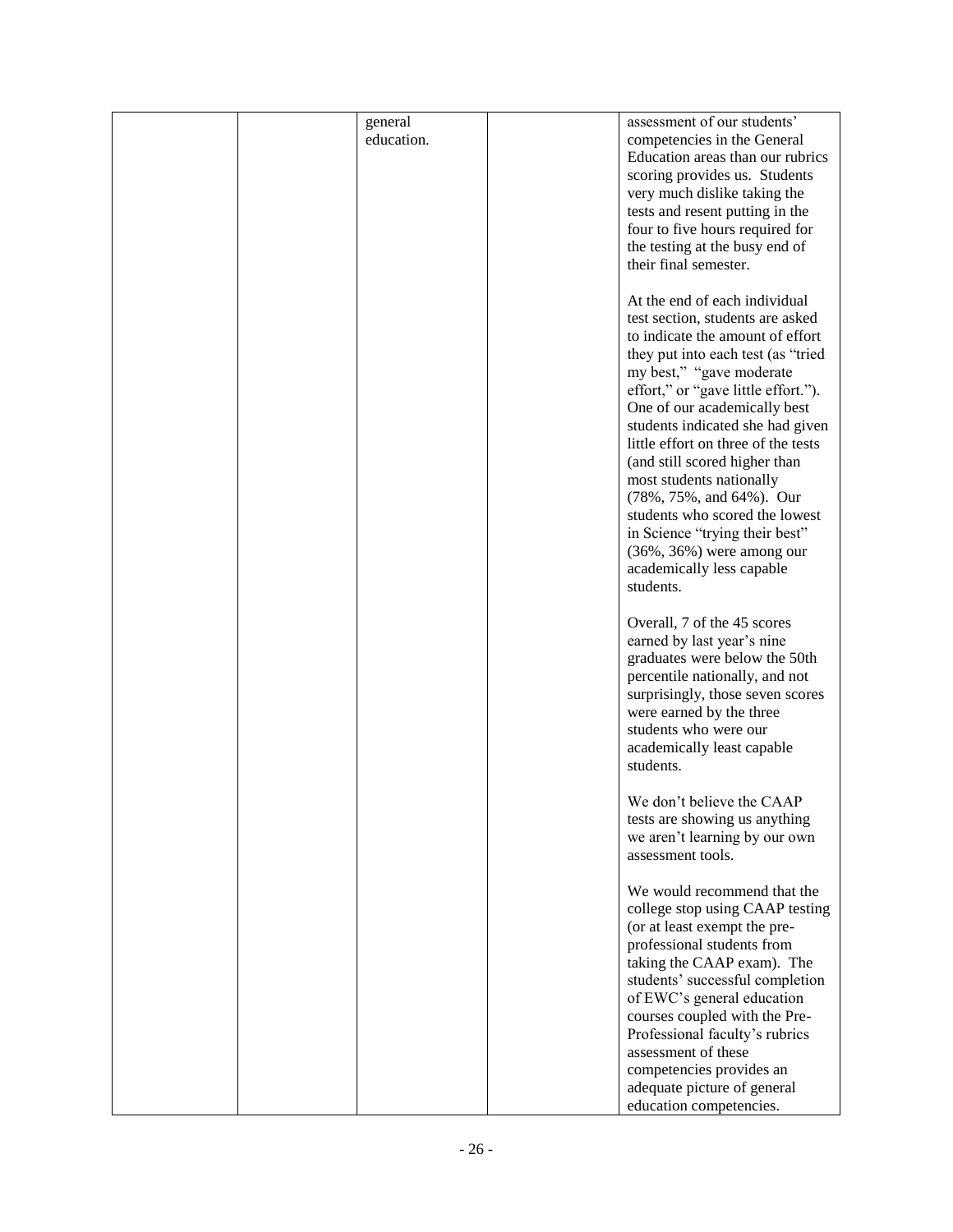|  |  | 2) Concerning Program             |
|--|--|-----------------------------------|
|  |  | Changes:                          |
|  |  | The revision of EWC's General     |
|  |  | <b>Education Competencies and</b> |
|  |  | reduction of the Pre-             |
|  |  | professional degree to roughly    |
|  |  | 60 credit hours has changed our   |
|  |  | programs by decreasing overall    |
|  |  | hours. For some of the degrees    |
|  |  | that means fewer upper level      |
|  |  | science courses will be taken     |
|  |  |                                   |
|  |  | (e.g. requiring EITHER Organic    |
|  |  | Chemistry OR Physics in           |
|  |  | Sophomore year for Pre-Med).      |
|  |  |                                   |
|  |  | 3) Concerning Student Success:    |
|  |  | None of the four students         |
|  |  | graduating this year have         |
|  |  | applied to Professional Schools.  |
|  |  | The one pre-nursing major is      |
|  |  | aware that her low GPA will       |
|  |  | likely not get her admitted, and  |
|  |  | is now reconsidering her career   |
|  |  | goals. The Pre-Vet and Pre-       |
|  |  | Med majors will be transferring   |
|  |  | to 4-year institutions to         |
|  |  | complete upper-level courses      |
|  |  | before applying to Professional   |
|  |  |                                   |
|  |  | Programs.                         |
|  |  |                                   |
|  |  | EWC's pre-professional            |
|  |  | program courses (both the         |
|  |  | general education requirements    |
|  |  | and the science content areas)    |
|  |  | provide students with the         |
|  |  | necessary knowledge base and      |
|  |  | skills to proceed to their chosen |
|  |  | Professional programs.            |
|  |  |                                   |
|  |  | Anecdotal reports from two pre-   |
|  |  | nursing graduates last year (BH   |
|  |  | & MW) indicate that they are      |
|  |  | doing well in their nursing       |
|  |  | programs and feel that EWC        |
|  |  | courses prepared them for         |
|  |  | success. Feedback from the        |
|  |  | Dean of the UNMC BSN              |
|  |  |                                   |
|  |  | program in Scottsbluff            |
|  |  | continues to indicate that their  |
|  |  | College of Nursing likes getting  |
|  |  | EWC students (and want more       |
|  |  | of them) because they "do so      |
|  |  | well."                            |
|  |  | Also, a Pre-Pharmacy major        |
|  |  | who attended EWC last year        |
|  |  | (but transferred to UW before     |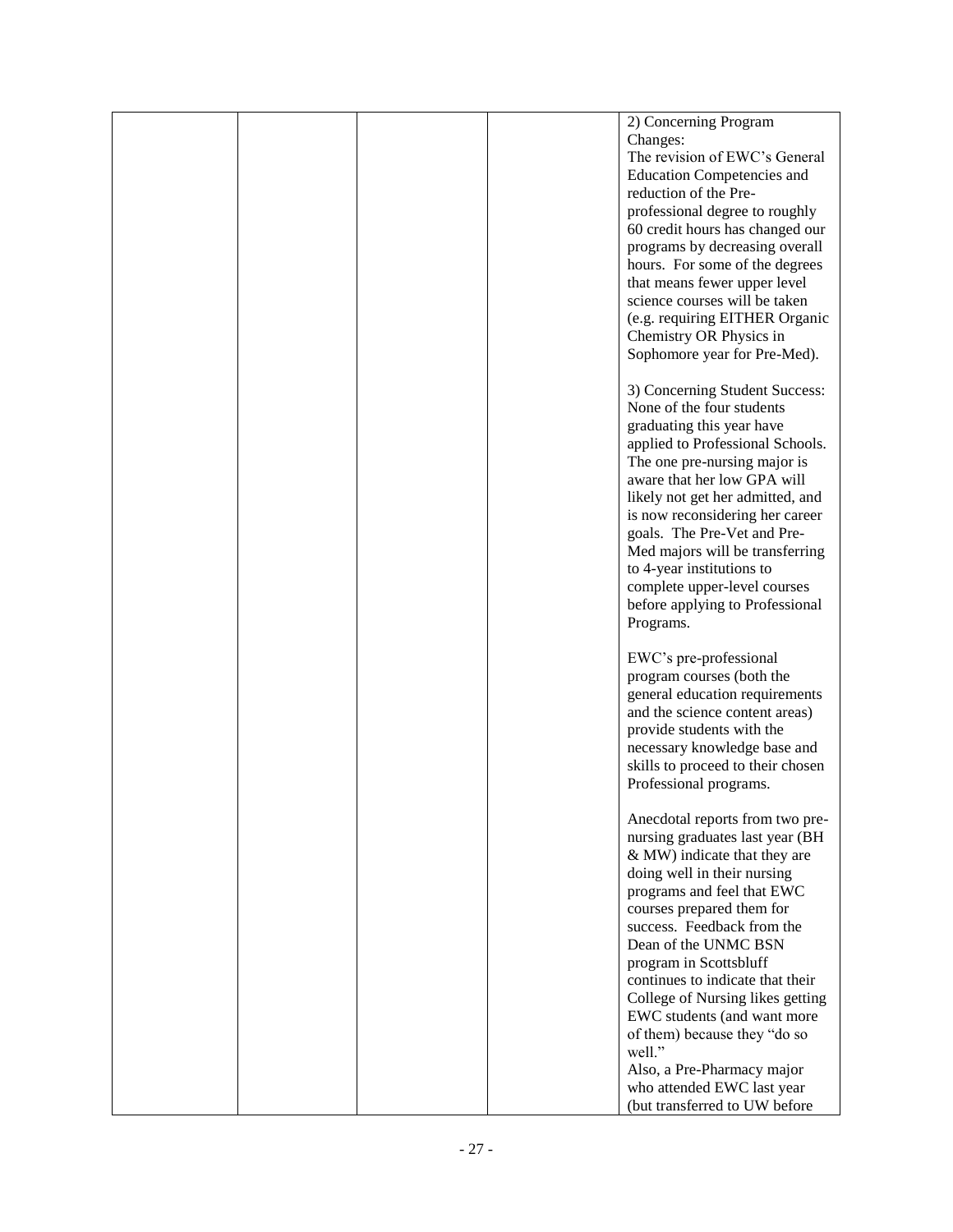|                |                |                                       |                                     | completing her EWC degree)<br>reports that she has earned         |
|----------------|----------------|---------------------------------------|-------------------------------------|-------------------------------------------------------------------|
|                |                |                                       |                                     | acceptance into UW's School of                                    |
|                |                |                                       |                                     | Pharmacy for Fall 2015, and                                       |
|                |                |                                       |                                     | said she was glad that she had                                    |
|                |                |                                       |                                     | started her education at EWC                                      |
|                |                |                                       |                                     | and had been well-prepared for                                    |
|                |                |                                       |                                     | the UW courses she took.                                          |
|                |                |                                       |                                     | 4) Concerning Graduate                                            |
|                |                |                                       |                                     | Numbers:                                                          |
|                |                |                                       |                                     | The number of pre-professional<br>graduates was down this year (4 |
|                |                |                                       |                                     | this year, compared to 9 last                                     |
|                |                |                                       |                                     | year), perhaps related to the                                     |
|                |                |                                       |                                     | overall decrease in "college-                                     |
|                |                |                                       |                                     | readiness" of Pre-Professional                                    |
|                |                |                                       |                                     | majors enrolling at EWC.                                          |
|                |                |                                       |                                     | Advisors will continue to                                         |
|                |                |                                       |                                     | encourage pre-professional                                        |
|                |                |                                       |                                     | students to complete EWC                                          |
|                |                |                                       |                                     | degrees before they transfer.                                     |
|                |                |                                       |                                     | We also hope that the changes                                     |
|                |                |                                       |                                     | in Developmental Math courses                                     |
|                |                |                                       |                                     | and the reduction of overall                                      |
|                |                |                                       |                                     | credits required will allow<br>students to earn degrees in more   |
|                |                |                                       |                                     | timely fashion.                                                   |
| Social Science | Social Science | The instructor                        | In the required                     | The creation of the integrated                                    |
|                | Capstone       | monitors progress                     | written portion of                  | Social Science degree program                                     |
| Heidi Edmunds  | Course         | and reviews the                       | the electronic                      | appears to be a positive move. It                                 |
| Ellen Creagar  |                | electronic                            | portfolio, students                 | is the recommendation of the                                      |
|                |                | portfolio at the<br>conclusion of the | discuss their<br>experience with    | Social Science program faculty<br>that the program continue       |
|                |                | semester. The                         | the Social Science                  | without significant revision at                                   |
|                |                | construction of                       | program,                            | this time. As recommended in                                      |
|                |                | this portfolio                        | specifically                        | previous years, the number of                                     |
|                |                | demonstrates                          | identifying                         | required credit hours was                                         |
|                |                | written                               | courses,                            | reduced to 60 hours to align                                      |
|                |                | communication                         | assignments, and                    | with similar modifications at the                                 |
|                |                | skills, use of<br>technology, as      | instructors that<br>impacted them   | University of Wyoming.                                            |
|                |                | well analytic                         | academically.                       |                                                                   |
|                |                | thinking skills as                    | Additionally,                       |                                                                   |
|                |                | they evaluate                         | students                            |                                                                   |
|                |                | their progress                        | successfully                        |                                                                   |
|                |                | through the                           | completed all                       |                                                                   |
|                |                | Social Science                        | required                            |                                                                   |
|                |                | program.<br>Students link past        | coursework in the<br>Social Science |                                                                   |
|                |                | educational                           | program with a                      |                                                                   |
|                |                | experience to                         | grade of "C" or                     |                                                                   |
|                |                | future goals.                         | better.                             |                                                                   |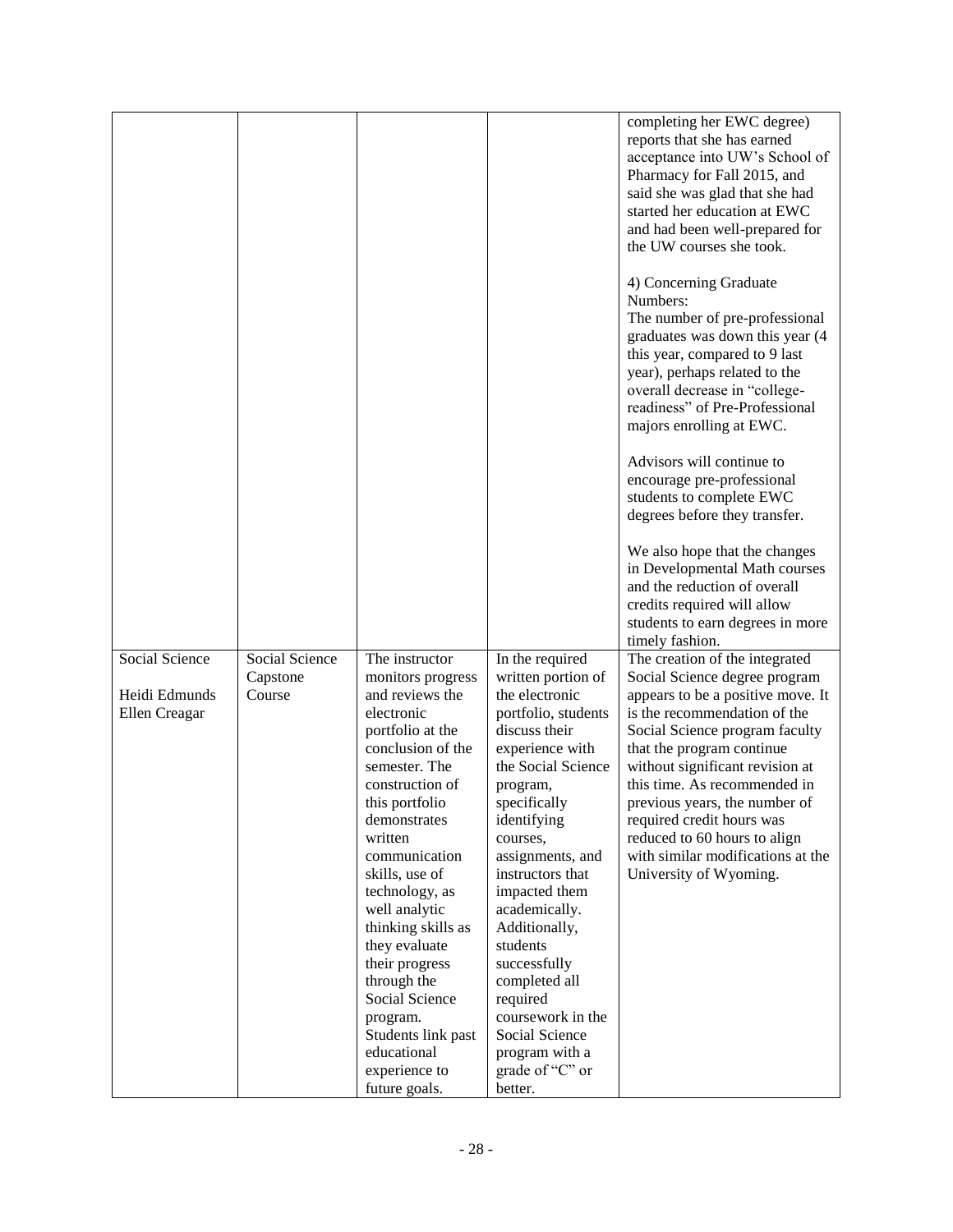| Art              | Exhibition of | The students         | The graduating     | Greater exposure to digital art    |
|------------------|---------------|----------------------|--------------------|------------------------------------|
|                  | Art.          | demonstrated         | students           | applications is necessary.         |
| John Cline       |               | sufficient skills in | demonstrated       | Faculty is currently working on    |
|                  |               | each of the core     | remarkable skill,  | creating a digital design          |
|                  |               | competencies.        | technical          | emphasis to fill this gap.         |
|                  |               |                      |                    |                                    |
|                  |               |                      | proficiency, and   |                                    |
|                  |               |                      | conceptual rigor   |                                    |
|                  |               |                      | in the work they   |                                    |
|                  |               |                      | displayed. The     |                                    |
|                  |               |                      | goal of an A.A in  |                                    |
|                  |               |                      | Art is to provide  |                                    |
|                  |               |                      | the student with a |                                    |
|                  |               |                      | variety of studio  |                                    |
|                  |               |                      | experiences in     |                                    |
|                  |               |                      | order to help      |                                    |
|                  |               |                      | him/her select a   |                                    |
|                  |               |                      | focus for their    |                                    |
|                  |               |                      | advanced studio    |                                    |
|                  |               |                      | work to follow in  |                                    |
|                  |               |                      | the junior year.   |                                    |
|                  |               |                      | These graduating   |                                    |
|                  |               |                      | students           |                                    |
|                  |               |                      | accomplished this  |                                    |
|                  |               |                      | goal.              |                                    |
| <b>Business</b>  | Program Exam  | The course           | The program        | There appears to be a problem      |
| Administration - |               | projects             | exam provides the  | with retention of core             |
| Transfer         | Rubric        | submitted by         | assessment         | information. We will evaluate      |
|                  | Assessment of | students included    | relative to        | the scores in the individual areas |
| Jennifer Minks   | Core          | sample work          | program specific   | tested on the Program Exam to      |
|                  | Competency    | from various         | requirements.      | determine material that needs to   |
|                  |               | courses in the       | Areas tested       | be emphasized or further           |
|                  | CAAP          | program (ACCT        | include            | explained moving forward.          |
|                  |               | 1020, ECON           | Accounting,        |                                    |
|                  |               | 1010, STAT           | Economics,         |                                    |
|                  |               | 2050, IMGT           | Statistics,        |                                    |
|                  |               | 2400, and BADM       | Business Law,      |                                    |
|                  |               | 2010). The           | Marketing, and     |                                    |
|                  |               | projects were        | Information        |                                    |
|                  |               | rated in the 5 core  | Management.        |                                    |
|                  |               | competency           | Our benchmark is   |                                    |
|                  |               | areas:               | 70% in each area.  |                                    |
|                  |               | Communication,       | Results are as     |                                    |
|                  |               | Quantitative and     | follows: Only one  |                                    |
|                  |               | Analytical           | student scored a   |                                    |
|                  |               | Reasoning,           | 70% or above in 4  |                                    |
|                  |               | Technology,          | of the 6 areas     |                                    |
|                  |               | Social               | tested. One        |                                    |
|                  |               | Awareness, and       | student scored a   |                                    |
|                  |               | Information          | 70% or above in    |                                    |
|                  |               | Literacy. A          | only 1 of the 6    |                                    |
|                  |               | carefully defined    | areas. One         |                                    |
|                  |               | rubric system is     | student scored     |                                    |
|                  |               | used                 | below 70% in all   |                                    |
|                  |               | 4=advanced           | areas. Overall     |                                    |
|                  |               | 3=proficient         | scores were 71%,   |                                    |
|                  |               |                      | 51%, and 51%.      |                                    |
|                  |               |                      |                    |                                    |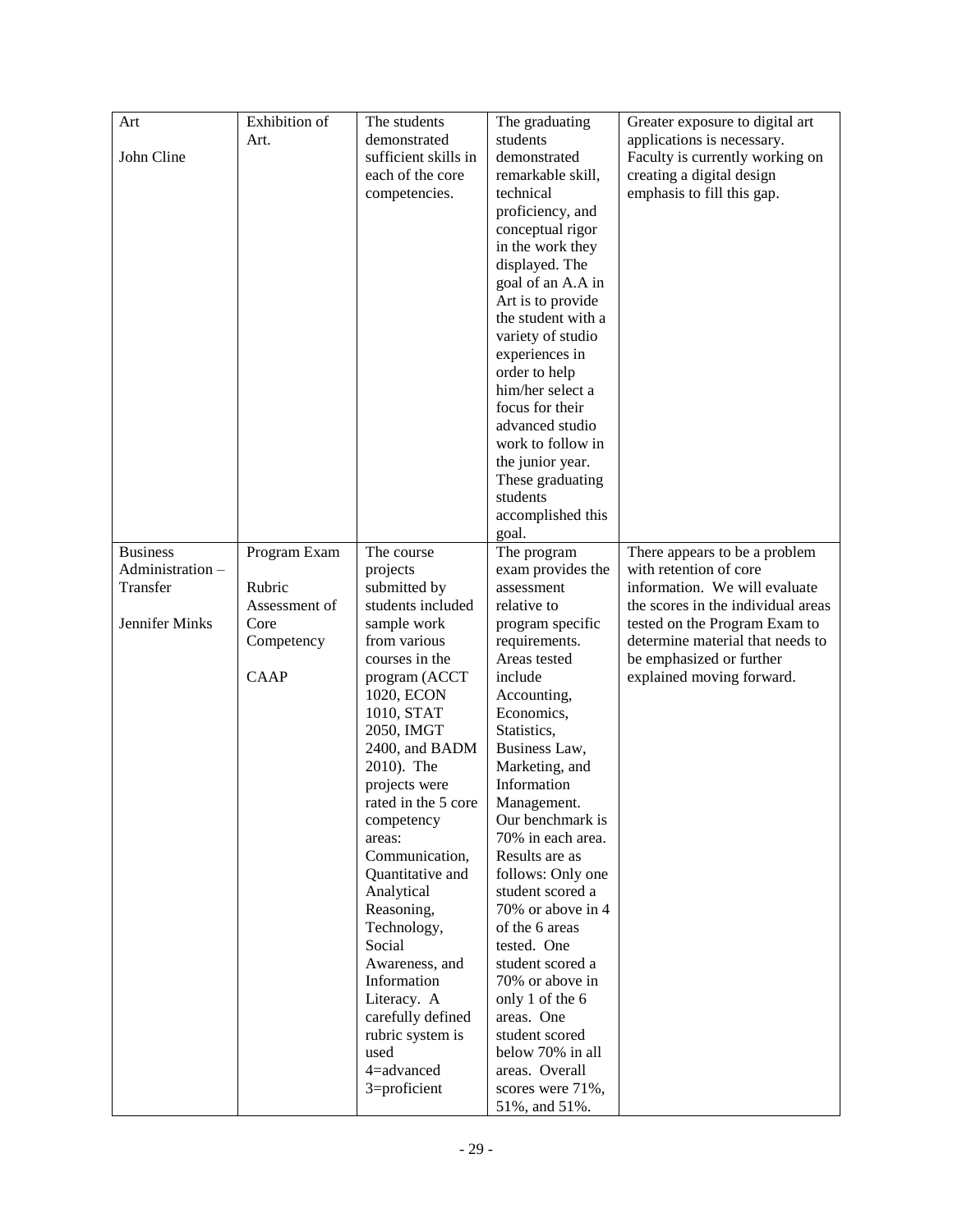|                              |                      | 2=partially<br>proficient<br>$1 =$ novice<br>Each student was<br>evaluated by at<br>least two faculty<br>members. This<br>year, there are<br>three students<br>graduating in the<br>program. The<br>students were<br>proficient or<br>advanced in all<br>areas.                                                                                                                                                                                                                                                                                                                                                                                                                                        |                                                                                                                                                                                                                                                                                                                                                                                                                                                                                                                                             |                                                                                                                                                                                     |
|------------------------------|----------------------|--------------------------------------------------------------------------------------------------------------------------------------------------------------------------------------------------------------------------------------------------------------------------------------------------------------------------------------------------------------------------------------------------------------------------------------------------------------------------------------------------------------------------------------------------------------------------------------------------------------------------------------------------------------------------------------------------------|---------------------------------------------------------------------------------------------------------------------------------------------------------------------------------------------------------------------------------------------------------------------------------------------------------------------------------------------------------------------------------------------------------------------------------------------------------------------------------------------------------------------------------------------|-------------------------------------------------------------------------------------------------------------------------------------------------------------------------------------|
| Accounting<br>Jennifer Minks | Departmental<br>Exam | The course<br>projects<br>submitted by<br>students included<br>sample work<br>from various<br>courses in the<br>program (ACCT<br>1020, ECON<br>1010, STAT<br>2050, IMGT<br>2400, and BADM<br>2010). The<br>projects were<br>rated in the 5 core<br>competency<br>areas:<br>Communication,<br>Quantitative and<br>Analytical<br>Reasoning,<br>Technology,<br>Social<br>Awareness, and<br>Information<br>Literacy. A<br>carefully defined<br>rubric system is<br>used<br>$4 =$ advanced<br>$3 =$ proficient<br>$2 =$ partially<br>proficient<br>$1 = \text{novice}$<br>Each student was<br>evaluated by at<br>least two faculty<br>members. This<br>year, there are<br>two students<br>graduating in the | The program<br>exam provides the<br>assessment<br>relative to<br>program specific<br>requirements.<br>Areas tested<br>include<br>Accounting,<br>Economics,<br>Statistics,<br>Business Law,<br>Marketing, and<br>Information<br>Management.<br>Our benchmark is<br>70% in each area.<br>Results are as<br>follows: One<br>student scored a<br>70% or above in<br>all areas. One<br>student scored a<br>70% or above in<br>all areas except<br>Information<br>Management,<br>which was 63%.<br>Overall the<br>students scored<br>80% and 89%. | There appears to be a slight loss<br>of retention. We will continue<br>to evaluate our Program Exam<br>and update the projects required<br>for the Course Projects as<br>necessary. |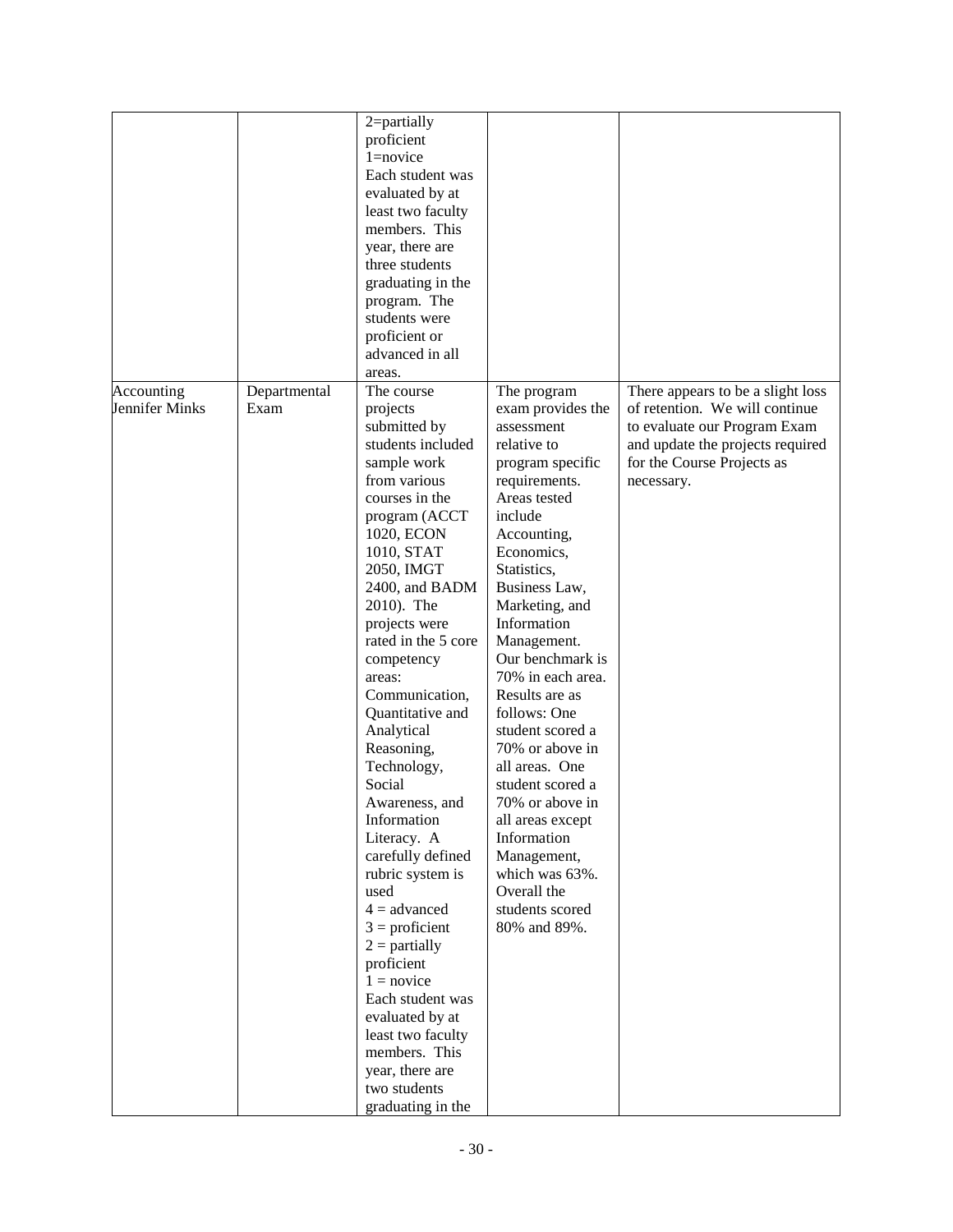|              |                   | program. The<br>students were<br>proficient or<br>advanced in all<br>areas. |                 |                             |
|--------------|-------------------|-----------------------------------------------------------------------------|-----------------|-----------------------------|
| Pre-Pharmacy | Portfolio/Rubrics | Rubric rates                                                                | (No information | Program has been updated to |
|              | Analysis-based    | students as                                                                 | provided.)      | reflect the new core        |
| Lorna Pehl   | Assessment        | excellent,                                                                  |                 | competencies introduced for |
|              |                   | competent, needs                                                            |                 | 2015-2016.                  |
|              |                   | work, or                                                                    |                 |                             |
|              |                   | unacceptable.                                                               |                 |                             |
|              |                   | There are no pre-                                                           |                 |                             |
|              |                   | pharmacy                                                                    |                 |                             |
|              |                   | graduates to                                                                |                 |                             |
|              |                   | assess this                                                                 |                 |                             |
|              |                   | academic year.                                                              |                 |                             |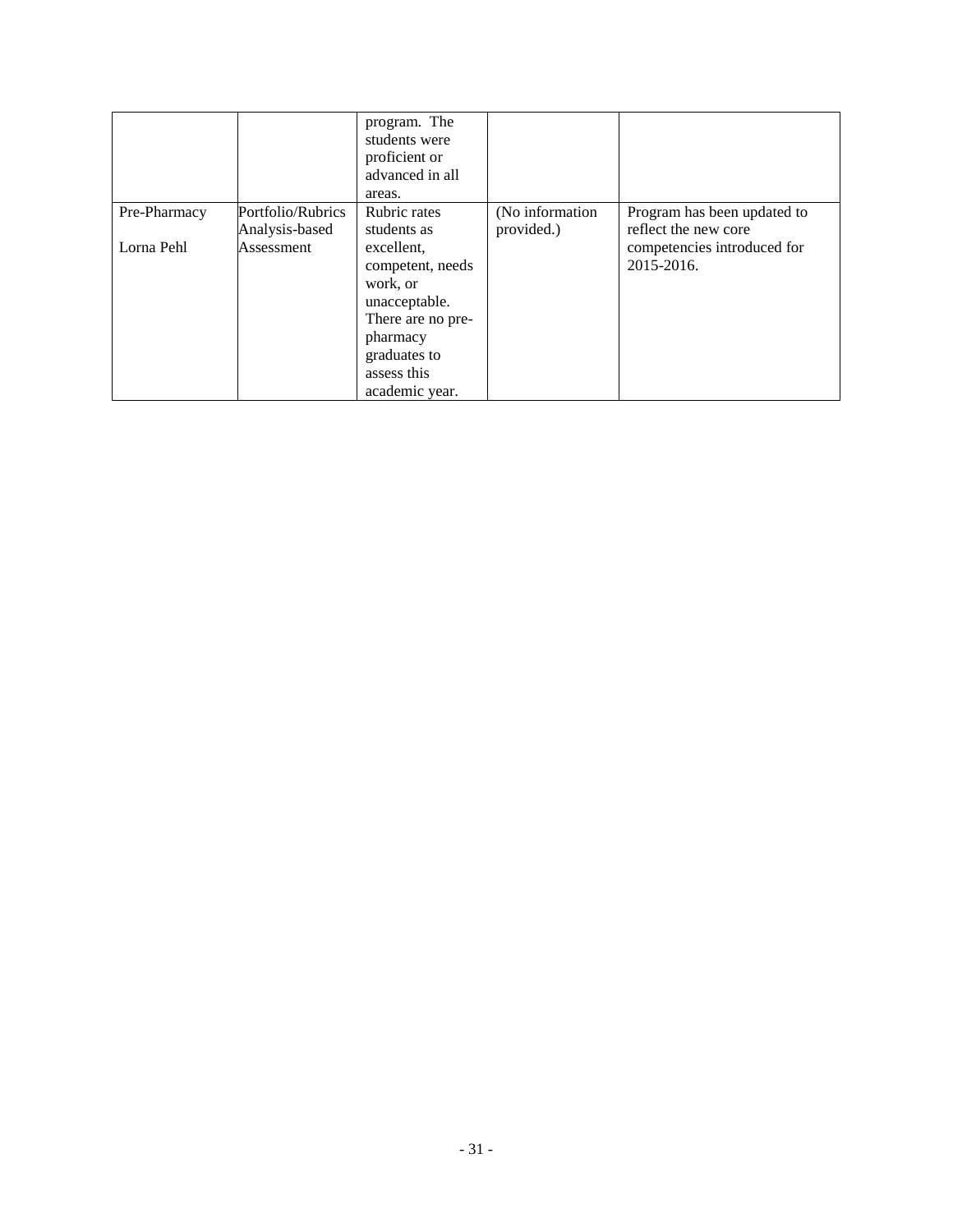#### **Course Assessments 2014-2015**

Courses are the building blocks of the programs. Program members continually examine the goals and objectives for the program. The courses offered within those programs are analyzed for their role in meeting those goals and objectives. It is critical to incorporate the 5 core competencies, as defined by the faculty and staff of EWC, into the courses. Those competencies include (1) communication skills (2) analytical and quantitative reasoning (3) technology skills, (4) social awareness and (5) information literacy. It is also important to define the competencies that are specific to that course.

Faculty members work on one course assessment per year. They work to define up to 5 learner outcomes for the course. Those outcomes are then linked to the competences (1 through 5) defined above. Methods which are used to evaluate the achievement of learner outcomes are listed, and any classroom assessment techniques (CATS) are also examined.

Since faculty often teach the same courses within their discipline, they will often repeat the course assessment for a given course, enabling them to once again examine the course and its relationship to meeting the goals and objectives of the program, as well as the faculty-defined core competencies.

#### **Reporting Instrument**

Faculty are asked to respond to the following questions on the reporting instrument:

- 1. Name
- 2. Course Department and Number
- 3. Course Name
- 4. List one of the major learner outcomes for this course.
- 5. For learner outcome #1, mark each of the competencies to which it is related (all competencies are listed in the instrument, as well as "other", which would include program specific outcomes.)
- 6. through 13. Identifies 4 more learner outcomes for the course and links them to the competencies which they address.
- 14. Indicate the methods that you use to evaluate student progress toward the learner outcomes.
- 15. Indicate the Classroom Assessment Techniques (CATS) that you use to evaluate the course.

The results of the course assessments are showing an increasing awareness by all faculty of the importance of linking student learning to a defined set of goals and objectives. Many courses have been re-designed based on these assessments and emphasis on the core competencies is playing an increasingly important role in courses across all programs.

The reports are reviewed by the assessment coordinator. Feedback is presented to the faculty members in an email. The email discusses the clarity and measurability of objectives. It reinforces to the faculty members that they need to share these course objectives with students so that they have a clear understanding of the outcomes for the course.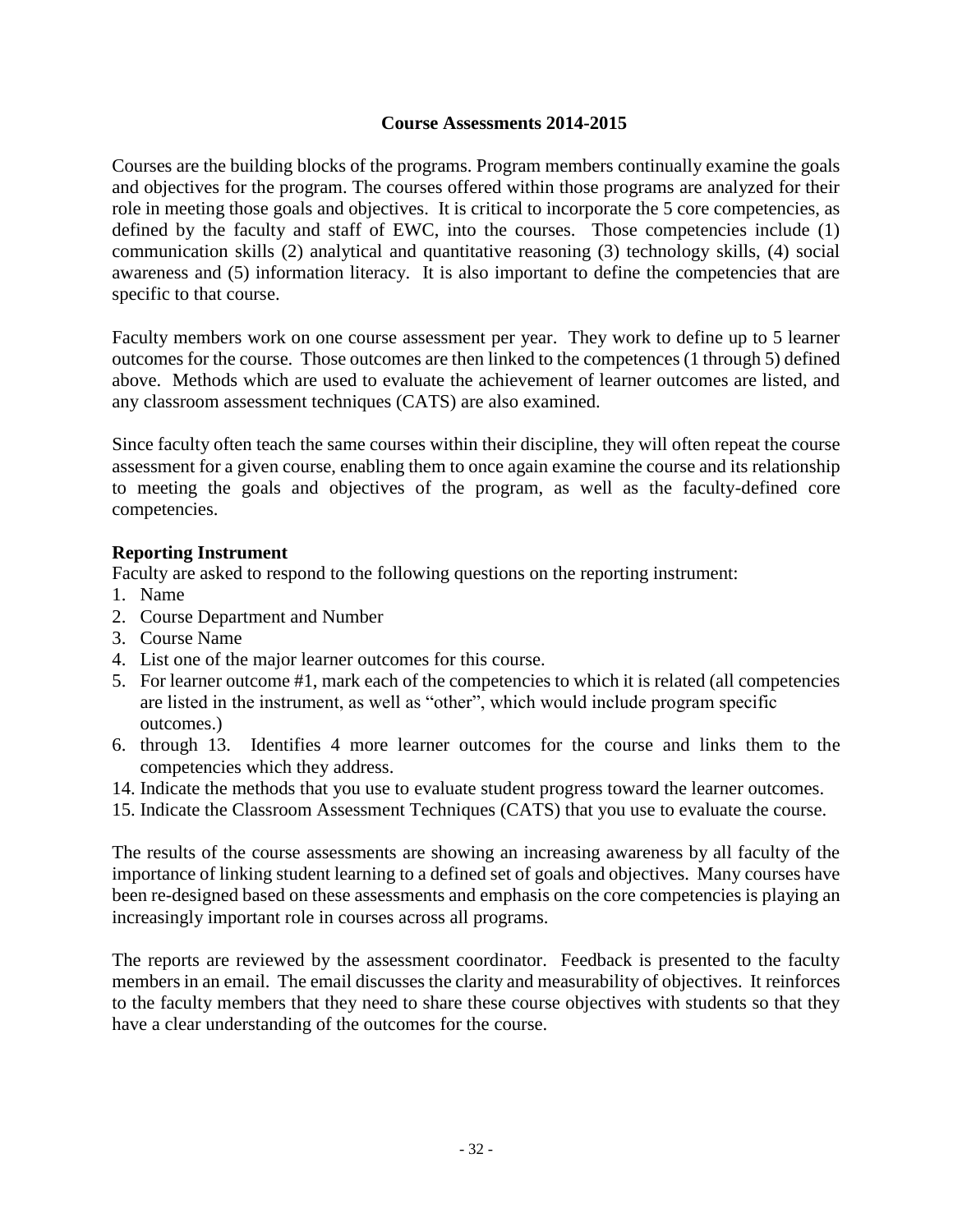| <b>Faculty:</b> Catherine Steinbock |                                                                                                                                                                                                                 | <b>Course: ITEC 2360</b>                   |                                                                                |                                                      |                                        |                                            |                                                                 |
|-------------------------------------|-----------------------------------------------------------------------------------------------------------------------------------------------------------------------------------------------------------------|--------------------------------------------|--------------------------------------------------------------------------------|------------------------------------------------------|----------------------------------------|--------------------------------------------|-----------------------------------------------------------------|
|                                     |                                                                                                                                                                                                                 | <b>Teaching with Technology</b>            |                                                                                |                                                      |                                        |                                            |                                                                 |
| <b>Outcomes</b>                     | <b>Description</b>                                                                                                                                                                                              |                                            |                                                                                | <b>Competencies</b>                                  |                                        |                                            |                                                                 |
|                                     |                                                                                                                                                                                                                 | A<br><b>Communication</b><br><b>Skills</b> | $\bf{B}$<br><b>Analytical &amp;</b><br><b>Quantitative</b><br><b>Reasoning</b> | $\overline{C}$<br><b>Technology</b><br><b>Skills</b> | D<br><b>Social</b><br><b>Awareness</b> | E<br><b>Information</b><br><b>Literacy</b> | F<br><b>Competencies</b><br>that are specific<br>to that course |
|                                     | Design or adapt relevant learning<br>experiences that incorporate digital tools<br>and resources to promote student learning<br>and creativity.                                                                 | $\mathbf X$                                |                                                                                |                                                      |                                        |                                            | $\mathbf X$                                                     |
| $\mathfrak{D}$                      | Evaluate and reflect on current research and<br>professional practice on a regular basis to<br>make effective use of existing and<br>emerging digital tools and resources in<br>support of student learning.    | $\mathbf X$                                |                                                                                |                                                      |                                        |                                            | $\mathbf X$                                                     |
| $\overline{3}$                      | Communicate relevant information and<br>ideas effectively to students, parents, and<br>peers using a variety of digital-age media<br>and formats.                                                               | $\mathbf X$                                |                                                                                |                                                      |                                        |                                            | $\mathbf X$                                                     |
| 4                                   | Model and facilitate effective use of current<br>and emerging digital tools to locate,<br>analyze, evaluate, and use information<br>resources to support research and learning                                  | $\mathbf X$                                |                                                                                |                                                      |                                        |                                            | X                                                               |
| 5                                   | Advocate, model, and teach safe, legal, and<br>ethical use of digital information and<br>technology, including respect for copyright,<br>intellectual property, and the appropriate<br>documentation of sources | X                                          |                                                                                |                                                      |                                        |                                            | X                                                               |

| Assessments used to evaluate student progress in the<br>course: | Electronic Portfolio, WebQuest, Technology Project, Quizzes       |
|-----------------------------------------------------------------|-------------------------------------------------------------------|
|                                                                 |                                                                   |
| <b>CATS</b> employed in this course:                            | Background Knowledge Probe, Concept Maps, Classroom Opinion Polls |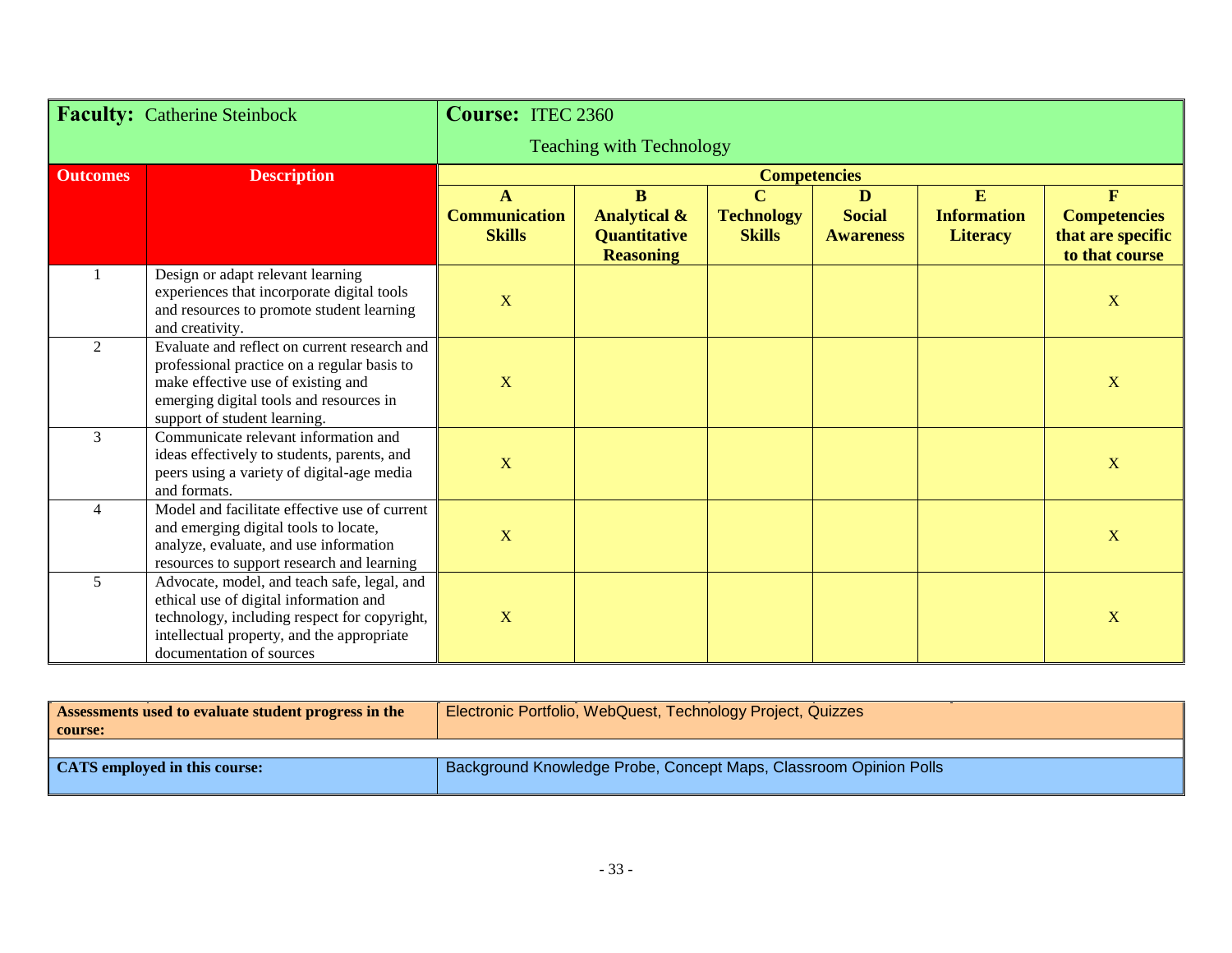| Faculty: Kelly Strampe |                                                                                                       | <b>Course: ENGL 0630</b>              |                                                                         |                                               |                                        |                                            |                                                                           |
|------------------------|-------------------------------------------------------------------------------------------------------|---------------------------------------|-------------------------------------------------------------------------|-----------------------------------------------|----------------------------------------|--------------------------------------------|---------------------------------------------------------------------------|
|                        |                                                                                                       |                                       | <b>Grammar and Writing Improvement</b>                                  |                                               |                                        |                                            |                                                                           |
| <b>Outcomes</b>        | <b>Description</b>                                                                                    |                                       |                                                                         | <b>Competencies</b>                           |                                        |                                            |                                                                           |
|                        |                                                                                                       | <b>Communication</b><br><b>Skills</b> | B<br><b>Analytical &amp;</b><br><b>Quantitative</b><br><b>Reasoning</b> | $\bf C$<br><b>Technology</b><br><b>Skills</b> | D<br><b>Social</b><br><b>Awareness</b> | E<br><b>Information</b><br><b>Literacy</b> | $\mathbf F$<br><b>Competencies</b><br>that are specific<br>to that course |
|                        | Students will demonstrate knowledge of<br>common sentence structure and<br>grammatical errors.        | $\mathbf X$                           |                                                                         |                                               |                                        | X                                          | $\mathbf X$                                                               |
| 2                      | Students will recognize common writing<br>errors in their own and others' writings.                   | $\mathbf X$                           |                                                                         |                                               | X                                      | X                                          | $\mathbf X$                                                               |
| 3                      | Students will be able to revise errors for<br>correctness according to academic writing<br>standards. | $\overline{\mathbf{X}}$               |                                                                         |                                               | X                                      | $\mathbf{X}$                               | X                                                                         |
| 4                      | Students will be able to plan and write<br>effective paragraphs and short essays.                     | $\mathbf X$                           |                                                                         | X                                             | X                                      | $\mathbf X$                                | X                                                                         |

| Assessments used to evaluate student progress in the<br>course: | Daily work in class, and tests. |
|-----------------------------------------------------------------|---------------------------------|
|                                                                 |                                 |
| CATS employed in this course:                                   | <b>Punctuated lectures.</b>     |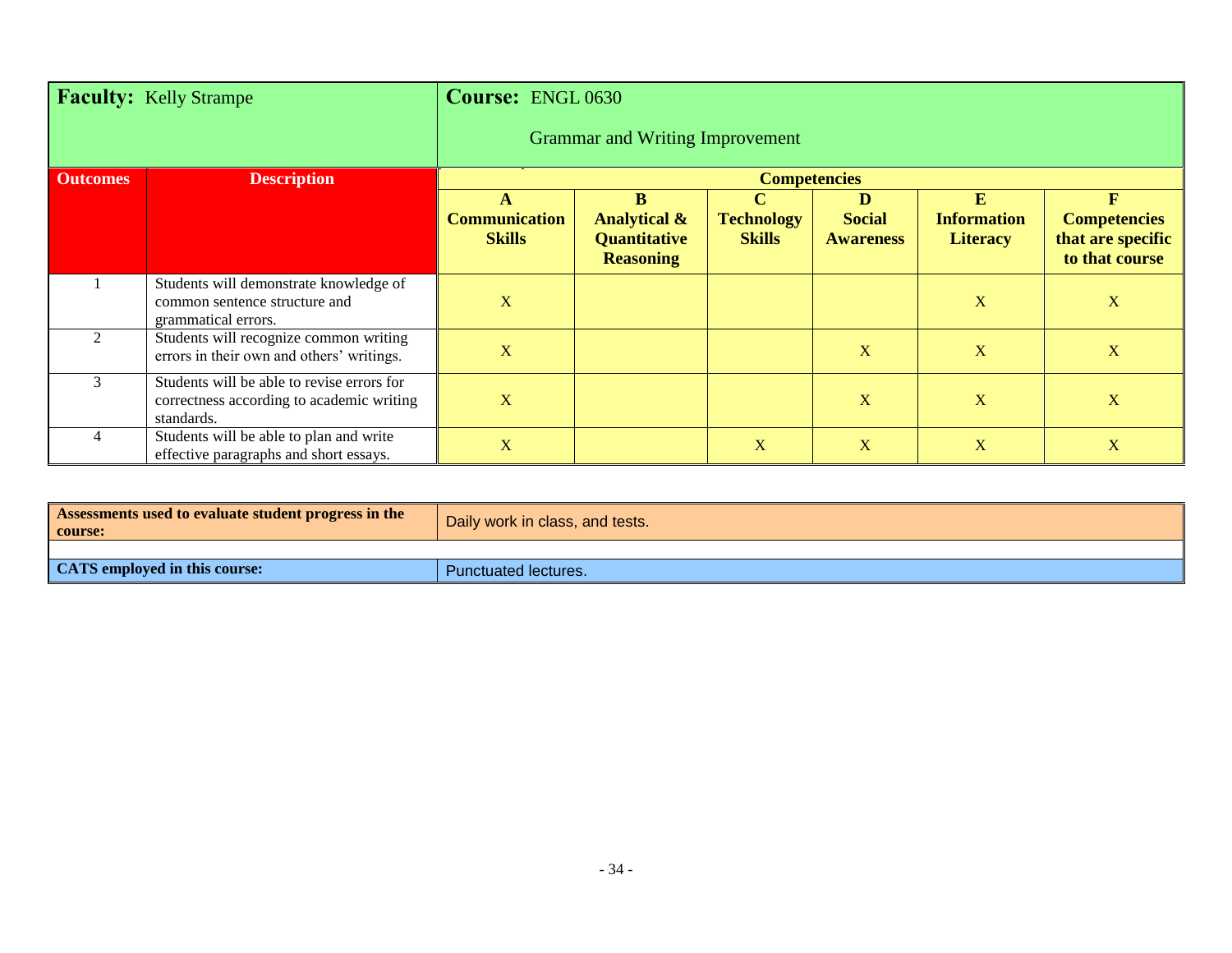|                 | <b>Faculty: Jamie Michael</b>                                                                                                                                                                                                                                                                                                                                                                                                                                                                                                                              | Course: VTTK 1510                                     |                                                                             |                                                      |                                                   |                                            |                                                                               |
|-----------------|------------------------------------------------------------------------------------------------------------------------------------------------------------------------------------------------------------------------------------------------------------------------------------------------------------------------------------------------------------------------------------------------------------------------------------------------------------------------------------------------------------------------------------------------------------|-------------------------------------------------------|-----------------------------------------------------------------------------|------------------------------------------------------|---------------------------------------------------|--------------------------------------------|-------------------------------------------------------------------------------|
|                 |                                                                                                                                                                                                                                                                                                                                                                                                                                                                                                                                                            | <b>Clinical Techniques</b>                            |                                                                             |                                                      |                                                   |                                            |                                                                               |
| <b>Outcomes</b> | <b>Description</b>                                                                                                                                                                                                                                                                                                                                                                                                                                                                                                                                         |                                                       |                                                                             | <b>Competencies</b>                                  |                                                   |                                            |                                                                               |
|                 |                                                                                                                                                                                                                                                                                                                                                                                                                                                                                                                                                            | $\mathbf{A}$<br><b>Communication</b><br><b>Skills</b> | $\mathbf{B}$<br><b>Analytical &amp;</b><br>Quantitative<br><b>Reasoning</b> | $\overline{C}$<br><b>Technology</b><br><b>Skills</b> | $\mathbf{D}$<br><b>Social</b><br><b>Awareness</b> | E<br><b>Information</b><br><b>Literacy</b> | $\mathbf{F}$<br><b>Competencies</b><br>that are<br>specific to that<br>course |
|                 | Clinical Techniques I and II are courses that<br>provide the veterinary aide student with the skills<br>to:<br>o Assist the veterinary technician or veterinarians<br>o Assist with general office procedures<br>o Communicate appropriately with clients<br>o Understand inventory management basics<br>o Understand the importance of clinical sanitation<br>and safety in a clinical setting<br>o Understand basic pharmacology<br>o Perform basic pharmaceutical calculations<br>o Assist in restraint of animals<br>o Perform standard equipment care |                                                       |                                                                             |                                                      |                                                   |                                            | $\mathbf X$                                                                   |
| $\overline{2}$  | Students will work on proper medical terminology<br>and client education.                                                                                                                                                                                                                                                                                                                                                                                                                                                                                  | $\mathbf X$                                           |                                                                             |                                                      |                                                   |                                            |                                                                               |
| 3               | This is a team taught class and students will have<br>the benefit of experience from each instructor. I<br>believe that special attention to math and reading<br>skills should be a core focus of this course, in<br>addition to learning proper techniques. Various<br>tools to develop better understanding of these<br>concepts that are so important in creating an<br>appropriate medical record will be integrated into<br>this class.                                                                                                               |                                                       | $\mathbf X$                                                                 |                                                      |                                                   |                                            |                                                                               |
| $\overline{4}$  | Students will be able to interact with clients and<br>fellow co-workers on an appropriate and<br>professional level                                                                                                                                                                                                                                                                                                                                                                                                                                        |                                                       |                                                                             |                                                      | X                                                 |                                            |                                                                               |
| 5               | This class integrates lecture, PowerPoints,<br>computer labs, and hands-on laboratories. The<br>information and resources utilized in this course<br>will prepare students and give them tools to search<br>for information on their own.                                                                                                                                                                                                                                                                                                                  |                                                       |                                                                             |                                                      |                                                   | $\mathbf X$                                |                                                                               |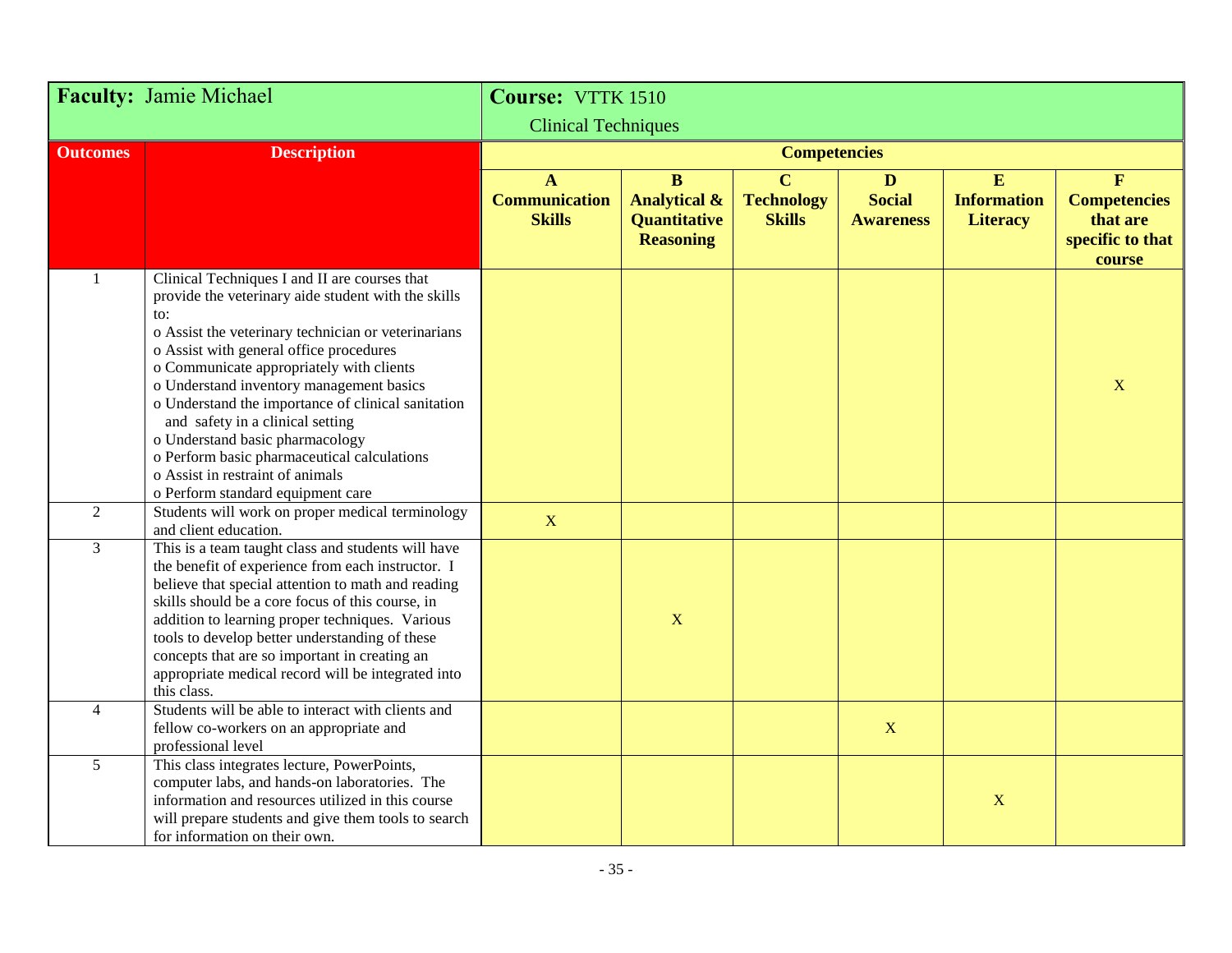| Assessments used to evaluate student progress in the course: | I have recently restructured this class. The same topics will be covered in both classes but will be covered in<br>different ways. This will reinforce learning the topics by utilizing repetition. I am also focusing on basic<br>math and reading skills for the first part of my class. This will help them learn pharmaceutical calculations<br>and also help me to recommend tutoring if needed. I have incorporated Khan Online Academy which is a<br>math and science based website that allows me to view student progress. They can take short assessments on<br>different math topics. This will also help me instruct them on ways to learn. |
|--------------------------------------------------------------|---------------------------------------------------------------------------------------------------------------------------------------------------------------------------------------------------------------------------------------------------------------------------------------------------------------------------------------------------------------------------------------------------------------------------------------------------------------------------------------------------------------------------------------------------------------------------------------------------------------------------------------------------------|
|                                                              |                                                                                                                                                                                                                                                                                                                                                                                                                                                                                                                                                                                                                                                         |
| <b>CATS</b> employed in this course:                         | Other.                                                                                                                                                                                                                                                                                                                                                                                                                                                                                                                                                                                                                                                  |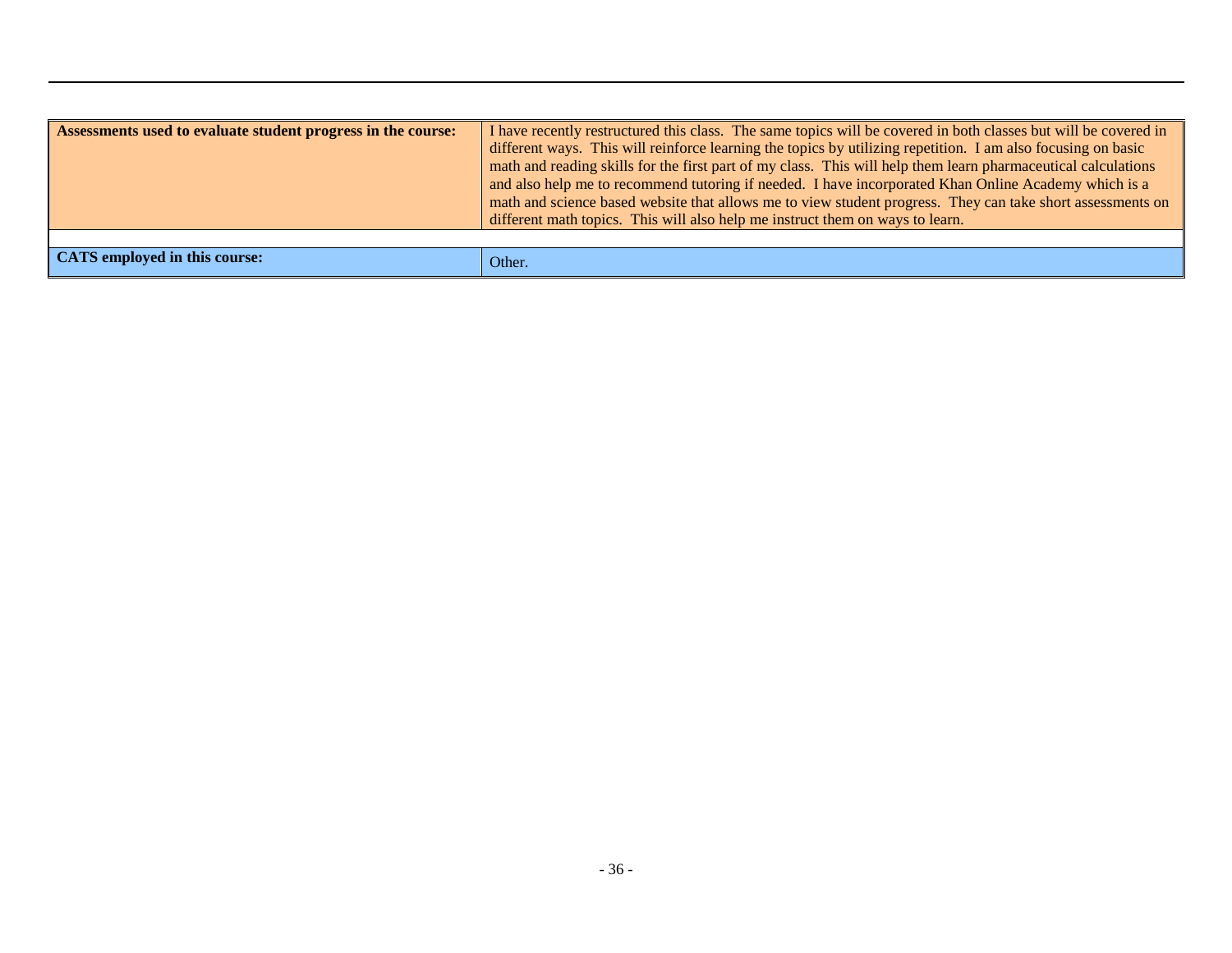| Faculty: Dr. Peggy Knittel |                                                                                                                                                                  | Course: BIOL 1050                     |                                                                    |                                    |                                   |                                       |                                                            |
|----------------------------|------------------------------------------------------------------------------------------------------------------------------------------------------------------|---------------------------------------|--------------------------------------------------------------------|------------------------------------|-----------------------------------|---------------------------------------|------------------------------------------------------------|
|                            |                                                                                                                                                                  | <b>Medical Terminology</b>            |                                                                    |                                    |                                   |                                       |                                                            |
| <b>Outcomes</b>            | <b>Description</b>                                                                                                                                               | <b>Competencies</b>                   |                                                                    |                                    |                                   |                                       |                                                            |
|                            |                                                                                                                                                                  | A                                     | B                                                                  | $\mathbf C$                        | D                                 | E                                     | F                                                          |
|                            |                                                                                                                                                                  | <b>Communication</b><br><b>Skills</b> | <b>Analytical &amp;</b><br><b>Quantitative</b><br><b>Reasoning</b> | <b>Technology</b><br><b>Skills</b> | <b>Social</b><br><b>Awareness</b> | <b>Information</b><br><b>Literacy</b> | <b>Competencies</b><br>that are specific<br>to that course |
|                            | The student will be able to demonstrate<br>knowledge of word parts that make up the<br>majority of medical terms.                                                |                                       |                                                                    |                                    |                                   |                                       | $\mathbf{X}$                                               |
| 2                          | The student will be able to define, use,<br>spell, and pronounce numerous medical<br>terms built from word parts, as well as<br>those not built from word parts. | X                                     | X                                                                  |                                    |                                   |                                       | $\mathbf X$                                                |
| 3                          | The student will be able to build medical<br>terms to fit a given definition.                                                                                    |                                       | $\mathbf X$                                                        |                                    |                                   |                                       | X                                                          |
| $\overline{\mathcal{A}}$   | The student will be able to recognize and<br>use common medical abbreviations.                                                                                   |                                       |                                                                    |                                    |                                   |                                       | X                                                          |
| 5                          | The student will be able to demonstrate an<br>understanding of medical terms as they are<br>used in medical records.                                             |                                       | X                                                                  |                                    |                                   |                                       | $\mathbf{X}$                                               |

| Assessments used to evaluate student progress in the<br>course: | Written exams.<br>Oral pronunciation tests.<br>Medical record analysis in-class activities. |  |  |  |  |
|-----------------------------------------------------------------|---------------------------------------------------------------------------------------------|--|--|--|--|
|                                                                 |                                                                                             |  |  |  |  |
| <b>CATS</b> employed in this course:                            | Directed Paraphrasing.                                                                      |  |  |  |  |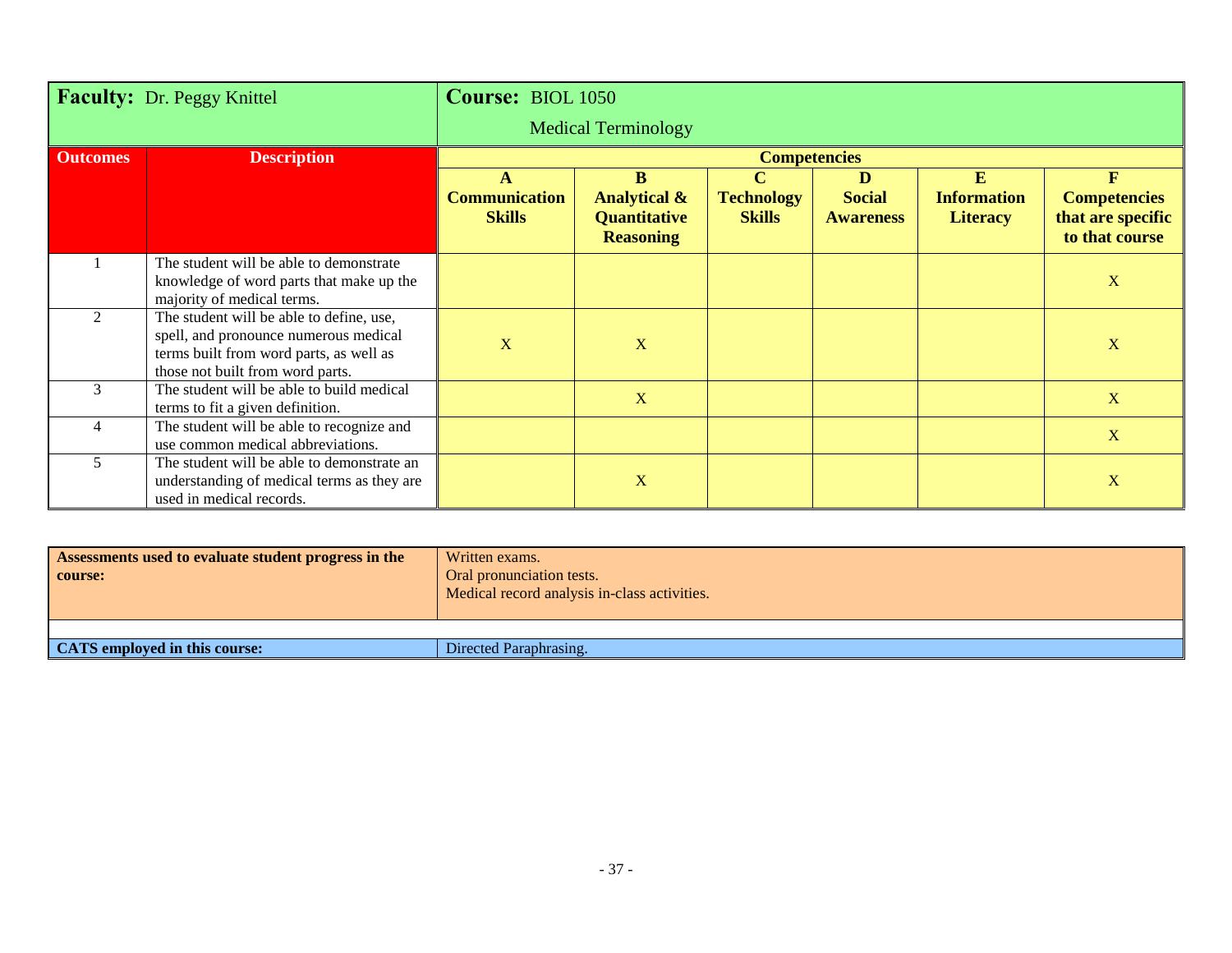| <b>Faculty: Donna Charron</b> |                                                                            | <b>Course: CSMO 1025</b><br>Hair Fundamentals |                                         |                   |                  |                    |                                     |
|-------------------------------|----------------------------------------------------------------------------|-----------------------------------------------|-----------------------------------------|-------------------|------------------|--------------------|-------------------------------------|
| <b>Outcomes</b>               | <b>Description</b>                                                         | <b>Competencies</b>                           |                                         |                   |                  |                    |                                     |
|                               |                                                                            |                                               |                                         |                   | D                |                    |                                     |
|                               |                                                                            | <b>Communication</b>                          | <b>Analytical &amp;</b>                 | <b>Technology</b> | <b>Social</b>    | <b>Information</b> | <b>Competencies</b>                 |
|                               |                                                                            | <b>Skills</b>                                 | <b>Quantitative</b><br><b>Reasoning</b> | <b>Skills</b>     | <b>Awareness</b> | <b>Literacy</b>    | that are specific<br>to that course |
|                               | Identify the hair structure and principles<br>necessary for its structure. | $\overline{\mathbf{X}}$                       | X                                       |                   |                  |                    | X                                   |
|                               | Describe the basic techniques for hair<br>design.                          | X                                             | X                                       |                   |                  |                    | X                                   |

| Assessments used to evaluate student progress in the<br>course: | Written testing, Oral testing and demonstration, problem solving. |  |  |  |  |
|-----------------------------------------------------------------|-------------------------------------------------------------------|--|--|--|--|
|                                                                 |                                                                   |  |  |  |  |
| CATS employed in this course:                                   | Misconception/Preconception Check, Muddiest Point.                |  |  |  |  |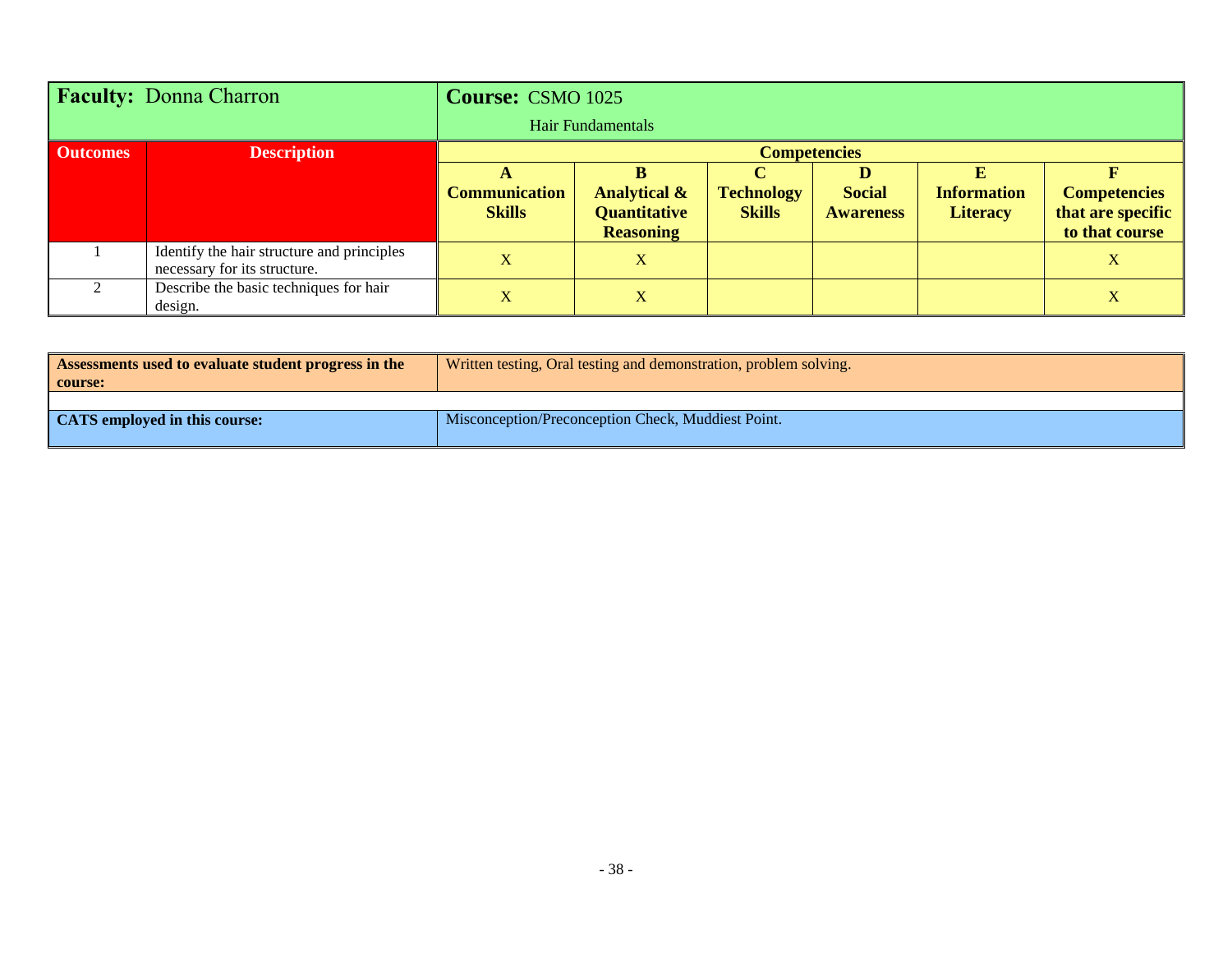#### **Classroom Assessment Techniques 2014-2015**

All full-time, benefited instructors are asked to complete and report at least one classroom assessment each semester. Thirty faculty members completed the CAT report for the Fall 2014 and thirty-four faculty completed CAT reports for the Spring 2015 reporting year.

Instructors complete multiple classroom assessment techniques (CATs), but report just one per semester. The reporting instrument is available to faculty in a LancerNet format which was accessed on the EWC web site.

New faculty members are trained on the purpose, content, and reporting of CATs. Faculty members may contact the Outcomes Assessment Coordinator or members of the Outcomes Assessment committee if they have questions concerning this type of assessment. Multiple reminders are sent to faculty to encourage them to consider and use assessment techniques in the classroom.

The reporting instrument summarizes the results of the assessment and the learning process discoveries to the instructor and/or students. Instructors then describe additions, affirmations, or alterations in teaching practices based on those discoveries.

#### **Reporting instrument**

Faculty are asked to respond to the following items

- 1. Name
- 2. Division
- 3. Faculty Status
- 4. The CAT listing is drawn from "Classroom Assessment Techniques: A Handbook for College Teachers",  $2<sup>nd</sup>$  edition (Angelo & Cross). Copies of this handbook are available in the Learning office, the Library, Division Chairs, or any Curriculum & Learning Council member. You are encouraged to consult the handbook for complete explanations of these and other CAT. Please select the CAT(s) you used: I used (a drop down list is provided to choose)
- 5. Other (Please list any other CATs used but not listed above)
- 6. Please describe what the results have led you and/or your students to discover about the learning process.
- 7. Please describe changes to or commitments to continue previous teaching practices you have made as a result of this or past use of CAT. (Note: The results of a CAT may lead you to add to, affirm, or alter current teaching practices).

According to the reports submitted, faculty, in general, are finding many implications for student learning as they assess course-related knowledge and skills; learner attitudes, values, and selfawareness; or learner reactions to instruction. The reports indicate clear changes needed in learner outcomes for courses, methodology of instruction, and/or affirmation of learning theory. It is also evident that many faculty members are working to develop assessments more closely tied to the defined outcomes of the course, program, and core competencies.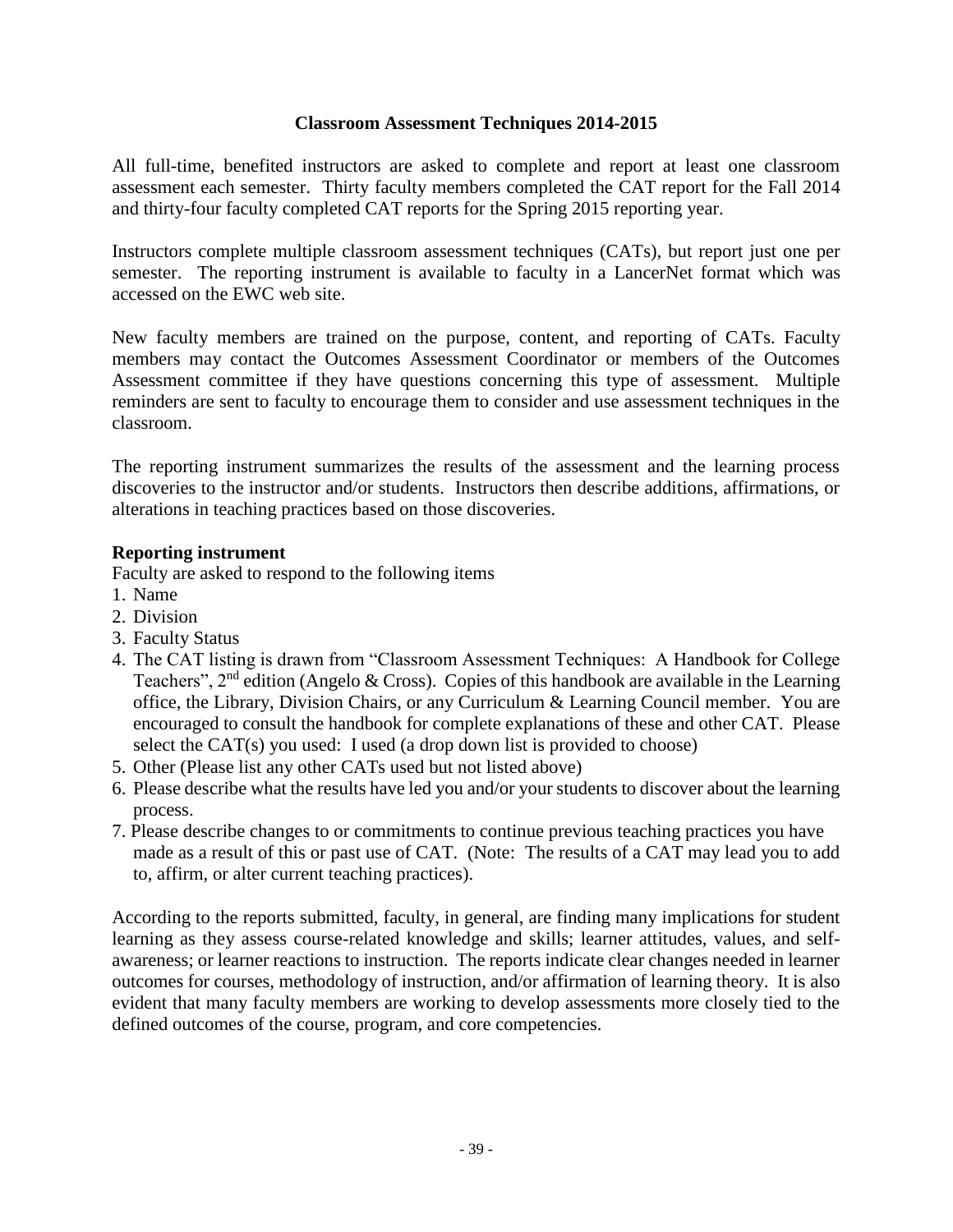## **Sampling of Classroom Assessment Techniques (CATS) 2014-15**

| <b>Name</b><br><b>Division</b>                             | <b>Used</b>                         | <b>Other</b> | <b>Results</b>                                                                                                                                                                                                                                                                                                                                                                                                                                                                                                                                                                                                                                                                                                                                                                                                                                                                                                                                                                                                                                                                                     | <b>Changes</b>                                                                                                                                                                                                                                                                                                    |  |
|------------------------------------------------------------|-------------------------------------|--------------|----------------------------------------------------------------------------------------------------------------------------------------------------------------------------------------------------------------------------------------------------------------------------------------------------------------------------------------------------------------------------------------------------------------------------------------------------------------------------------------------------------------------------------------------------------------------------------------------------------------------------------------------------------------------------------------------------------------------------------------------------------------------------------------------------------------------------------------------------------------------------------------------------------------------------------------------------------------------------------------------------------------------------------------------------------------------------------------------------|-------------------------------------------------------------------------------------------------------------------------------------------------------------------------------------------------------------------------------------------------------------------------------------------------------------------|--|
| <b>Status</b>                                              |                                     |              |                                                                                                                                                                                                                                                                                                                                                                                                                                                                                                                                                                                                                                                                                                                                                                                                                                                                                                                                                                                                                                                                                                    |                                                                                                                                                                                                                                                                                                                   |  |
| Lori Britton<br>Sciences<br>Part-time Faculty              | Self-Assessment of Ways of Learning | None         | Self-Assessment of Ways of Learning is an<br>assessment technique I use as a discussion topic with seems to have more impact coming from<br>the on-line courses. At midterm I ask the students in<br>all current online courses to discuss what techniques<br>they use to help them stay organized and learn the<br>materials for the course. I ask specifically through<br>the message board, "What techniques have helped<br>you to learn the materials and keep organized to<br>meet the due dates of the activities and most<br>efficiently study for exams and quizzes?" I also ask<br>them to respond to the suggestions and ideas of two<br>other members of the class. They do an excellent job<br>sharing their ideas, such as, talking about planners,<br>alerts on their phones, flash cards, highlighting<br>vocabulary words, using the end of the chapter<br>review questions, tagging pages with sticky notes,<br>and many other helpful ideas. I love this discussion,<br>it gives the students who are having difficulties<br>some helpful hints, techniques that are working for | I will continue to use this assessment as it<br>other students in the course. Many of the<br>techniques are ones the students have heard<br>from me and from other instructors and they<br>seem to glance over the suggestions and go<br>on. I believe when it comes from classmates<br>they internalize it more. |  |
| Christopher Wenzel<br>Sciences<br><b>Full-Time Faculty</b> | Word Journal                        | None         | others for finding success.<br><b>Students in Principles of Range Management</b><br>(REWM 2000) provided a word journal with their<br>reflections on several critical concepts and<br>controversial topics pertinent to the science of Range<br>Management. Students and I were able to see<br>problems from different perspectives and viewpoints<br>and the activity helped to both broaden our minds<br>and enhance our learning experience.                                                                                                                                                                                                                                                                                                                                                                                                                                                                                                                                                                                                                                                    | I will continue to use this assessment<br>method and am committed to staying abreast<br>of the most recent scientific research and<br>topics which affect the management and<br>ecology of Rangeland resources as a whole.<br>The students have continued to benefit from<br>these experiences.                   |  |